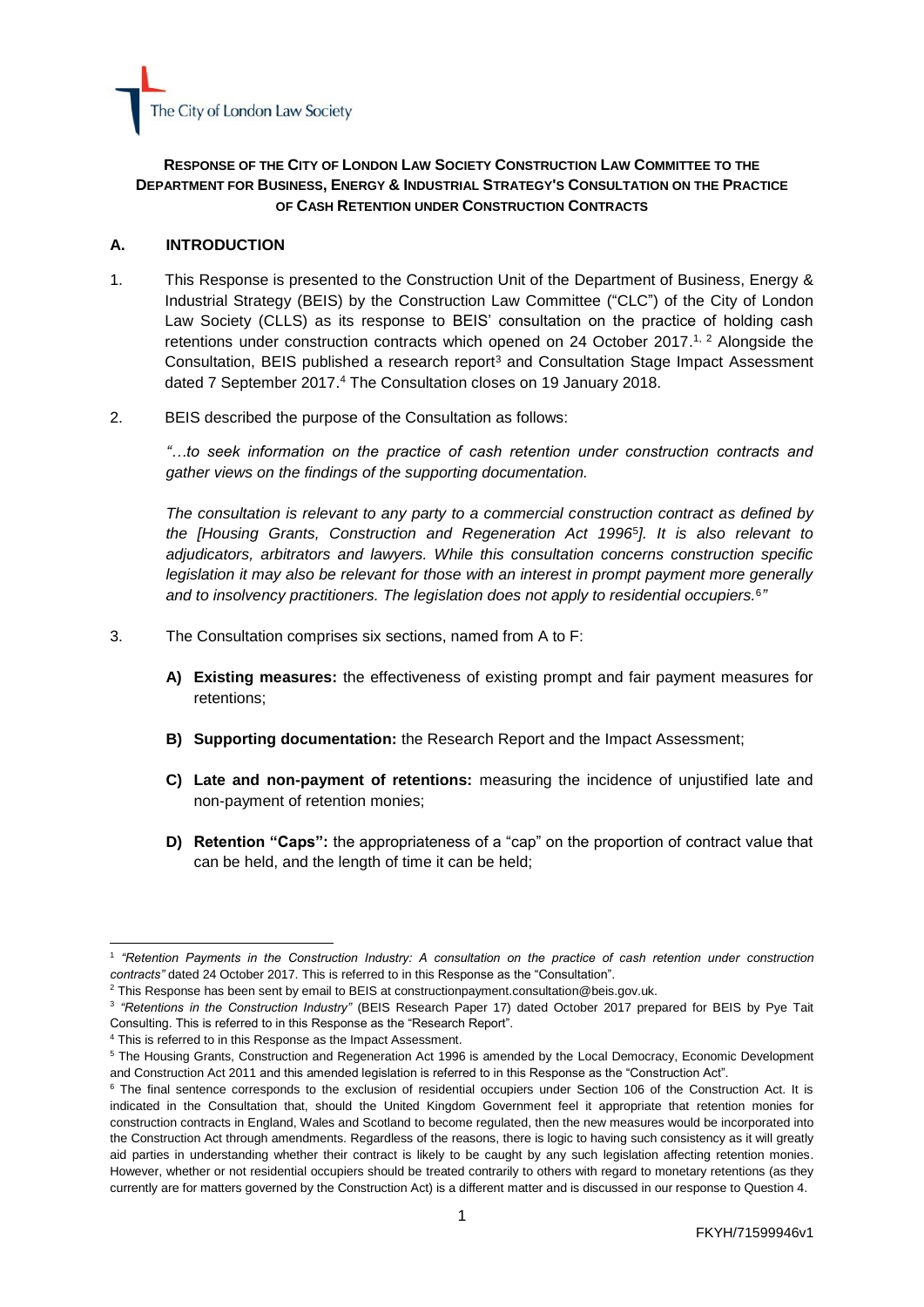- **E) Existing alternative mechanisms to retentions:** the effectiveness of existing alternative mechanisms to retentions; and
- **F) Retention deposit schemes:** the scope, operation, features and potential costs of holding retentions in a retention deposit scheme.
- 4. The persons responsible for preparing this Response are:
	- a. Francis Ho (Partner, Penningtons Manches LLP), member of the CLC;
	- b. John Hughes-D'Aeth (Partner, Berwin Leighton Paisner LLP), Chair and member of the CLC;
	- c. Martin Potter (Group Legal Counsel and Head of Construction Legal Services, Canary Wharf Group), CLC Industry Representative; and
	- d. Drew Norman (Solicitor, Sir Robert McAlpine Limited) and his colleague, Philip Vickers (Solicitor).
	- 5. The CLC would be happy to discuss any aspect of this Response with BEIS, if required.<sup>7</sup> If so, please contact our Chair, John Hughes-D'Aeth, or our CLLS Main Committee Liaison, Marc Hanson, both of Berwin Leighton Paisner LLP.

### **B. ABOUT THE CLLS AND THE CLC**

- 6. The CLLS was originally part of the City of London Solicitors' Company, which was founded in 1908. It is the largest of England and Wales' regional law societies; 15% of the practising solicitors in England and Wales (17,000 solicitors) are based in the City of London and the CLLS represents 15,000 of them. Its members represent some of the world's largest international law firms and the Committee acts as a forum for lawyers in the Square Mile to meet and consider topical areas of law relating to the construction industry. All areas of construction law are catered for, including litigation, drafting, PFI/PPP work and international and domestic projects work.
- 7. Committee members comprise many leading practitioners from private practice. The CLC also regularly includes associate members, such as leading in-house construction lawyers from major contractors and consultants or insurance advisers, to represent the construction industry ("Industry Representatives"). The Committee has been active in particular in responding to governmental consultations including, most recently, those on the [draft](http://www.citysolicitors.org.uk/attachments/category/117/CLLS%20-%20Note%20to%20BEIS%20on%20Business%20Receivables%20legislation%20-%2020%2011%2017.pdf)  [Business Contract Terms \(Assignment of Receivables\) Regulations a](http://www.citysolicitors.org.uk/attachments/category/117/CLLS%20-%20Note%20to%20BEIS%20on%20Business%20Receivables%20legislation%20-%2020%2011%2017.pdf)nd the [2011 changes to](https://www.gov.uk/government/consultations/2011-changes-to-part-2-of-the-housing-grants-construction-and-regeneration-act-1996)  [Part II of the Construction Act \(the latter of which runs concurrent to the](https://www.gov.uk/government/consultations/2011-changes-to-part-2-of-the-housing-grants-construction-and-regeneration-act-1996) Consultation).

 <sup>7</sup> The CLC comprises John Hughes-D'Aeth (Berwin Leighton Paisner LLP, Chair), Matthew Jones (Taylor Wessing LLP, Vice-Chair), Peter Brinley-Codd (Sir Robert McAlpine Limited, Industry Representative), Stephanie Canham (Trowers & Hamlins LLP), Richard Ceeney (Reed Smith LLP), Julia Court (Addleshaw Goddard LLP), Paul Cowan (4 New Square), Angus Dawson (Macfarlanes LLP), Nicholas Downing (Herbert Smith Freehills LLP), Fiona Edmond (Charles Russell Speechlys LLP), Marc Hanson (Berwin Leighton Paisner LLP, CLLS Main Committee Liaison), Richard Hill (Norton Rose Fulbright LLP), Francis Ho (Penningtons Manches LLP), Rob Horne (Osborne Clarke LLP), Jane Jenkins (Freshfields Bruckhaus Deringer LLP), Alistair McGrigor (CMS Cameron McKenna Nabarro Olswang LLP), David Metzger (Clifford Chance LLP), Huw Morgan (Veale Wasbrough Vizards LLP), Victoria Peckett (CMS Cameron McKenna Nabarro Olswang LLP), Martin Potter (Canary Wharf Group, Industry Representative), James Pratt (Ove Arup & Partners Limited, Industry Representative), Timothy Reid (Ashurst LLP), John Scriven (Allen & Overy LLP), Gillian Thomas (Hogan Lovells International LLP) and Andrew Thornton (JLT Group, Industry Representative).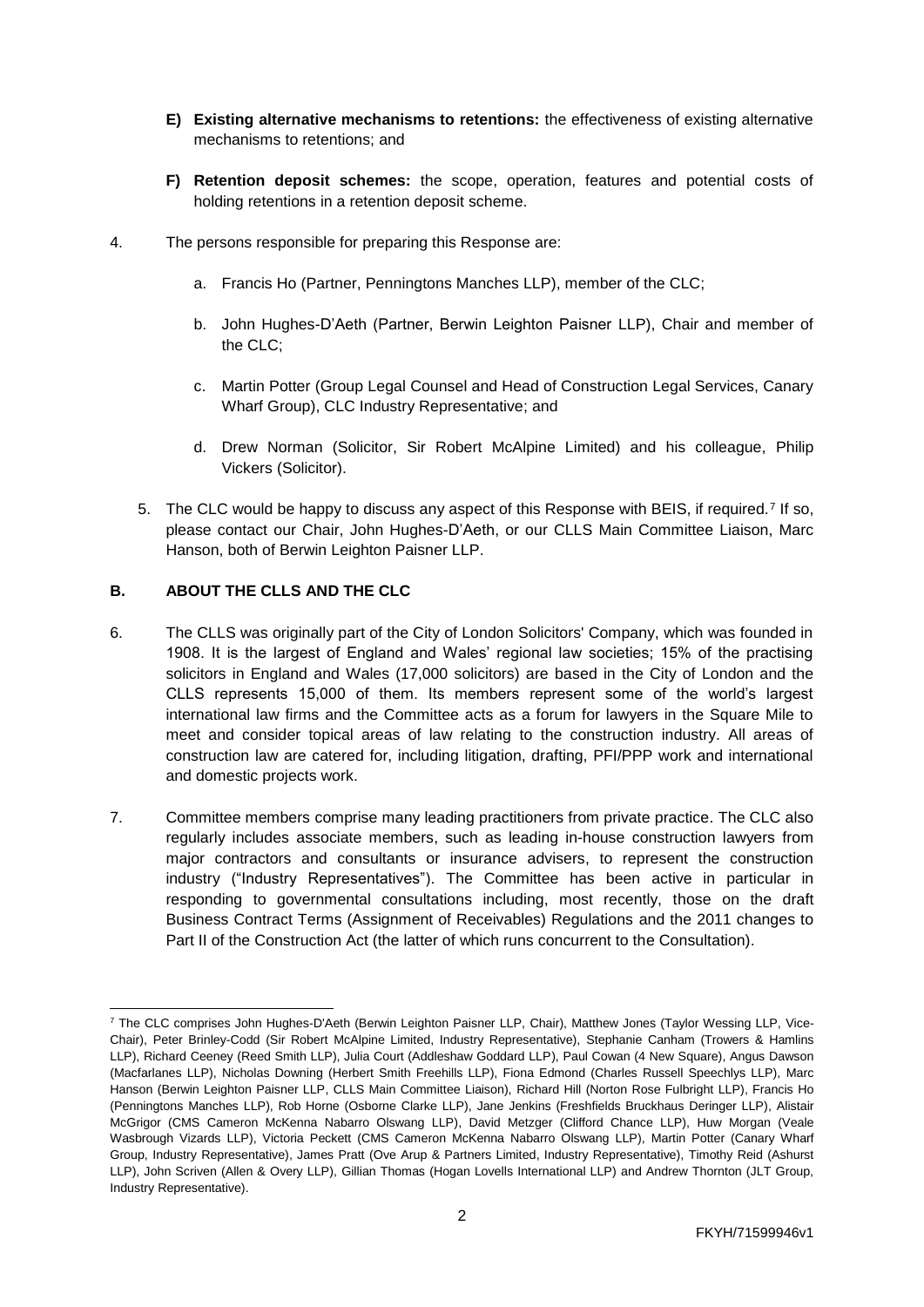- 8. The CLC's current Chair is John Hughes-D'Aeth. Importantly, our members represent developers (in both the private and public sectors), lenders, contractors, professional consultancies, specialists and insurers. The intent of this submission is therefore to expound a market-facing approach rather than to focus narrowly on the perspective of any single faction of the UK construction market.
- 9. Given the composition of the CLLS and the CLC's respective memberships, it has not been appropriate for the CLC to respond to a number of the questions posed by the Consultation. These largely affect questions which assume that the respondent is itself commonly a party to construction contracts. Where we have not been able to provide a suitable response, this is indicated in our reply.
- 10. In preparing this response, it is not our intention to influence the Consultation on behalf of particular clients or any particular part of the construction industry. Our intention instead is to reflect on the Consultation with the benefit of our collective experience in this area.

### **C. REPLIES TO CONSULTATION QUESTIONS FROM THE CLC**

### 11. **Section A) Existing measures**

|     | <b>Consultation Question</b>                                                                                                                                                                                                                                                                                                                                                                                                                       |
|-----|----------------------------------------------------------------------------------------------------------------------------------------------------------------------------------------------------------------------------------------------------------------------------------------------------------------------------------------------------------------------------------------------------------------------------------------------------|
| 1а. | To what extent do existing prompt and fair payment measures, such as the<br>Construction Supply Chain Payment charter, Project Bank Accounts and the Public<br>Contracts Regulations, help to address the specific challenges with retentions?                                                                                                                                                                                                     |
|     | <b>CLC Response</b>                                                                                                                                                                                                                                                                                                                                                                                                                                |
| 1a. | All of these three measures help curb abuse through the unjustified late release of<br>retentions. By reducing late payment, they also mitigate the risk of an upstream<br>insolvency depriving those in the supply chain their receipt of retention monies. A<br>Project Bank Account (PBA) which is ring-fenced and has its funds held in trust,<br>would further reduce the adverse impact on the supply chain arising from such<br>insolvency. |
|     | However, against this, the following factors should be considered:                                                                                                                                                                                                                                                                                                                                                                                 |
|     | Only a small proportion of construction contracts use the Construction<br>Supply Chain Payment Charter (and/or the Prompt Payment Code) and/or<br>PBAs and both measures remain voluntary in both the public and private<br>sectors;                                                                                                                                                                                                               |
|     | While mandatory for public contracts above the required thresholds, the<br>$\bullet$<br>Public Contracts Regulations do not catch private sector contracts or public-<br>sector bodies exempted from Regulation 113 of the Regulations for England<br>and Wales and Northern Ireland;                                                                                                                                                              |
|     | Administrative cost and time are necessary to implement the Charter and<br>PBAs. PBAs may have other disadvantages, too, such as tying up funds that<br>could be used elsewhere in the construction client's business, particularly if<br>Government guidance is followed suggesting that the full amount of the<br>contract price is held in the ring-fenced account – using a PBA to hold each                                                   |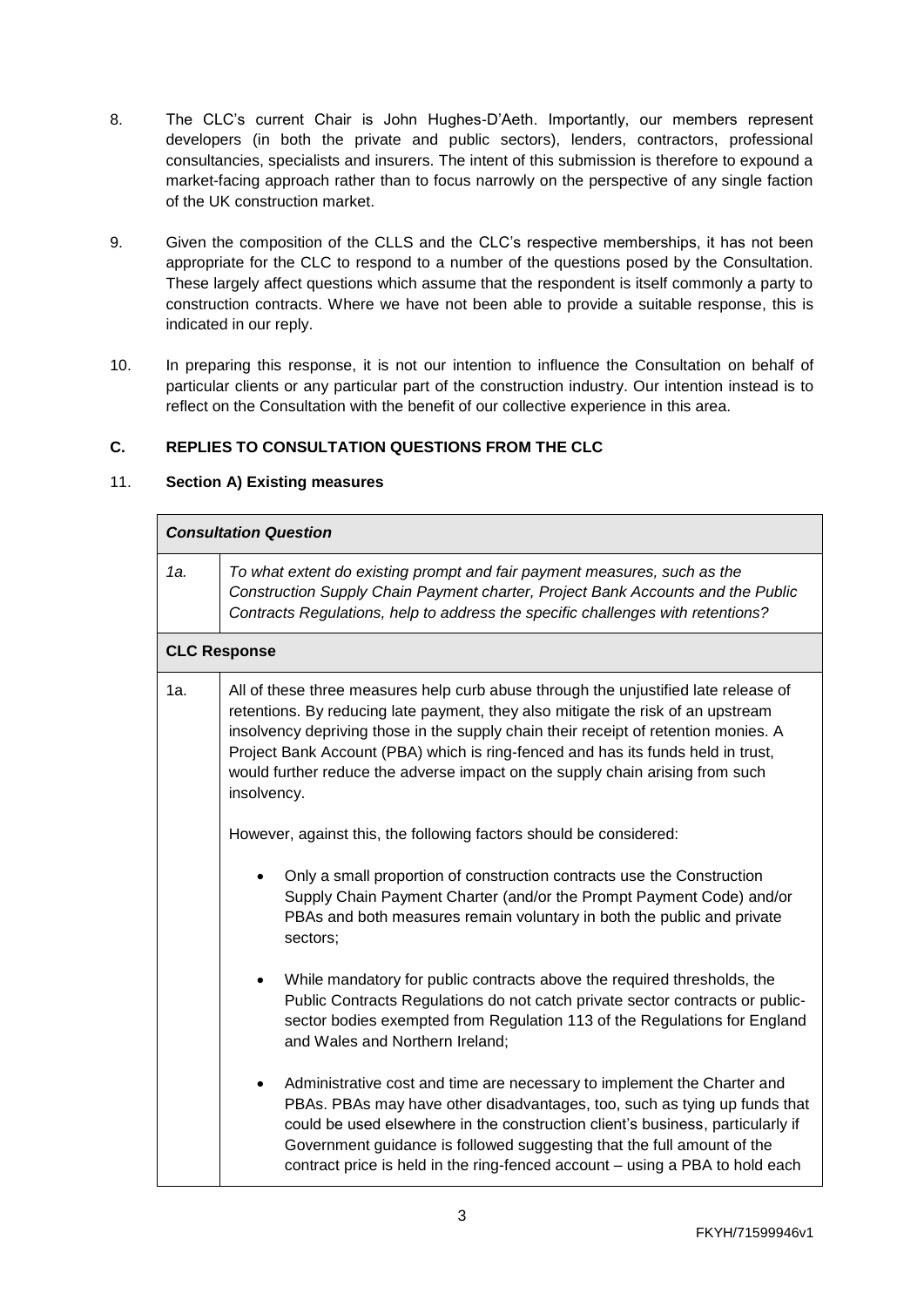| interim payment instalment would be more palatable to clients and their<br>funders;                                                                                                                                                 |
|-------------------------------------------------------------------------------------------------------------------------------------------------------------------------------------------------------------------------------------|
| With regard to the PBA, primary responsibility falls on the construction client.<br>$\bullet$<br>Rather than making it a cost to the client, BEIS might wish to consider how<br>clients can be positively incentivised to use PBAs. |
| These factors are discussed in more detail in our response to Question 1b below.                                                                                                                                                    |

| <b>Consultation Question</b> |                                                                                                                                                                                                                                                                                                                                                                                                                                                                                                                                                                                                                                                                                                                                                                                                                                                                                       |
|------------------------------|---------------------------------------------------------------------------------------------------------------------------------------------------------------------------------------------------------------------------------------------------------------------------------------------------------------------------------------------------------------------------------------------------------------------------------------------------------------------------------------------------------------------------------------------------------------------------------------------------------------------------------------------------------------------------------------------------------------------------------------------------------------------------------------------------------------------------------------------------------------------------------------|
| 1b.                          | Please explain the reasons for your answer to question 1a.                                                                                                                                                                                                                                                                                                                                                                                                                                                                                                                                                                                                                                                                                                                                                                                                                            |
|                              | <b>CLC Response</b>                                                                                                                                                                                                                                                                                                                                                                                                                                                                                                                                                                                                                                                                                                                                                                                                                                                                   |
| $1b$ .                       | A consistent theme with the Construction Supply Chain Payment Charter and PBAs<br>is that each involves a learning curve and, depending on the organisation involved,<br>the need to change internal processes which requires time and cost. In many<br>respects, larger organisations are more likely to have the resources in place to cope<br>with this, particularly in relation to higher value construction projects. The CLC would<br>be interested to understand how BEIS intends for the SMEs (small and medium-<br>sized enterprises) that make up the vast majority of the UK's construction industry to<br>benefit from these initiatives. For example, is the intention that the influence enjoyed<br>by larger players will have a knock-on effect for the rest of the industry or that, as<br>these ideas gain traction, they would be increasingly adopted by others? |
|                              | The Construction Supply Chain Payment Charter                                                                                                                                                                                                                                                                                                                                                                                                                                                                                                                                                                                                                                                                                                                                                                                                                                         |
|                              | The voluntary Construction Supply Chain Payment Charter published by the<br>Construction Leadership Council <sup>8</sup> and jointly promoted by Build UK covers a range of<br>payment matters. In respect of retention, it includes the following specific<br>commitment for its signatories:                                                                                                                                                                                                                                                                                                                                                                                                                                                                                                                                                                                        |
|                              | "We will either not withhold cash retention or ensure that any arrangements for<br>retention with our supply chain are no more onerous than those implemented by the<br>client in the Tier 1 contract. Our ambition is to move to zero retentions by 2025."                                                                                                                                                                                                                                                                                                                                                                                                                                                                                                                                                                                                                           |
|                              | The Charter should hence reduce the abuse of unnecessarily high retentions by its<br>signatories (for instance, preventing its signatories from imposing higher levels of<br>retention downstream to those required of them). However, implicit in the above<br>commitment is the fact signatories are required to see that their supply chains<br>comply with the same commitment, which is ideally enforced through imposing<br>contractual commitments on those they contract with for their construction project.                                                                                                                                                                                                                                                                                                                                                                 |
|                              | Despite this, the Charter has had a limited influence. At the date of writing, the<br>Charter has only 40 signatories, <sup>9</sup> a drop in the ocean in the UK's large construction                                                                                                                                                                                                                                                                                                                                                                                                                                                                                                                                                                                                                                                                                                |

<sup>&</sup>lt;sup>8</sup> The Construction Leadership Council is jointly chaired by the Secretary of State for Business, Energy & Industrial Strategy and an industry representative, currently Andrew Wolstenholme OBE.

 $\overline{a}$ 

<sup>&</sup>lt;sup>9</sup> According to the [Chartered Institute of Credit Management.](http://www.cicm.com/)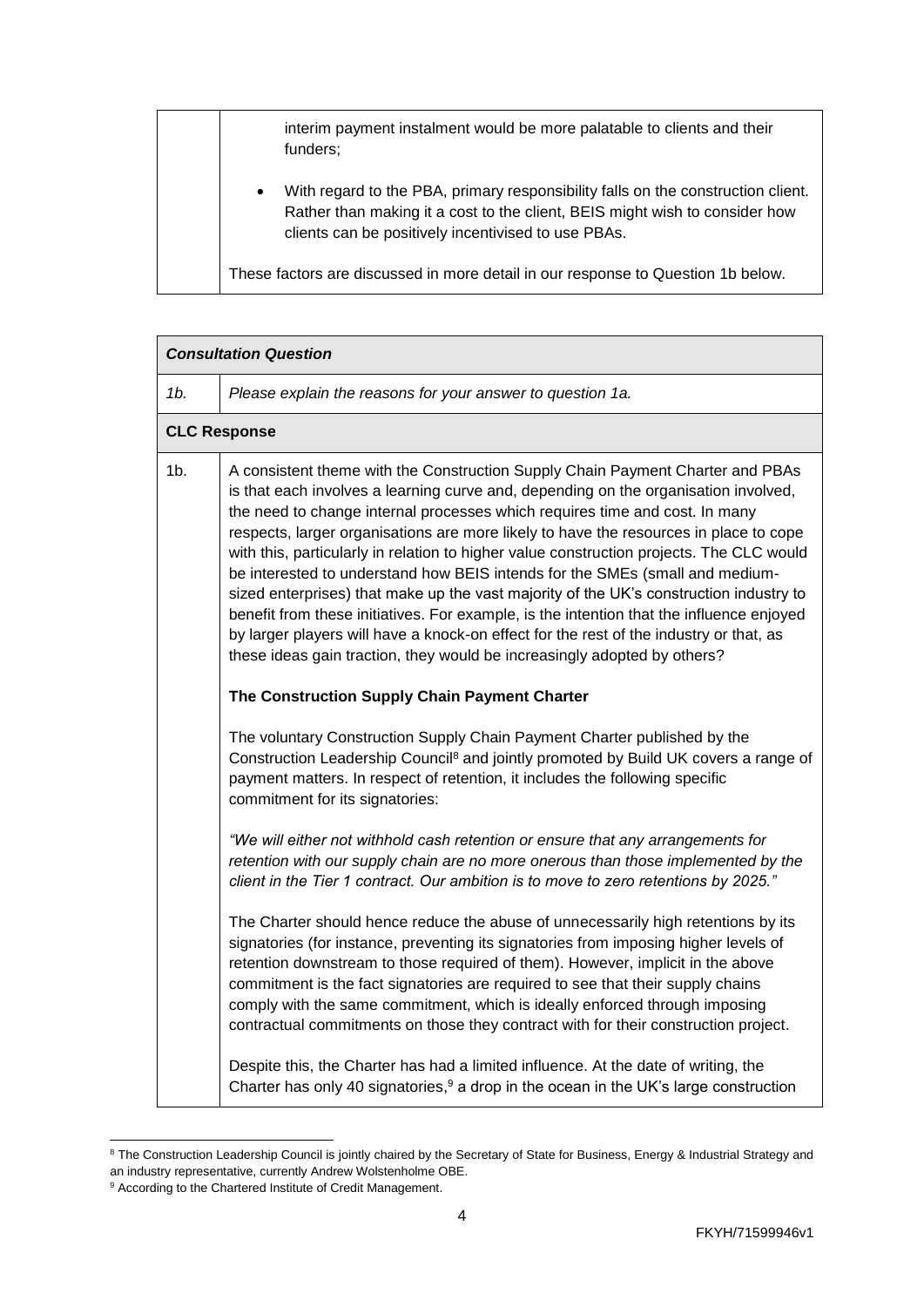industry.<sup>10</sup> Secondly, it is unclear whether the second part of the first sentence quoted above binds construction clients, of which only two major clients have thus far signed up (one of these, Crossrail Limited, has pledged to hold zero retention for its "main civils contracts" but will seek a  $2.5%$  retention bond in lieu<sup>11</sup>). Furthermore, it is unclear what monitoring is being carried out to verify that signatories' supply chains are honouring any reciprocal commitments imposed on them under contract. With regard to the phrase "zero retentions", it is uncertain whether this means simply no cash retentions at all or whether an equivalent form of security to cash (such as on demand retention bonds) would still be permitted. The implication is that it would be but it should be noted that on demand retention bonds and other forms of security to replace retention monies can have their own problems.

Aside perhaps from damage to reputation and breach of any relevant contractual provisions, there are no sanctions for breaching the Charter.<sup>12</sup>

#### **Project Bank Accounts**

While the issue of retention is not mentioned as a separate issue in the UK Government's guidance regarding PBAs, the core principles of a PBA in such guidance are that all monies payable to the supply chain on a construction project are ring-fenced and held in trust and when payments are made, they are made to the supply chain simultaneously. This should eliminate the risk of retentions being lost to sub-contractors or suppliers due to an insolvency up the supply chain and should reduce the practice of retention payments being unscrupulously delayed. In practice, however, PBAs often tend to be used to disburse interim payments as they fall due into the ring-fenced account. The manner in which PBAs deal with retention does vary. Given that they are primarily found in the public sector and clients in this field often do not require retention, it is usually a non-issue.

As with the Charter, PBAs have had limited adoption in the construction industry. Moreover, putting in place a project bank account is a task for which the burden and cost falls heavily on the construction client and which would need to be undertaken for each separate project.<sup>13</sup> The other factor to consider is how much of the construction cost should be placed in the PBA. While the guidance suggests this is the full amount, this may be onerous on the construction client, which may wish to use some of the monies in other parts of its business or in relation to receivables finance and, as mentioned, even public-sector clients rarely put the full contract price into the PBA. Banks providing development finance (or forward purchasers/forward funders), on which a good proportion of large and medium-sized projects are dependent, also prefer to release funding for a construction project in instalments as needed. Releasing a larger amount early on could mean the borrower bearing higher interest payments.

 $\overline{a}$ <sup>10</sup> [The Office for National Statistics'](https://www.ons.gov.uk/) Construction Statistics Annual Table for the third quarter of 2016 (published on 2 October 2017) indicates the UK has 296,093 construction businesses.

<sup>11</sup> As stated in Crossrail's Procurement Department's Procurement Policy with reference CR/QMS/PROC/POL/1101.

<sup>&</sup>lt;sup>12</sup> Presumably, there could also be the ignominy of being removed from the public list of signatories.

<sup>&</sup>lt;sup>13</sup> The Government quidance suggests that the costs can be offset by interest generated on the monies in the account. However, this may be impacted by interest rates at the relevant times – currently the [Bank of England base rate](http://www.bankofengland.co.uk/boeapps/iadb/Repo.asp) is just 0.5%. More critically, this ignores the fact that the money could potentially be used by the client to generate a higher return had it not been placed into the PBA in the first place.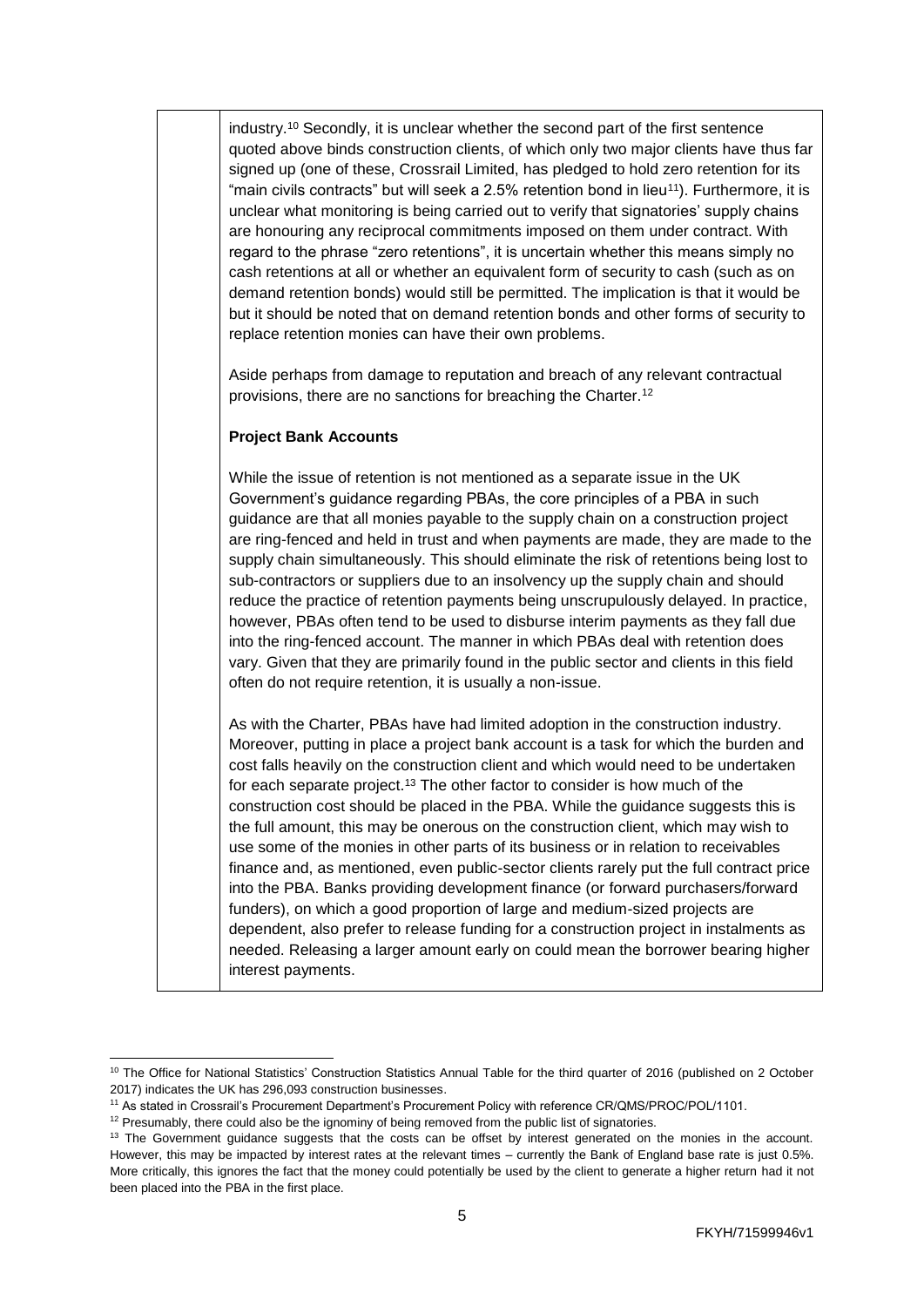Under the Charter, there is a commitment on signatories to use PBAs on central Government contracts where specified by the client.<sup>14</sup>

In an escrow account arrangement (which can sometimes be found between a construction client and a Tier 1 contractor and is not to be confused with a PBA), it would be more realistic either for the amount to be, assuming this is a relatively high value contract of reasonably substantial duration, two months' cashflow for the project (which would be topped up as needed) or even limited to each single payment due from the client at each stage.

#### **Public Contracts Regulations**

Unlike the Charter or PBAs, the Regulations are mandatory for any construction contracts caught by its provisions. There is substantial overlap between the Regulations and the Charter, the latter being aimed primarily at the private sector. The Regulations, however, include no commitments on the percentage or amount of retention that may be stipulated to be withheld under a construction contract.

Although the Regulations are primarily designed to achieve fairness between tenderers, the UK Government added Regulation 113 to impose fair payment requirements on all public contracts (including for undisputed invoices to be paid within 30 days by the contracting authority and its supply chain) and require details of compliance to be published each financial year.<sup>15</sup> The Regulations do not specifically address retention but Regulation 113 should help to ensure that any retention due to be released is passed on without delay. A difficulty with expecting the Regulations to anchor good industry practice is that, in reality, those in the construction industry whose businesses are significantly involved in private sector work are likely to operate differently on such projects.

|     | <b>Consultation Question</b>                                                                                                                                                                                                                                                                                                                                                                                                                                                                                                                                                                                                                                                                      |  |
|-----|---------------------------------------------------------------------------------------------------------------------------------------------------------------------------------------------------------------------------------------------------------------------------------------------------------------------------------------------------------------------------------------------------------------------------------------------------------------------------------------------------------------------------------------------------------------------------------------------------------------------------------------------------------------------------------------------------|--|
| 2a. | Are there any challenges that these do not address.                                                                                                                                                                                                                                                                                                                                                                                                                                                                                                                                                                                                                                               |  |
|     | <b>CLC Response</b>                                                                                                                                                                                                                                                                                                                                                                                                                                                                                                                                                                                                                                                                               |  |
| 2a. | Unusually, while the Research Report and the Impact Assessment correctly identify<br>that parties from whom retention monies are being withheld take insolvency risk in<br>relation to the person holding the monies, they do not mention that the retention<br>monies also provide such person with a measure of protection against the insolvency<br>of its contractor(s). Consequently, retention monies are not simply " <i>insurance against</i><br>defects", as asserted in paragraph 11 of the Impact Assessment, for many clients<br>they represent security against general non-performance (including for losses arising<br>from non-completion by a contractor due to its insolvency). |  |

 <sup>14</sup> This commitment is somewhat superfluous since one would expect it to be a condition of the relevant tender and/or contract for the successful bidder to use a PBA in any event.

<sup>&</sup>lt;sup>15</sup> Contracts for health services under the NHS Regulations or those awarded by a maintained school or Academy are excluded from the scope of Regulation 113. There is no equivalent to Regulation 113 in the equivalent Regulations which apply to Scotland.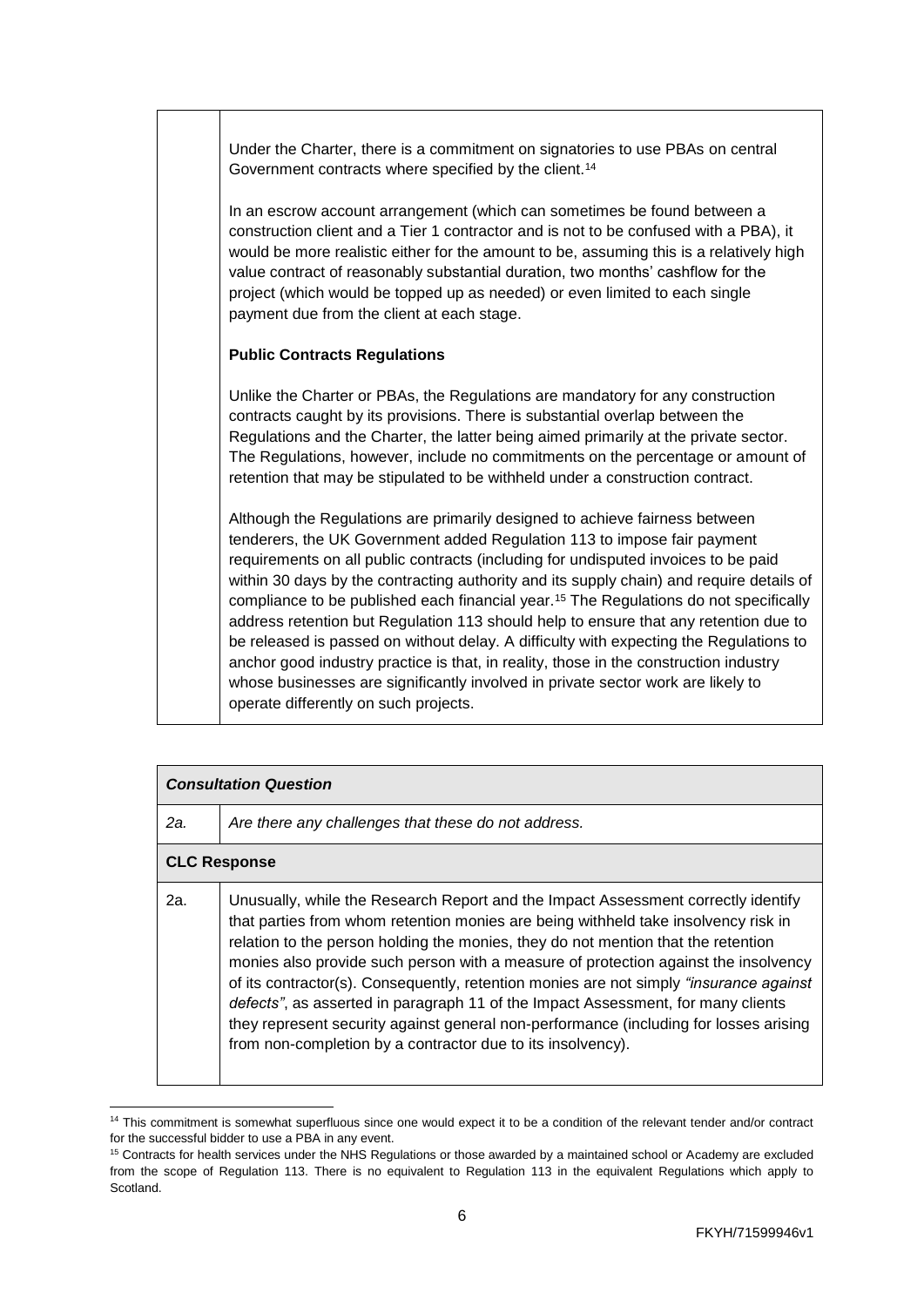As mentioned above, we would add that that there are some questions marks over the issue of what "zero retentions" under the Charter is intended to mean. If the result is that parties stipulate that on demand bonds are required instead, then that simply replaces retention monies with a product with different advantages and disadvantages. Furthermore, if the Government is to consider imposing a ban or other restriction on the holding of retention monies, then some thought may need to be given to what (if any) anti-avoidance measures should be used. For example, to minimise the heightened risk of contractor insolvency as a result of no retention monies being withheld, a construction client might require contractors to provide a higher than market level of performance bond (in the commercial UK market, such a bond is often 10% of the expected contract price). If so, the question may be whether the client expects to pick up the cost of the enhanced level of performance bond itself or pass this cost on to its contractor. It is already noted in the Research Report, for example, that a reason for sub-contractors not pursuing claims for unpaid retention monies is due to a wish to preserve their relationship with their employer. If some sub-contractors choose not to enforce subsisting rights under contract (or under the Construction Act), how is a change in law going to improve this? Assumed within this is that there is some form of quid pro quo – that the sub-contractors must gain sufficiently in another way from declining to enforce their rights – otherwise this would simply be poor and unsustainable business practice.

The Research Report does not discuss contractual provisions that are often used alongside retention monies provisions by repeat and experienced construction clients. A primary driver for retention monies is to require the contractor to remedy defects not simply within the defects rectification period but as soon as reasonably practicable (or promptly in the event of a defect which substantially undermines the occupier's ability to trade). Hence, such clients may include a provision stating that if the contractor does not rectify a notified defect within such timescale, the client may instruct another contractor to do so and deduct the cost of doing from the retention.

Although this may appear to be a provision that benefits the client solely, by being able to instruct another contractor, the client may be able to mitigate its losses from the defect which would correspondingly reduce any client loss that the contractor is liable for to the extent the defect arose from its breach of contract. Here, the provisions work to ensure that the client can address defects quickly and hence avoid accruing substantial losses from their consequences.

| <b>Consultation Question</b> |                                                            |
|------------------------------|------------------------------------------------------------|
| 2b.                          | Please explain the reasons for your answer to question 2a. |
| <b>CLC Response</b>          |                                                            |
| 2 <sub>b</sub>               | See our response to Question 4 below.                      |

#### 12. **Section B) Existing measures**

#### *Consultation Question*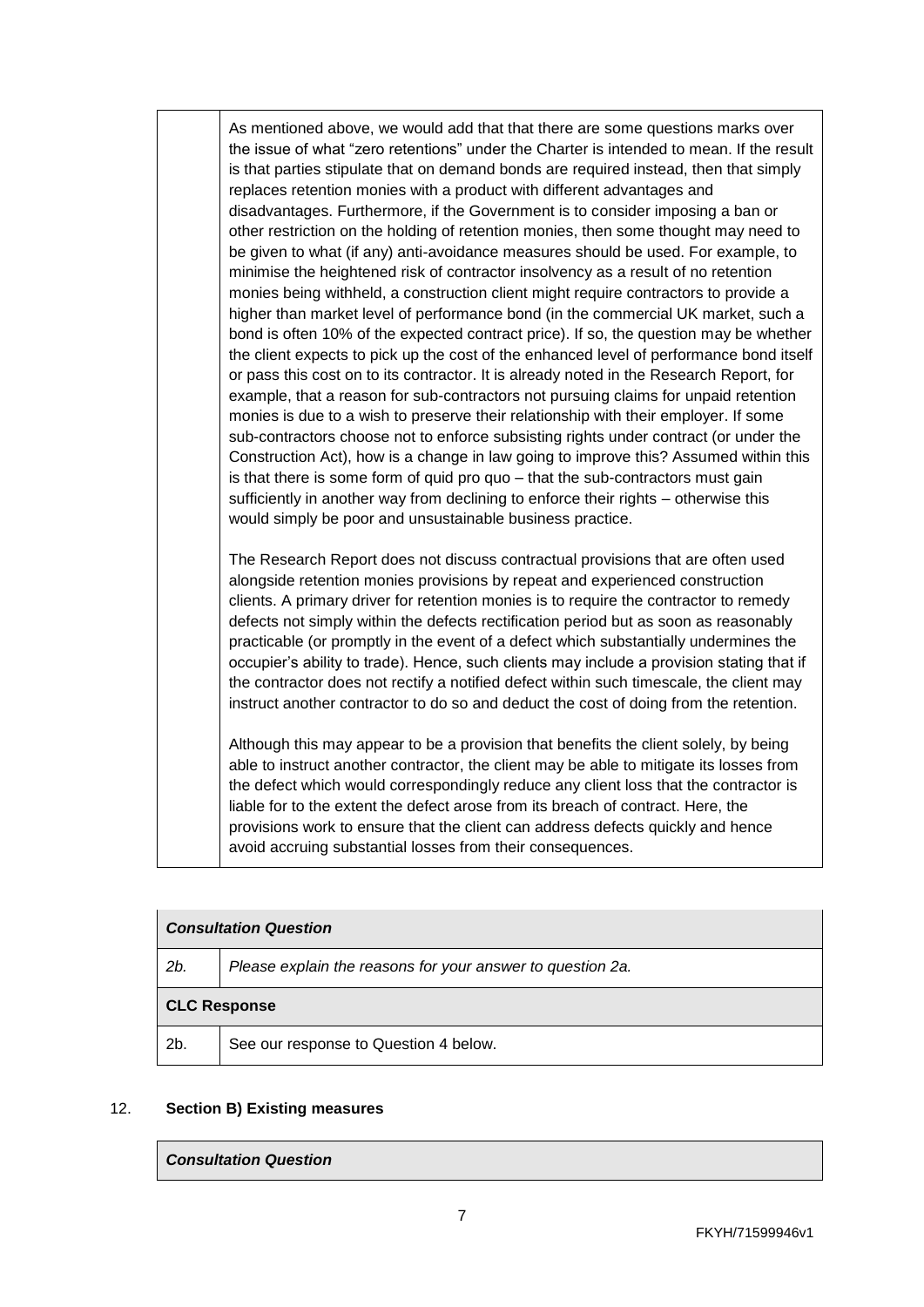| За. | Do you agree with the findings and conclusions drawn from the Pye Tait research? |
|-----|----------------------------------------------------------------------------------|
|     |                                                                                  |

# **CLC Response**

| Broadly so but not entirely.<br>- За. |  |
|---------------------------------------|--|
|---------------------------------------|--|

|        | <b>Consultation Question</b>                                                                                                                                                                                                                                                                                                                                                                                                                                                                                                                                                                                                                                                                                                                                                                                                                                                                                                                                                                                                                                                                                                                                                                                                                                                                                                                                                                                                             |
|--------|------------------------------------------------------------------------------------------------------------------------------------------------------------------------------------------------------------------------------------------------------------------------------------------------------------------------------------------------------------------------------------------------------------------------------------------------------------------------------------------------------------------------------------------------------------------------------------------------------------------------------------------------------------------------------------------------------------------------------------------------------------------------------------------------------------------------------------------------------------------------------------------------------------------------------------------------------------------------------------------------------------------------------------------------------------------------------------------------------------------------------------------------------------------------------------------------------------------------------------------------------------------------------------------------------------------------------------------------------------------------------------------------------------------------------------------|
| Зb.    | Please explain the reasons for your answer to question 3a.                                                                                                                                                                                                                                                                                                                                                                                                                                                                                                                                                                                                                                                                                                                                                                                                                                                                                                                                                                                                                                                                                                                                                                                                                                                                                                                                                                               |
|        | <b>CLC Response</b>                                                                                                                                                                                                                                                                                                                                                                                                                                                                                                                                                                                                                                                                                                                                                                                                                                                                                                                                                                                                                                                                                                                                                                                                                                                                                                                                                                                                                      |
| $3b$ . | One of the assertions which surprised us is the comment that retentions are typically<br>at 5% of the contract price. This seems to us to be an over-generalisation. While 5%<br>is more common for lower value contracts (in order to make sure that the level of<br>retention is sufficient to encourage a contractor to deal with defects during the<br>rectification period), we usually see 3% for higher value construction contracts. The<br>difference between the two percentages is substantial, particularly because the lower<br>level tends to cover contracts with higher values, and could affect the cost-benefit<br>analysis of the Government taking action to regulate retentions.<br>In this vein, it would have been interesting to see a fuller comparison of responses to<br>the Pye Tait's surveys based on the turnover of the respondent and whether they are<br>a Tier 1, 2, 3 or 4 contractor or other participant in the construction industry. There<br>are potential deficiencies where certain survey responses are grouped together<br>without clarifying these distinctions since the experiences of Tier 1 contractors will<br>differ from those of Tier 4 contractors. Furthermore, it would be helpful to understand<br>whether Pye Tait's research indicated disparities in overall retention percentages<br>between different tiers of contractors.<br>See also our response to Question 4 below. |

|    | <b>Consultation Question</b>                                                                                                                                                                                                                                                                                                                                                                                                                                                                                                                                                                                                                                                                                                                                                                                        |
|----|---------------------------------------------------------------------------------------------------------------------------------------------------------------------------------------------------------------------------------------------------------------------------------------------------------------------------------------------------------------------------------------------------------------------------------------------------------------------------------------------------------------------------------------------------------------------------------------------------------------------------------------------------------------------------------------------------------------------------------------------------------------------------------------------------------------------|
| 4. | Do you have any further comments on the Pye Tait research?                                                                                                                                                                                                                                                                                                                                                                                                                                                                                                                                                                                                                                                                                                                                                          |
|    | <b>CLC Response</b>                                                                                                                                                                                                                                                                                                                                                                                                                                                                                                                                                                                                                                                                                                                                                                                                 |
| 4. | We note that all of the research was undertaken prior to the UK's European Union<br>Referendum on 23 June 2016.<br>BEIS may wish to give regard to two considerations, as a consequence. Firstly, given<br>the continuing uncertainty over Brexit, which has the potential to cause substantial<br>disruption to an industry dependent on EU workers and goods and materials sourced<br>from the rest of the EU and where some areas of construction demand have been<br>impacted by the possible loss of EU passporting rights (such as a slowdown in<br>requirements for new prime office space in the City of London), there may be merit in<br>BEIS undertaking further consultation (perhaps once the composition of the EU<br>withdrawal treaty is clearer) before any legislative measures are considered to |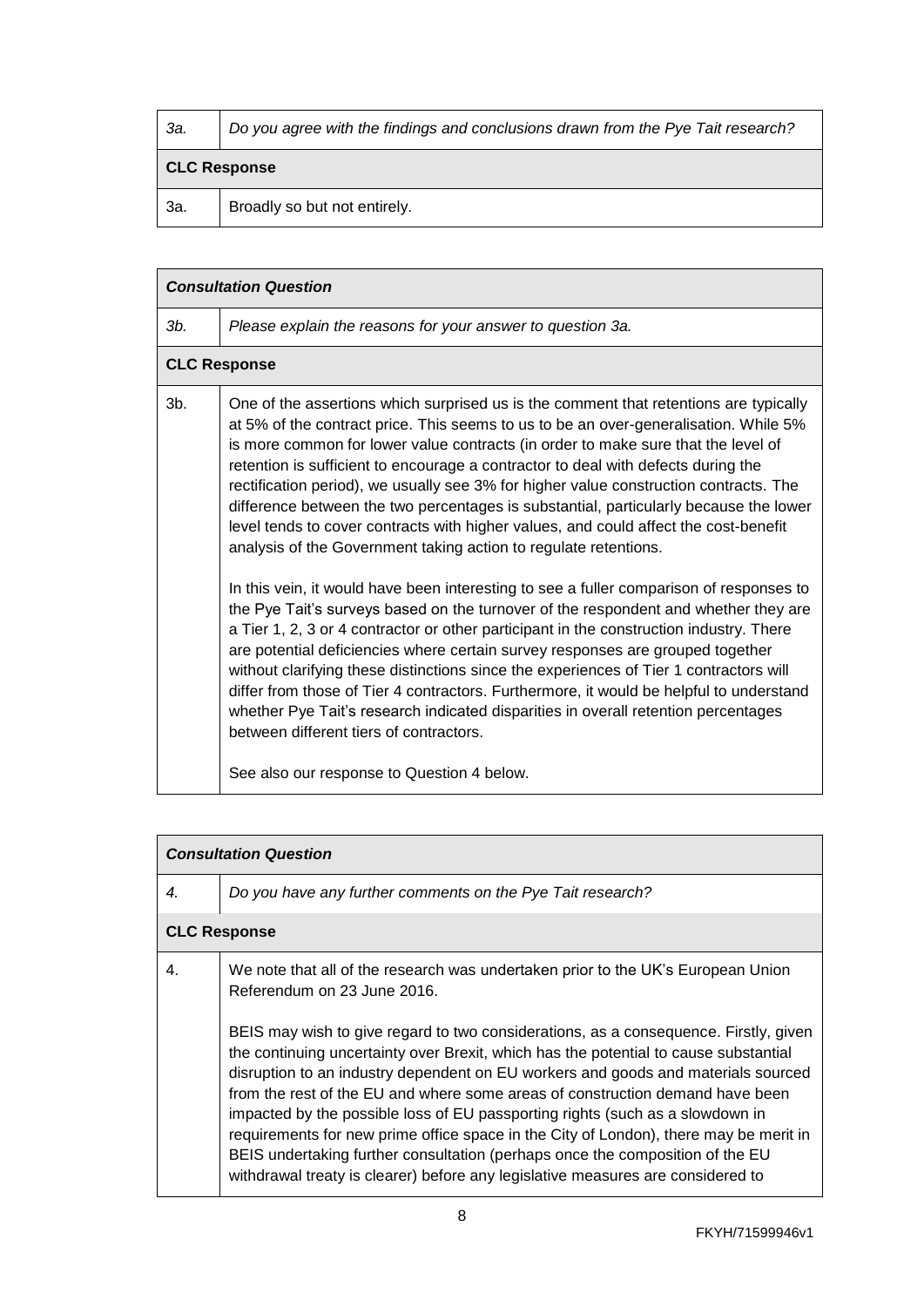| address retention monies. <sup>16</sup> In the meantime, there is a danger that any unintended<br>consequences of new construction legislation may cause further consequences<br>where longer-term confidence is currently fragile not necessarily due to Brexit but<br>possibly as part of the natural economic cycle and the fall in the value of sterling<br>against the euro following the EU Referendum result.                                                                                                                                                                                                                                                                                                                                                                                                                                                                                                                                                                                                                                                                                                                                                                                                                                                                                                                                |
|-----------------------------------------------------------------------------------------------------------------------------------------------------------------------------------------------------------------------------------------------------------------------------------------------------------------------------------------------------------------------------------------------------------------------------------------------------------------------------------------------------------------------------------------------------------------------------------------------------------------------------------------------------------------------------------------------------------------------------------------------------------------------------------------------------------------------------------------------------------------------------------------------------------------------------------------------------------------------------------------------------------------------------------------------------------------------------------------------------------------------------------------------------------------------------------------------------------------------------------------------------------------------------------------------------------------------------------------------------|
| The flipside of this argument is that this risks delaying reforms that BEIS may<br>conclude are necessary following the Consultation. It is, of course, unclear what the<br>impact of Brexit will be on the industry and it could be said that dips and slowdowns<br>in the construction industry are as inevitable as the peaks are. There is also the<br>potential to adopt a halfway-house on reform, for example, by including changes<br>similar to New Zealand's recently-implemented changes, with the prospect of more<br>substantial change taking place after Brexit. However, potentially having two sets of<br>changes may also be disruptive - there would, at least, need to be several years'<br>gap between them.                                                                                                                                                                                                                                                                                                                                                                                                                                                                                                                                                                                                                   |
| The CLC is unable to comment on Pye Tait's estimate of total monies held in<br>retention in the English construction industry in any given year.                                                                                                                                                                                                                                                                                                                                                                                                                                                                                                                                                                                                                                                                                                                                                                                                                                                                                                                                                                                                                                                                                                                                                                                                    |
| A recurrent theme of the Research Report is that there appears to be a weak<br>understanding of the 2011 changes to the Construction Act amongst some Tier 2 and<br>Tier 3 participants in the research, which may indicate a wider trend. The<br>Government should consider how the wider industry can gain a better understanding<br>of the payment protections built in to the amended Construction Act, possibly by<br>making use of the educational support offered in conjunction with the Construction<br>Industry Training Board's Apprenticeships.                                                                                                                                                                                                                                                                                                                                                                                                                                                                                                                                                                                                                                                                                                                                                                                         |
| Understandably, the Impact Assessment states that some research respondents<br>considered the legal costs of recovering retention to be disproportionately high. To<br>mitigate this and prevent employers from abusing this situation, BEIS could consider<br>whether the Construction Act could be amended so that the adjudicator always has<br>the power to award costs where the referral is for unpaid retention monies $-$ at<br>present the Construction Act is silent on the issue of costs. We note that the<br>Consultation is considering changes to the dispute resolution process as part of its<br>current and parallel review of the 2011 amendments to the Construction Act. We<br>appreciate, however, the possibility that this approach could lead to attempted abuse<br>by Referring Parties. There may be a temptation for a Referring Party to shoehorn in<br>to any dispute the issue of retention in an effort to benefit from any provision<br>empowering the Adjudicator to award costs in circumstances where the adjudication<br>includes a claim for unpaid retention monies; one way to avoid this would be to have<br>this apply only to "retention-only" adjudications. Otherwise, it may be difficult for the<br>Adjudicator to determine which costs are purely related to addressing the issue of<br>retention. |
| The Impact Assessment states that because a different dynamic exists for business-                                                                                                                                                                                                                                                                                                                                                                                                                                                                                                                                                                                                                                                                                                                                                                                                                                                                                                                                                                                                                                                                                                                                                                                                                                                                  |

to-consumer relationships, no action is being considered in relation to owneroccupiers carrying out works to their own homes. In our view, this is largely correct but, if action is taken in relation to commercial contracts, it may also make sense to

 $\overline{a}$ <sup>16</sup> Indeed, given that a substantial amount of Parliamentary time is presently being consumed by Brexit, it may be some time before any capacity to consider fresh legislation is available.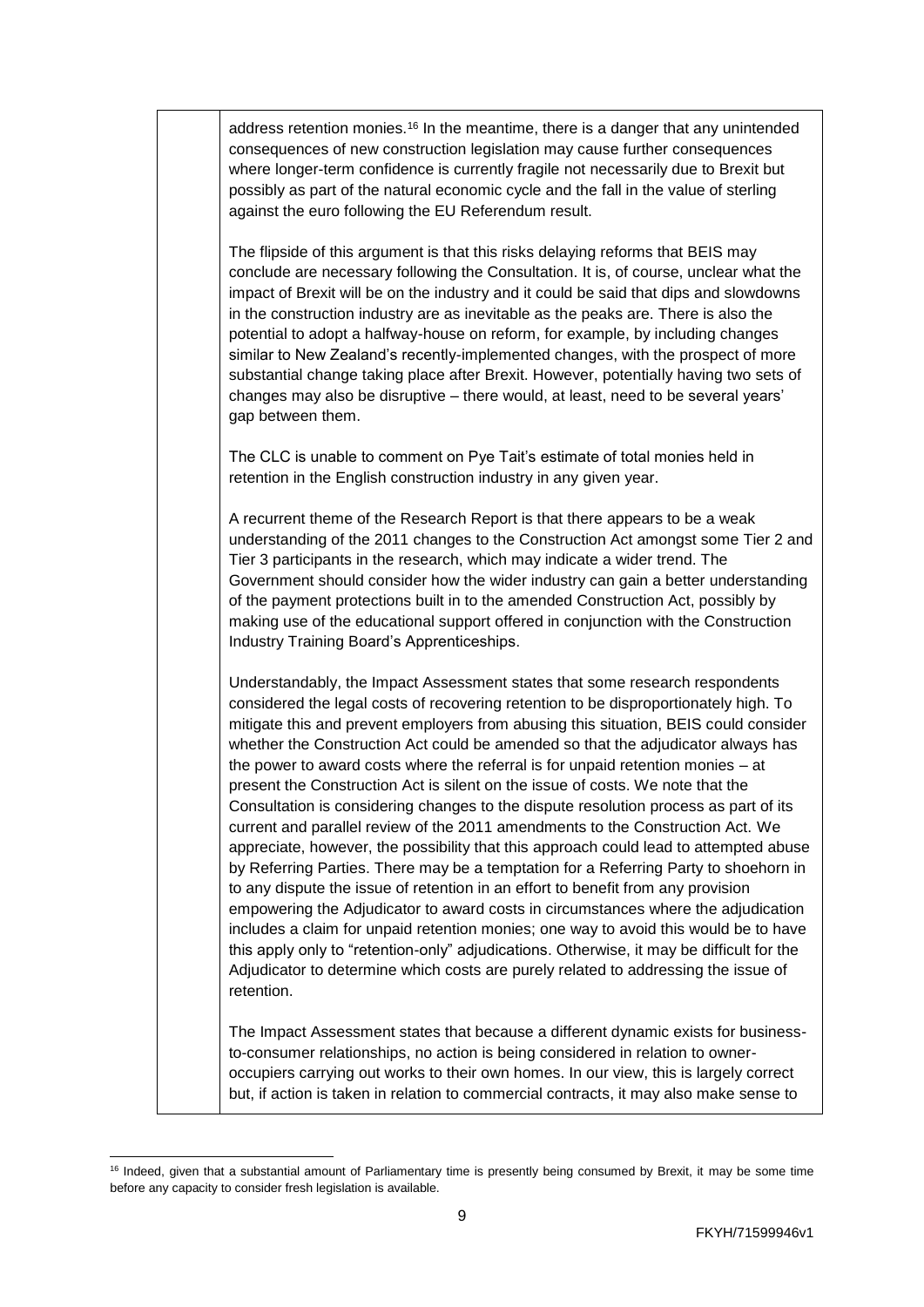| cap both the amount of retention that could be held by owner-occupiers as well as<br>the duration for which the retention can be withheld following practical completion <sup>17</sup> ,<br>particularly since, for high value construction contracts in such realm, the potential for<br>pressure to be put on contractors (who would not have the right to adjudicate under<br>the Construction Act) if retentions are not paid on time would be equally pertinent as<br>it would be for a commercial contract.                                                                                                                                                                                                                                                                                                                                                                                                                                                                                                                                   |
|-----------------------------------------------------------------------------------------------------------------------------------------------------------------------------------------------------------------------------------------------------------------------------------------------------------------------------------------------------------------------------------------------------------------------------------------------------------------------------------------------------------------------------------------------------------------------------------------------------------------------------------------------------------------------------------------------------------------------------------------------------------------------------------------------------------------------------------------------------------------------------------------------------------------------------------------------------------------------------------------------------------------------------------------------------|
| One factor the Research Report does not appear to have considered is that, with<br>development finance (which underpins a good proportion of higher value construction<br>projects), the construction client (as borrower) usually does not draw down loan<br>amounts to pay for construction costs which are not yet due to be paid. If it did, the<br>lender would require it to pay interest on such sums and it would increase the<br>lender's risk exposure. Since no retention is due to be paid usually until practical<br>completion at the earliest, the first drawdown to release retention monies would<br>occur at such time. A lender would also be concerned about diminished security due<br>to an earlier drawdown of the loan amount for either the money to be placed in a<br>retention deposit scheme or otherwise in trust; without this requirement the monies<br>would, of course, not be loan monies and would hence the lender could be sure from<br>its own perspective that they are safe from the borrower's insolvency. |
| Another issue is that retention is not deducted at point but at multiple points during<br>the construction period. It is common for a contractor on a major project to invoice<br>monthly (the Construction Act requires stage or interim payments for all but a small<br>proportion of construction contracts) and a retention is withheld from each related<br>payment. This would require multiple deposits to be made into the retention deposit<br>scheme, which would be administratively gruelling and expensive.                                                                                                                                                                                                                                                                                                                                                                                                                                                                                                                            |
| The Research Report refers to research being carried out with three round table<br>discussions, two surveys and 50 in-depth telephone interviews. The round table<br>discussions involved 32 industry stakeholders in England, including a mix of clients,<br>main and sub-contractors and trade federations/professional bodies. It would be<br>interesting to understand whether any industry associations were chosen to<br>represent construction clients and interested third parties, such as development<br>funders – in the case of the former, examples would be the British Property<br>Federation, the British Council for Offices, the British Retail Consortium, the City<br>Property Association, the Westminster Property Association and the Local<br>Government Association. These groups can often be under-represented in such<br>consultations. <sup>18</sup>                                                                                                                                                                   |
| It is useful for both sides of the fence to be adequately represented so that outliers<br>can be more easily identified. The issue of deductions or withholdings from monies<br>payable under construction contracts is a complex area. A supplier may feel that<br>retention monies have been unjustifiably withheld or unpaid; the payer, on the other<br>hand, may feel its reasons are sound.                                                                                                                                                                                                                                                                                                                                                                                                                                                                                                                                                                                                                                                   |
|                                                                                                                                                                                                                                                                                                                                                                                                                                                                                                                                                                                                                                                                                                                                                                                                                                                                                                                                                                                                                                                     |

The research found that the average amount lost per contractor due to non-payment arising from insolvency is £10,000 over three years. Note that this is all lost

 $17$  Notwithstanding this, there should be some consistency between any requirements imposed on consumers and those on commercial organisations, even if the requirements imposed on consumers are necessarily less onerous.

<sup>&</sup>lt;sup>18</sup> Although this should not have impacted on the research's overall conclusions, it is noted that all the research took place with persons based in England even though the Construction Act also covers Wales and Scotland and equivalent legislation is in place for Northern Ireland.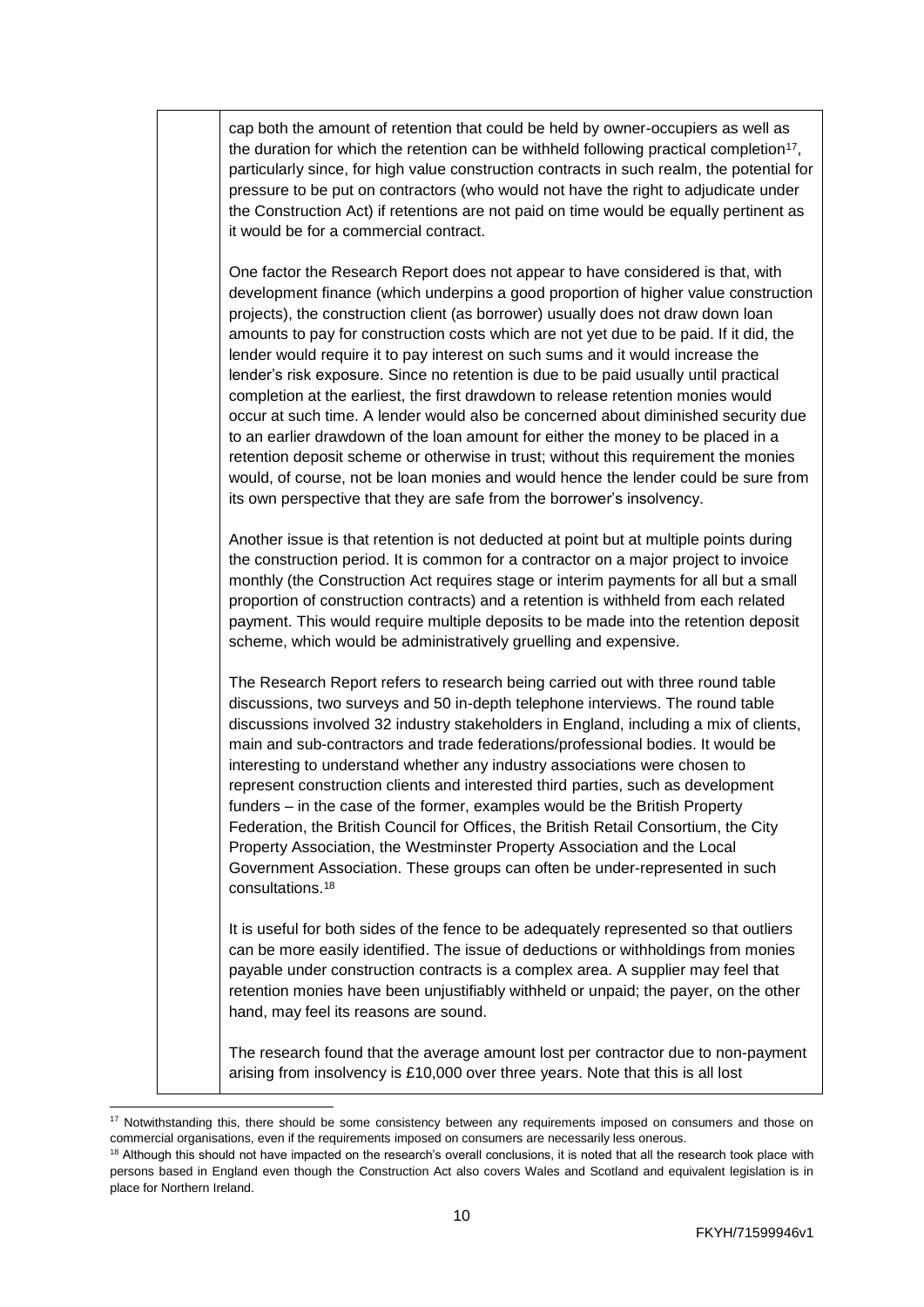payments, not just those relating to the loss of retention monies. If this is correct, careful thought needs to be given to the cost-benefit analysis of significant legislation being brought in to regulate retentions.

Other conclusions from the Research Report are disputable. For example, the assumptions relating to the full economic assessment presumably including management time. If so, the estimates look rather low to us. One such instance (and the Research Report admits it has incomplete evidence) is that the cost to the contract writing bodies of any changes to the law on retention monies is £0.04m. This estimate is far too low. Many of those who write or contribute to the drafting of standard form contracts are senior in the construction or legal profession and donate their time (which is usually extensive) for free. Notwithstanding this, there must be a "value" attributable to their time.

A point we believe should be carefully considered by BEIS is that construction clients may also feel that the imposition of a mandatory statutory retention deposit scheme is an over-reaction. The Pye Tait research indicates that non or late payment of retention monies is a much more significant problem for contractors in Tiers 2 and 3 than it is for Tier 1 contractors. Perhaps it is for this reason that the nascent scheme in New South Wales only covers contractors between Tier 1 and Tier 2 contractors and between Tier 2 and 3 contractors (and even then only for higher value contracts). BEIS seems to be advocating broad measures for the entire market despite the fact the evidence appears to point to SMEs being disproportionately affected by the issue. This is not to underestimate what is clearly an issue with some parts of the market but BEIS may feel that a segmented approach to retention monies might be more appropriate in light of such findings. As mentioned elsewhere in this response, construction clients are, in addition, often constrained by the requirements of the banks or other businesses providing them with development finance. In our view, it would be advisable for development lenders to comment on any proposals for a statutory retention monies deposit scheme that could catch projects requiring debt finance.

It would be helpful to understand the relationship between trade credit and retention monies. Although it is logical that the delay in receiving payment may require greater or longer trade credit to be obtained, exactly how much of this is influenced by retention monies?

The Pye Tait research refers to a number of cases and we understand that it is sensible and necessary for Pye Tait to consider all information available including these cases. As the Research Report acknowledges, only a small proportion of retention cases have gone to court. Other cases may have gone to adjudication or arbitration but because these are private procedures, these disputes will generally not be public knowledge (except to the extent they are subject to legal proceedings). Given the paucity of cases and the large number of contracts for which retentions are withheld and which have not gone to court, we would caution – as we assume BEIS have done – that undue weight is not given to these cases.

| <b>Consultation Question</b> |                                           |
|------------------------------|-------------------------------------------|
| -5а.                         | Do you think this estimate is reasonable? |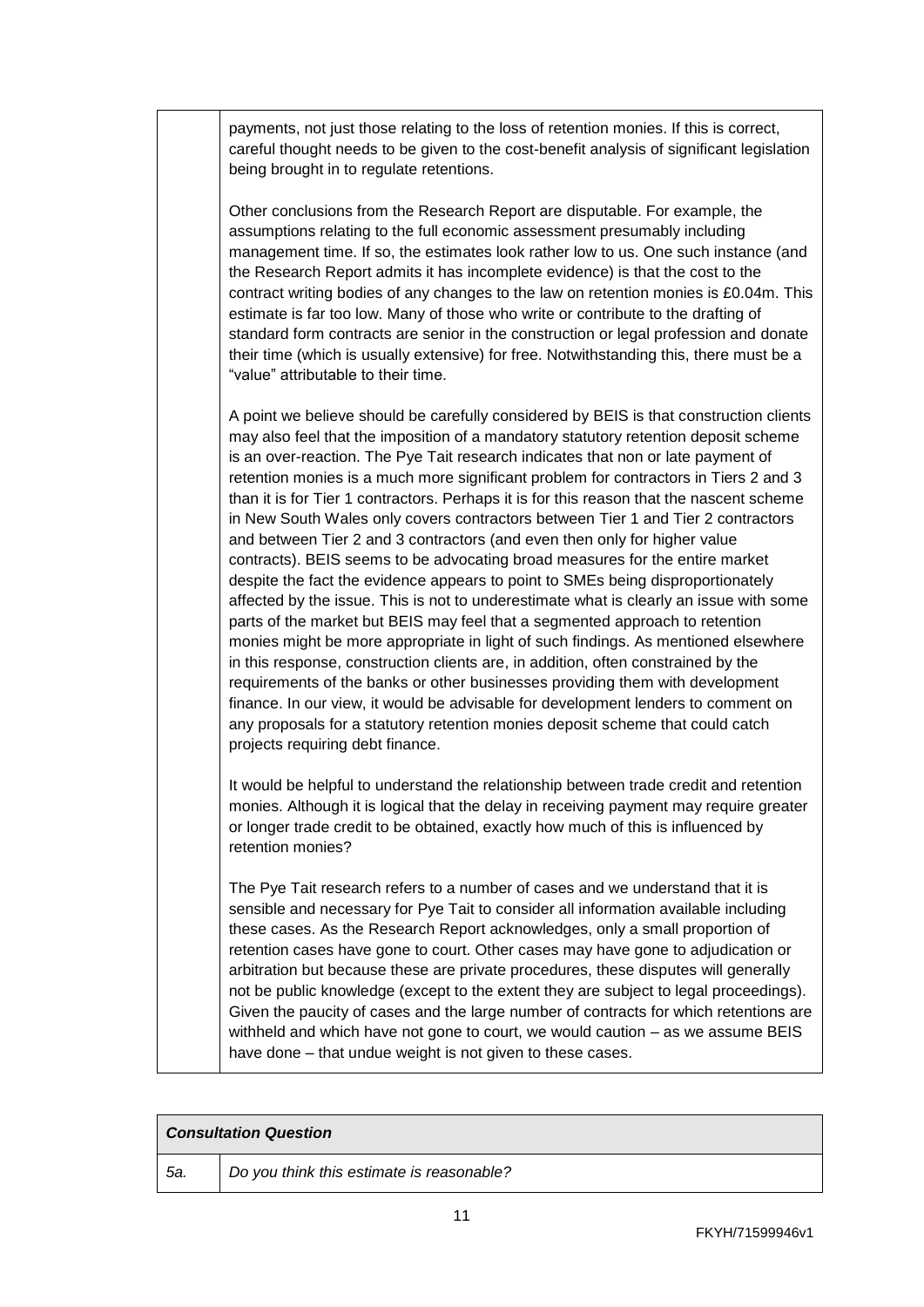| <b>CLC Response</b> |                                                                                                                                                                                                                                                                                                                                         |
|---------------------|-----------------------------------------------------------------------------------------------------------------------------------------------------------------------------------------------------------------------------------------------------------------------------------------------------------------------------------------|
| 5а.                 | As stated in our response to Question 3b, we would query whether it is appropriate to<br>apply a 4.85% retention basis throughout (as Pye Tait have done) and whether a<br>lower percentage (e.g. 4%) would be more accurate given the number of higher<br>value construction contracts that our members see which put retention at 3%. |

| <b>Consultation Question</b> |                                                                   |
|------------------------------|-------------------------------------------------------------------|
| 5b.                          | If no, please explain the reasons for your answer to question 5a. |
| <b>CLC Response</b>          |                                                                   |
| 5b.                          | See above.                                                        |

| <b>Consultation Question</b> |                                                                                                                                                     |
|------------------------------|-----------------------------------------------------------------------------------------------------------------------------------------------------|
| 6а.                          | Do you agree that this is a suitable methodology for estimating the total amount held<br>in retentions across the sector over the course of a year? |
| <b>CLC Response</b>          |                                                                                                                                                     |
| 6а.                          | We are unable to comment.                                                                                                                           |

| <b>Consultation Question</b> |                                                                                                                                                                              |
|------------------------------|------------------------------------------------------------------------------------------------------------------------------------------------------------------------------|
| 6b.                          | If no, please explain the reasons for your answer to question 6a. If you think that an<br>alternative methodology is needed, please provide details and supporting evidence. |
| <b>CLC Response</b>          |                                                                                                                                                                              |
| 6b.                          | Not applicable.                                                                                                                                                              |

| <b>Consultation Question</b> |                                                                                                                                                                                                                               |
|------------------------------|-------------------------------------------------------------------------------------------------------------------------------------------------------------------------------------------------------------------------------|
| 7а.                          | Do you agree that, as retentions are a proportion of contract value, sector turnover is<br>a more appropriate basis for estimating the total amount held in retentions over the<br>course of a given year than sector output? |
| <b>CLC Response</b>          |                                                                                                                                                                                                                               |
| 7a.                          | We are unable to comment but, ideally, it would have been helpful to have an<br>understanding of each survey respondent's typical contract value to add further<br>accuracy.                                                  |

 $\overline{\phantom{a}}$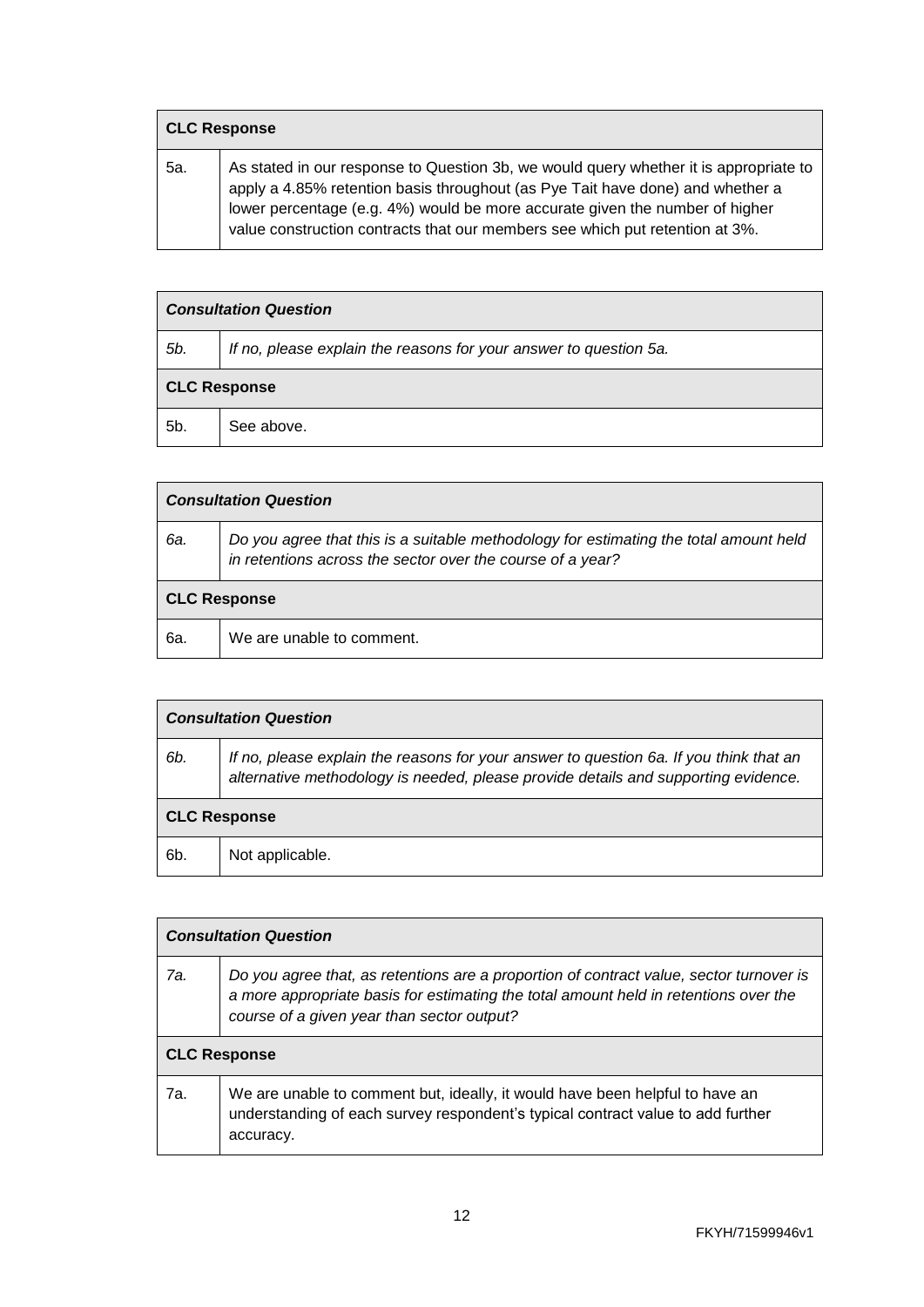| <b>Consultation Question</b> |                                                                                                                                                                              |
|------------------------------|------------------------------------------------------------------------------------------------------------------------------------------------------------------------------|
| 7b.                          | If no, please explain the reasons for your answer to question 7a. If you think that an<br>alternative methodology is needed, please provide details and supporting evidence. |
| <b>CLC Response</b>          |                                                                                                                                                                              |
| 7b.                          | See above.                                                                                                                                                                   |

| <b>Consultation Question</b> |                                                                              |
|------------------------------|------------------------------------------------------------------------------|
| 8a.                          | Do you think that the assumptions made for this methodology look reasonable? |
| <b>CLC Response</b>          |                                                                              |
| 8a.                          | We have no further comments on this.                                         |

| <b>Consultation Question</b> |                                                                                                                                                                            |
|------------------------------|----------------------------------------------------------------------------------------------------------------------------------------------------------------------------|
| 8b.                          | If no, please explain the reasons for your answer to question 8a. If you think that<br>alternative assumptions are needed, please provide details and supporting evidence. |
| <b>CLC Response</b>          |                                                                                                                                                                            |
| 8b.                          | Not applicable.                                                                                                                                                            |

| <b>Consultation Question</b> |                                                                             |
|------------------------------|-----------------------------------------------------------------------------|
| 9a.                          | Do you think that the assumptions made for this sensitivity are reasonable? |
| <b>CLC Response</b>          |                                                                             |
| 9a.                          | We are unable to comment.                                                   |

| <b>Consultation Question</b> |                                                                                                                                                                            |
|------------------------------|----------------------------------------------------------------------------------------------------------------------------------------------------------------------------|
| 9b.                          | If no, please explain the reasons for your answer to question 9a. If you think that<br>alternative assumptions are needed, please provide details and supporting evidence. |
| <b>CLC Response</b>          |                                                                                                                                                                            |
| 9b.                          | Not applicable.                                                                                                                                                            |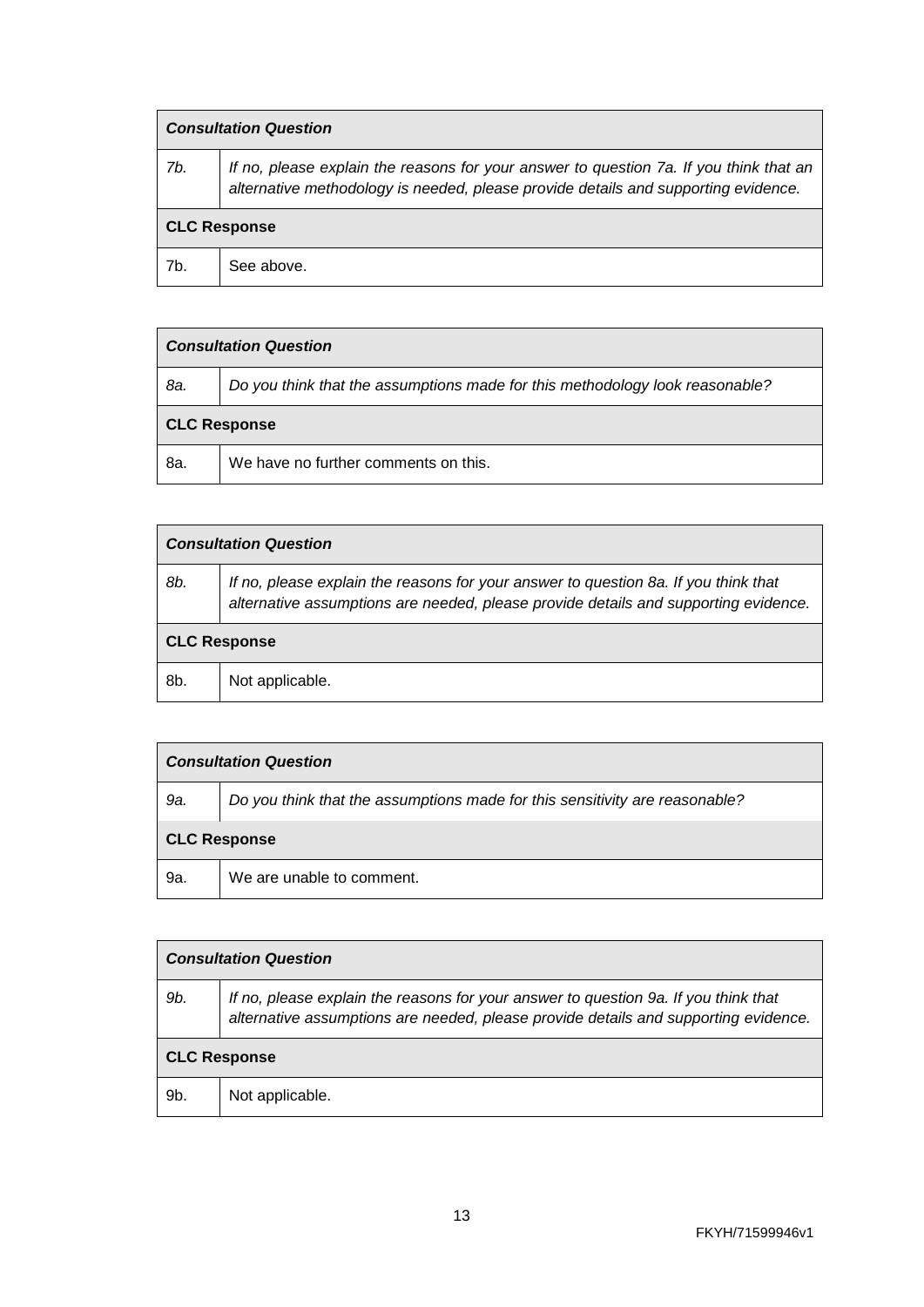| <b>Consultation Question</b> |                                           |
|------------------------------|-------------------------------------------|
| 10a.                         | Do you think this estimate is reasonable? |
| <b>CLC Response</b>          |                                           |
| 10a.                         | We are unable to comment.                 |

| <b>Consultation Question</b> |                                                                    |
|------------------------------|--------------------------------------------------------------------|
| 10b.                         | If no, please explain the reasons for your answer to question 10a. |
| <b>CLC Response</b>          |                                                                    |
| $10b$ .                      | Not applicable.                                                    |

| <b>Consultation Question</b> |                                                                                                                                                                          |
|------------------------------|--------------------------------------------------------------------------------------------------------------------------------------------------------------------------|
| 11a.                         | Do you agree that this is a suitable methodology for estimating the total amount of<br>retention monies not paid over the course of a year due to upstream insolvencies? |
| <b>CLC Response</b>          |                                                                                                                                                                          |
| 11a.                         | We are unable to comment.                                                                                                                                                |

| <b>Consultation Question</b> |                                                                                                                                                                               |
|------------------------------|-------------------------------------------------------------------------------------------------------------------------------------------------------------------------------|
| 11b.                         | If no, please explain the reasons for your answer to question 11a. If you think that an<br>alternative methodology is needed, please provide details and supporting evidence. |
| <b>CLC Response</b>          |                                                                                                                                                                               |
| 11 <sub>b</sub> .            | Not applicable.                                                                                                                                                               |

| <b>Consultation Question</b> |                                                                              |
|------------------------------|------------------------------------------------------------------------------|
| 12a.                         | Do you think that the assumptions made for this methodology look reasonable? |
| <b>CLC Response</b>          |                                                                              |
| 12a.                         | We are unable to comment.                                                    |

## *Consultation Question*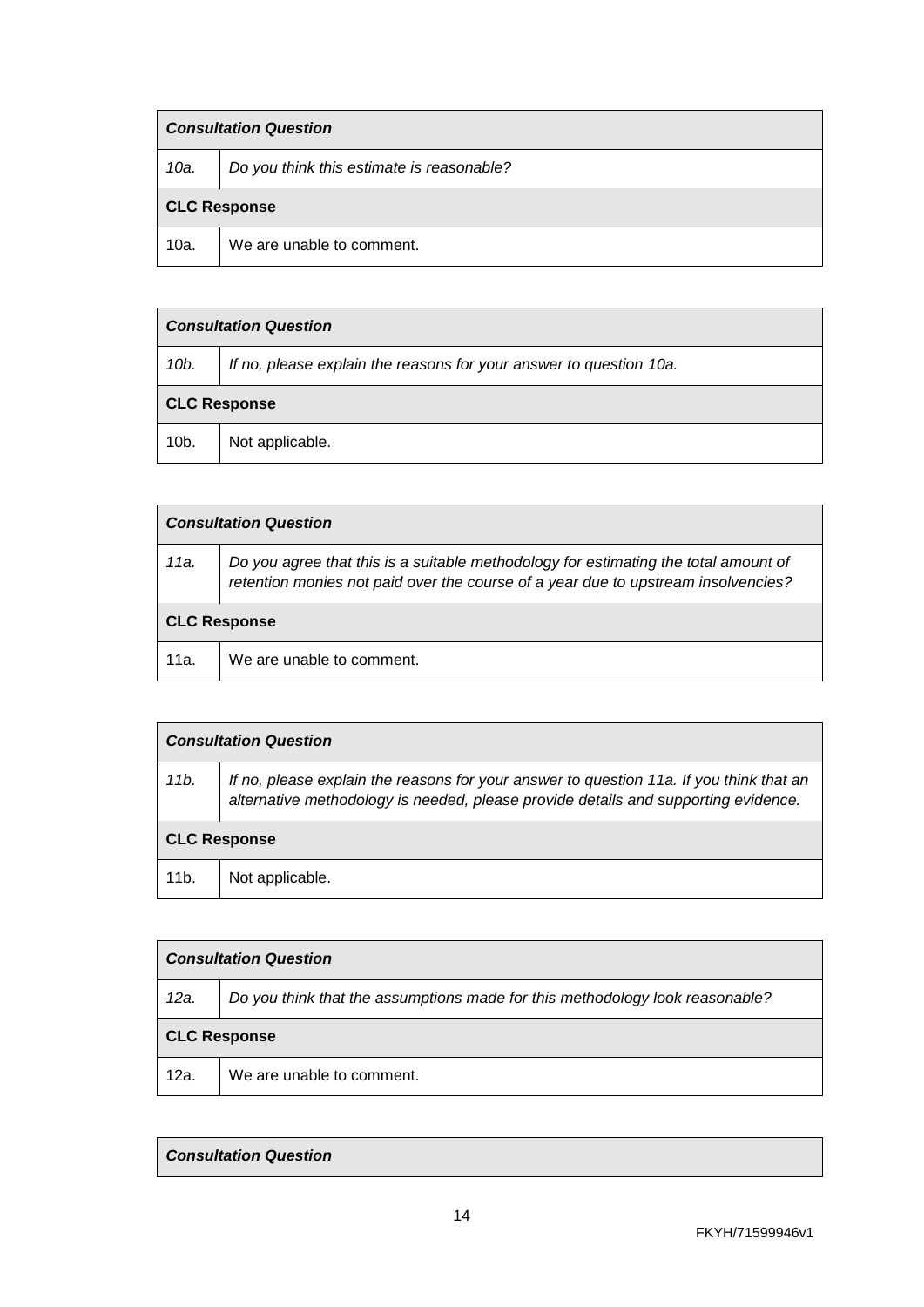| 12b.                | If no, please explain the reasons for your answer to question 12a. If you think that<br>alternative assumptions are needed, please provide details and supporting evidence. |
|---------------------|-----------------------------------------------------------------------------------------------------------------------------------------------------------------------------|
| <b>CLC Response</b> |                                                                                                                                                                             |
| 12b.                | Not applicable.                                                                                                                                                             |

| <b>Consultation Question</b> |                                                                                                                                                                                                                                            |
|------------------------------|--------------------------------------------------------------------------------------------------------------------------------------------------------------------------------------------------------------------------------------------|
| 13а.                         | Do you agree that this is a suitable methodology for estimating the total amount that<br>construction clients and contractors holding retentions would need to fund from<br>elsewhere, in order to maintain current levels of expenditure? |
| <b>CLC Response</b>          |                                                                                                                                                                                                                                            |
| 13a.                         | We are unable to comment.                                                                                                                                                                                                                  |

| <b>Consultation Question</b> |                                                                                                                                                                                |
|------------------------------|--------------------------------------------------------------------------------------------------------------------------------------------------------------------------------|
| 13b.                         | If not, please explain the reasons for your answer to question 13a. If you think that an<br>alternative methodology is needed, please provide details and supporting evidence. |
| <b>CLC Response</b>          |                                                                                                                                                                                |
| 13b.                         | Not applicable.                                                                                                                                                                |

| <b>Consultation Question</b> |                                                                              |
|------------------------------|------------------------------------------------------------------------------|
| 14a.                         | Do you think that the assumptions made for this methodology look reasonable? |
| <b>CLC Response</b>          |                                                                              |
| 14a.                         | We are unable to comment.                                                    |

| <b>Consultation Question</b> |                                                                                                                                                                             |
|------------------------------|-----------------------------------------------------------------------------------------------------------------------------------------------------------------------------|
| 14b.                         | If no, please explain the reasons for your answer to question 14a. If you think that<br>alternative assumptions are needed, please provide details and supporting evidence. |
| <b>CLC Response</b>          |                                                                                                                                                                             |
| 14b                          | Not applicable.                                                                                                                                                             |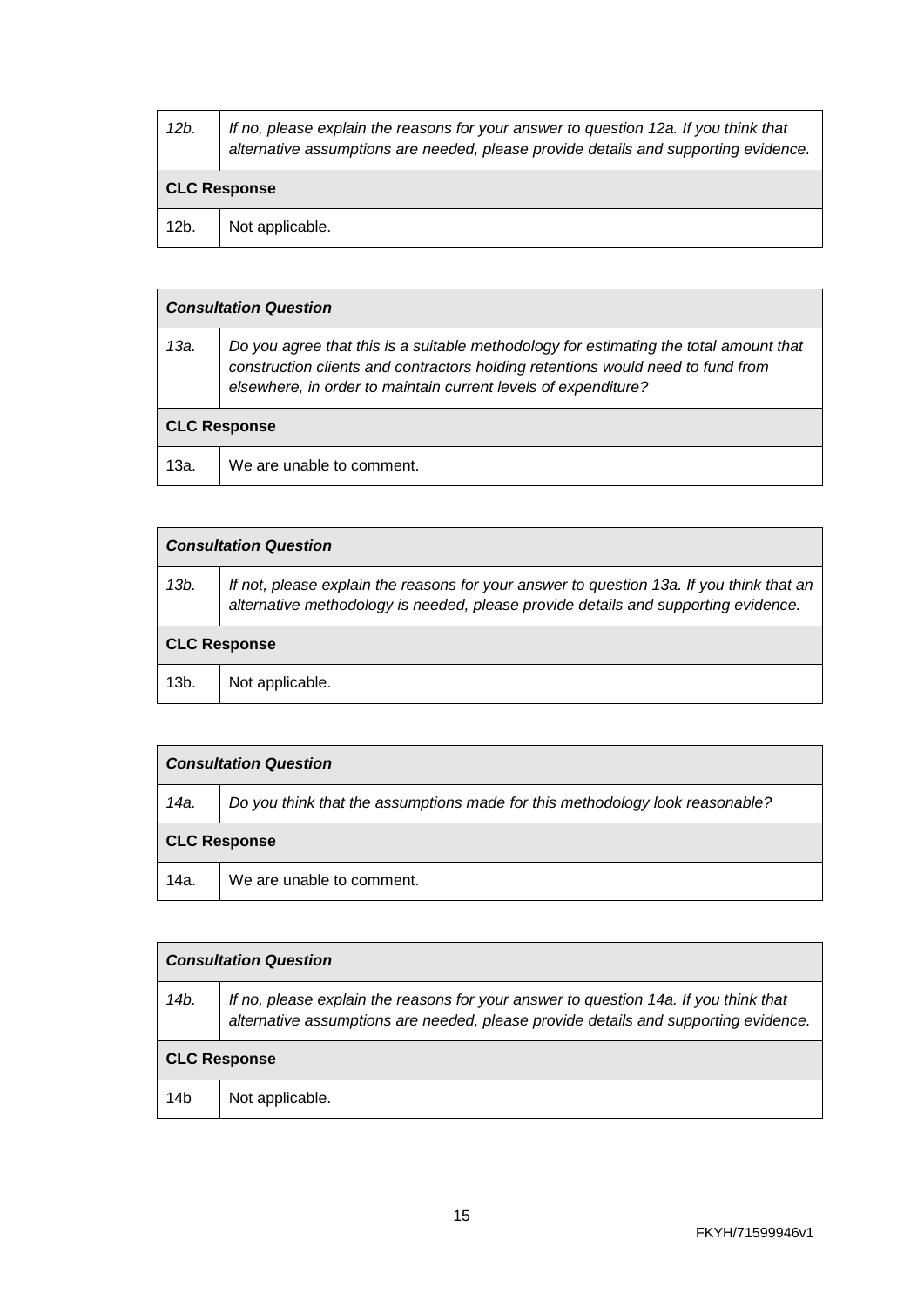| <b>Consultation Question</b> |                                                                                                                                                                                                                                                                                                                           |
|------------------------------|---------------------------------------------------------------------------------------------------------------------------------------------------------------------------------------------------------------------------------------------------------------------------------------------------------------------------|
| 15a.                         | Over the last year did you make any use of the retentions monies you held (for<br>example, as part of general expenditure, working capital, or to support investment)?                                                                                                                                                    |
| <b>CLC Response</b>          |                                                                                                                                                                                                                                                                                                                           |
| 15a.                         | Since the CLLS is not a construction client, we are not able to respond to this<br>question on our own part. However, we would observe that the construction clients,<br>contractors, consultants and suppliers that the CLC members provide legal advice to<br>often propose to use retention monies for other purposes. |

| <b>Consultation Question</b> |                                                                                                                      |
|------------------------------|----------------------------------------------------------------------------------------------------------------------|
| 15b.                         | If yes, approximately what proportion of the total value of retentions held by you did<br>you make use of last year? |
| <b>CLC Response</b>          |                                                                                                                      |
| 15b.                         | Since the CLLS is not a construction client, we are not able to respond to this<br>question.                         |

| <b>Consultation Question</b> |                                                                                           |
|------------------------------|-------------------------------------------------------------------------------------------|
| 16.                          | Do you have any further comments on the Construction Stage Impact Assessment<br>analysis? |
| <b>CLC Response</b>          |                                                                                           |
| 16.                          | No.                                                                                       |

# 13. **Late and non-payment of retentions**

| <b>Consultation Question</b> |                                                                                                                                       |
|------------------------------|---------------------------------------------------------------------------------------------------------------------------------------|
| 17.                          | What was your annual turnover last year?                                                                                              |
| <b>CLC Response</b>          |                                                                                                                                       |
| 17.                          | The CLLS is not itself a participant in the construction industry (it is a regional law<br>society) so this question is not relevant. |

| <b>Consultation Question</b> |                                                                            |
|------------------------------|----------------------------------------------------------------------------|
| 18a.                         | Do you think that non-payment of retentions due to the company holding the |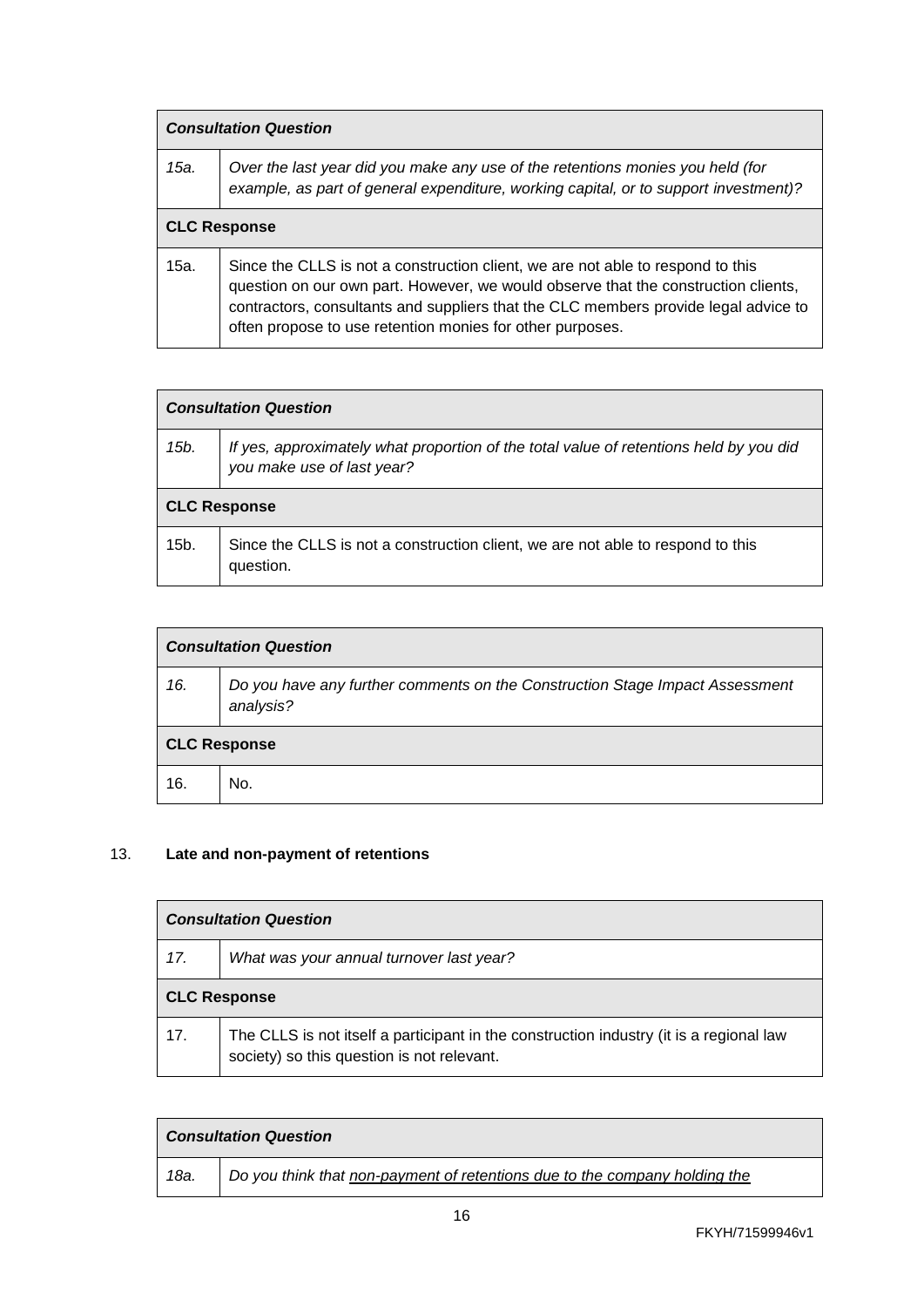*retention becoming insolvent before the retention is paid is a significant issue in the construction sector?*

#### **CLC Response**

18a. Clearly, in such circumstances, the loss of the retention monies will prejudice the company involved. There can be difficulties caused in circumstances where the contracting parties have indeed given some thought to this possible scenario (by agreeing to terms requiring that retention is placed in a trust) but that trust is never established. As a result the trust is not effective and the retention monies are effectively available to any administrator or liquidator appointed to the insolvent company as part of the assets for distribution. This is one of the weaknesses of the regime implemented in New Zealand and can be a significant issue for parties adversely affected. It might be helpful if, as part of any legislation addressing retention, it is provided that where the circumstances show that the parties to construction contract clearly intend that the retention be held as trust monies, an implied trust will exist even though there are no written terms to that effect (i.e. mirroring the Court of Appeal of Malaysia's approach in *Qimonda Malaysia v Sediabena* BLR [March 2012], part 2, 65).

This might also link with the proposed deposit scheme referred to in the Consultation (see below in relation to Question 40a). One option – the "New Zealand option" - is to avoid the need to establish a deposit scheme, would be to amend the Construction Act (and the Scheme) to provide that all construction contracts must include a provision requiring that any retention deducted is held in trust for the payee. In the absence of such a provision, such a provision is deemed to be included. In conjunction with the proposal above, this would mean that any retention held will not form part of the general assets of the insolvent company. This avoids the need to establish a potentially cumbersome and expensive deposit scheme, which may require a sizeable amount of public money to be used to get off the ground. Parties could still be free to agree a retention bond in lieu of retention (or some other form of security if they prefer).

However, if the company is insolvent at any time prior to final account having been settled, in our view the other party will likely suffer other losses which are greater (such as non-payment for work carried out, preliminaries and/or materials or good ordered as well as loss of profit and costs in seeking legal and insolvency advice). In comparison, retention monies held prior to practical completion are generally 3% to 5% of monies due to date (with the first moiety of this released upon practical completion).

There is an obvious risk regarding the second moiety of retention, which is generally released 12 months following practical completion. However, in our experience with our clients, in the event of an upstream insolvency, losses not relating to retention tend to be more substantial and hence take greater priority.

Nonetheless, we would concede that it may simply be that contractors or subcontractors are less inclined to seek external legal advice where their primary loss from an insolvency is outstanding retention monies.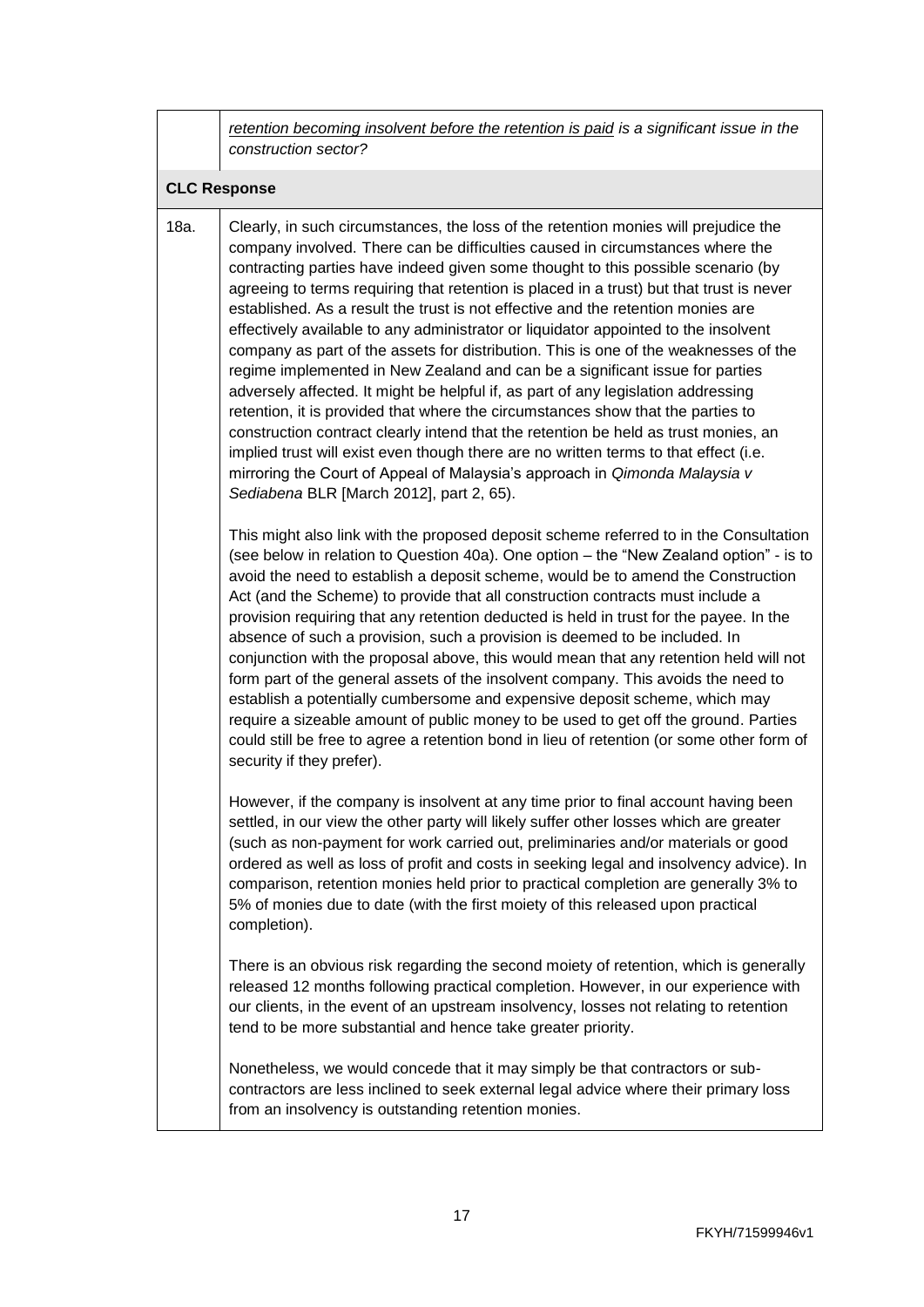| <b>Consultation Question</b> |                                                                                                             |  |
|------------------------------|-------------------------------------------------------------------------------------------------------------|--|
| 18b.                         | Please explain the reasons for your answer to question 18a, and if possible provide<br>supporting evidence. |  |
| <b>CLC Response</b>          |                                                                                                             |  |
| 18b.                         | See above.                                                                                                  |  |

|      | <b>Consultation Question</b>                                                                                                                                                                                                                                                                                                                                                                                                                                                                                                                                                                                                                                                            |  |  |
|------|-----------------------------------------------------------------------------------------------------------------------------------------------------------------------------------------------------------------------------------------------------------------------------------------------------------------------------------------------------------------------------------------------------------------------------------------------------------------------------------------------------------------------------------------------------------------------------------------------------------------------------------------------------------------------------------------|--|--|
| 19a. | Excluding the money not paid because the company holding the retention became<br>insolvent. Do you believe that unjustified non-payment of retention monies is a<br>significant issue in the construction sector?                                                                                                                                                                                                                                                                                                                                                                                                                                                                       |  |  |
|      | <b>CLC Response</b>                                                                                                                                                                                                                                                                                                                                                                                                                                                                                                                                                                                                                                                                     |  |  |
| 19a. | We are aware of instances where retention monies have not been released and<br>there appear to be no valid reasons for such non-payment under the construction<br>contract. In other cases, there may be reasons advanced for this, albeit the threshold<br>for justification is low as the payment of the final moiety of retention is usually the<br>final payment made under the contract, therefore the reasons relied on are often not<br>reasons which necessarily permit withholding under the construction contract), for<br>example:                                                                                                                                           |  |  |
|      | 1. While the payer itself is not necessarily aware of any issue with the works<br>(e.g. construction defects), a third party which is to have the benefit of those<br>works (such as a tenant, purchaser or development finance provider) has<br>made a deduction or a withholding from a payment due to the payer on<br>account of issues such as perceived defects or else due to not having<br>approved practical completion or making good of defects and the payer does<br>not wish to release the retention (and lose leverage over the payee in<br>respect of potentially necessary remedial works) until the corresponding<br>payment has been released to it; <sup>19</sup> or |  |  |
|      | Where the payer believes that the payee is effectively insolvent and that the<br>2.<br>payer is likely to have claims against the payee arising that will either<br>outweigh or at least match the level of retention - the payer's logic being that<br>it is unlikely to be able to obtain a suitable level of redress for its claims due<br>to the payee's likely insolvency.                                                                                                                                                                                                                                                                                                         |  |  |
|      | We recognise from the Research Report that the experience of Tier 2 and Tier 3<br>contractors regarding non-release has tended to be worse than for Tier 1 contractors.                                                                                                                                                                                                                                                                                                                                                                                                                                                                                                                 |  |  |
|      | There are also rare occasions where the payee has not chased outstanding retention<br>monies and the payer has forgotten (this is more prevalent where the retention<br>monies were withheld pending the rectification of agreed defects). In some cases, we<br>have not seen what amounts to bad faith on the payer and the money is usually                                                                                                                                                                                                                                                                                                                                           |  |  |

 $\overline{a}$ <sup>19</sup> Note that including a contractual provision making payment condition upon receipt of payment from a third party would be contravention of Section 113(1) of the Construction Act, unless the non-payment from the third party arises from its insolvency.

 $\overline{\phantom{a}}$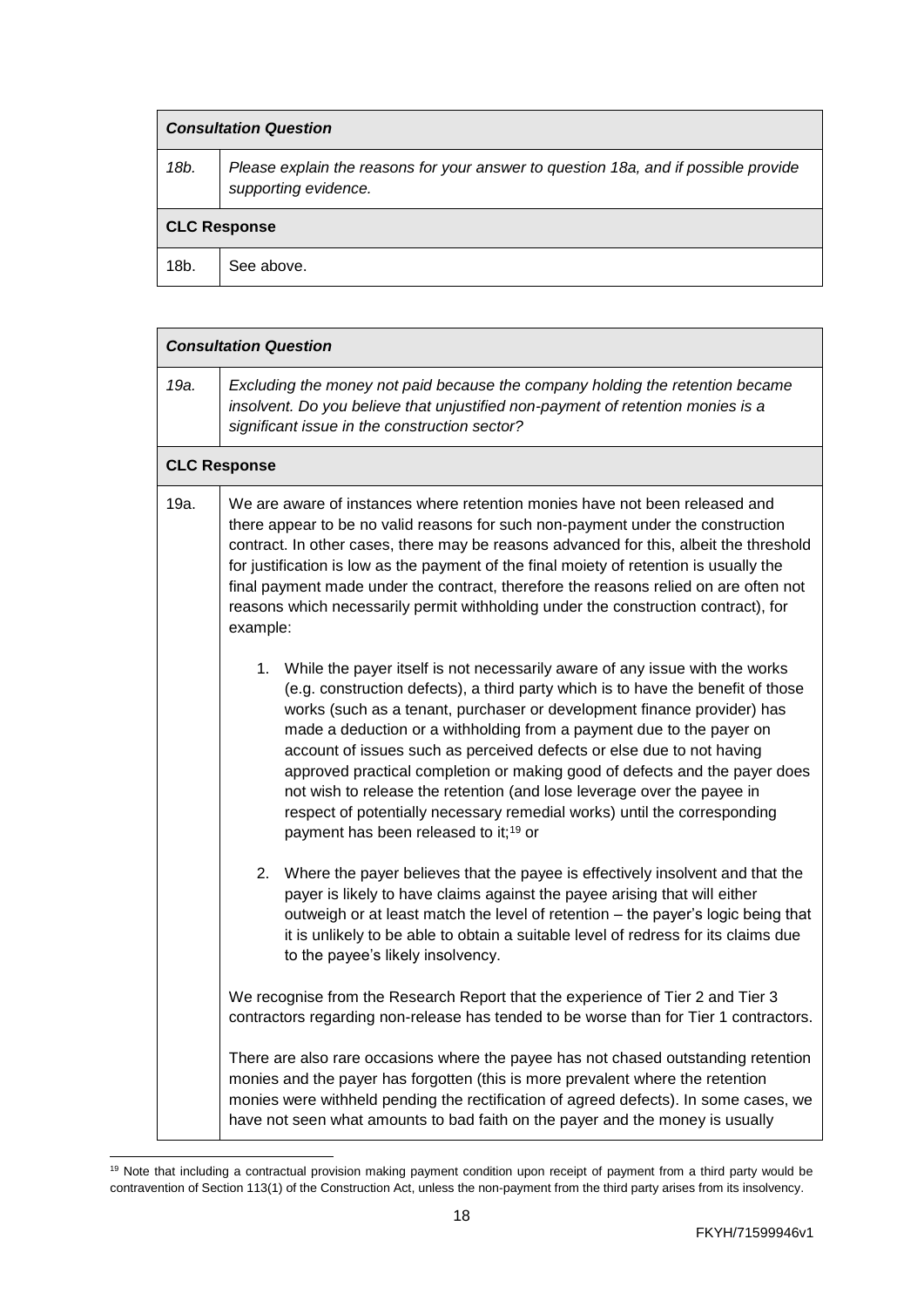| quickly released following the payee sending an invoice or reminder. |  |
|----------------------------------------------------------------------|--|
|----------------------------------------------------------------------|--|

# *Consultation Question*

| 19b.                | Please explain the reasons for your answer to question 19a, and if possible provide<br>supporting evidence. |  |
|---------------------|-------------------------------------------------------------------------------------------------------------|--|
| <b>CLC Response</b> |                                                                                                             |  |
| 19b.                | See above.                                                                                                  |  |

#### *Consultation Question*

| 20a. | Do you believe that non-payment of retention monies due to payers citing that      |
|------|------------------------------------------------------------------------------------|
|      | obligations under another construction contract have not been met is a significant |
|      | issue in the construction sector?                                                  |

### **CLC Response**

| $20a$ . | From the question, we assume this refers to a situation where, for example, a Tier 2<br>contractor is not paid the second half of its retention monies on the basis that its<br>payer, a Tier 1 contractor, has not been issued with a making good of defects<br>certificate (which would entitle the Tier 1 contractor to receive back the second<br>moiety of its retention). Making a payment to a payee conditional upon the<br>occurrence of an event under a contract between different parties is outlawed<br>through the 2011 amendments to the Construction Act.                                                |
|---------|--------------------------------------------------------------------------------------------------------------------------------------------------------------------------------------------------------------------------------------------------------------------------------------------------------------------------------------------------------------------------------------------------------------------------------------------------------------------------------------------------------------------------------------------------------------------------------------------------------------------------|
|         | Nonetheless, we are aware that this may happen but have not seen it do so often<br>enough to be able to form a view as to whether the issue is significant. We would<br>also note, however, that given that that conditional payment clauses have not been<br>permissible since October 2011, a payer aware of this fact but still wishing to<br>withhold or deduct from retention monies regardless in relation to circumstances<br>under a construction contract with different parties, may choose to do so by<br>advancing alternate reasons which do not so obviously fall foul of the amended<br>Construction Act. |

| <b>Consultation Question</b> |                                                                                                             |  |
|------------------------------|-------------------------------------------------------------------------------------------------------------|--|
| 20 <sub>b</sub>              | Please explain the reasons for your answer to question 20a, and if possible provide<br>supporting evidence. |  |
| <b>CLC Response</b>          |                                                                                                             |  |
| 20b.                         | See above.                                                                                                  |  |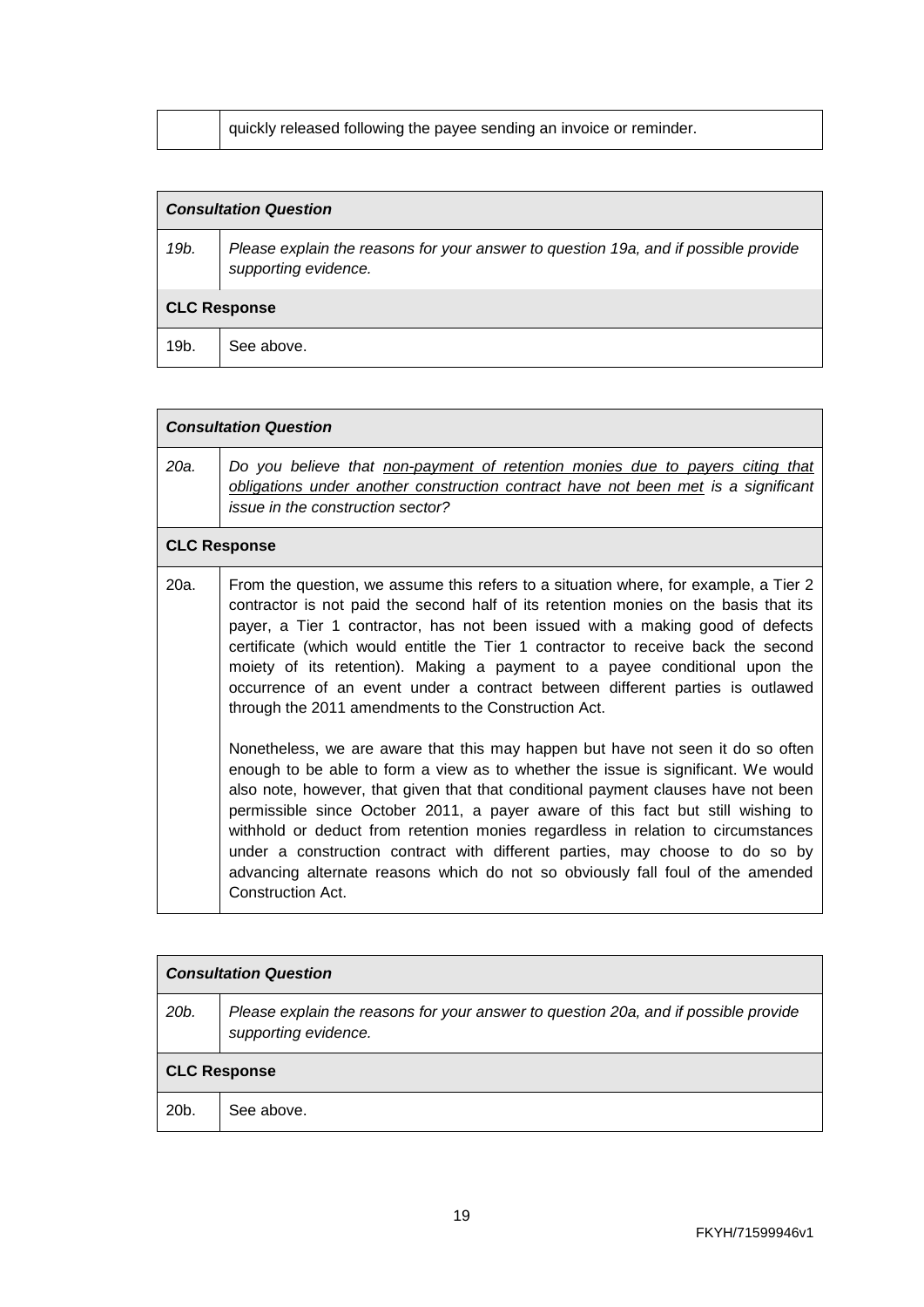| <b>Consultation Question</b> |                                                                                                        |  |
|------------------------------|--------------------------------------------------------------------------------------------------------|--|
| 21a.                         | Approximately, what was the total value of retentions due to be released to you over<br>the last year? |  |
| <b>CLC Response</b>          |                                                                                                        |  |
| 21a.                         | Not applicable.                                                                                        |  |

| <b>Consultation Question</b> |                                                                                     |
|------------------------------|-------------------------------------------------------------------------------------|
| 21b.                         | If retention money was due, approximately what proportion of this was not released? |
| <b>CLC Response</b>          |                                                                                     |
| 21 <sub>b</sub>              | Not applicable.                                                                     |

| <b>Consultation Question</b> |                                                                                                                     |                                                                    |                                                                                                  |               |
|------------------------------|---------------------------------------------------------------------------------------------------------------------|--------------------------------------------------------------------|--------------------------------------------------------------------------------------------------|---------------|
| 22.                          | Please provide further details on the reasons for this non-payment:                                                 |                                                                    |                                                                                                  |               |
|                              |                                                                                                                     | The company<br>holding the<br>retention amount<br>became insolvent | Payer cited that<br>obligations under<br>another<br>construction<br>contract had not<br>been met | Other reasons |
|                              | What proportion of<br>the total value of<br>retentions not<br>released to you<br>was because of:<br>(Note: this row |                                                                    |                                                                                                  |               |
|                              | should add to<br>100%)                                                                                              |                                                                    |                                                                                                  |               |
|                              | <b>CLC Response</b>                                                                                                 |                                                                    |                                                                                                  |               |
| 22.                          | Not applicable.                                                                                                     |                                                                    |                                                                                                  |               |

| <b>Consultation Question</b> |                                                                                                                                                 |  |
|------------------------------|-------------------------------------------------------------------------------------------------------------------------------------------------|--|
| 23а.                         | Of the non-payment unpaid for 'other reasons' in question 22 above, in your view,<br>what proportion was unjustified within the contract terms? |  |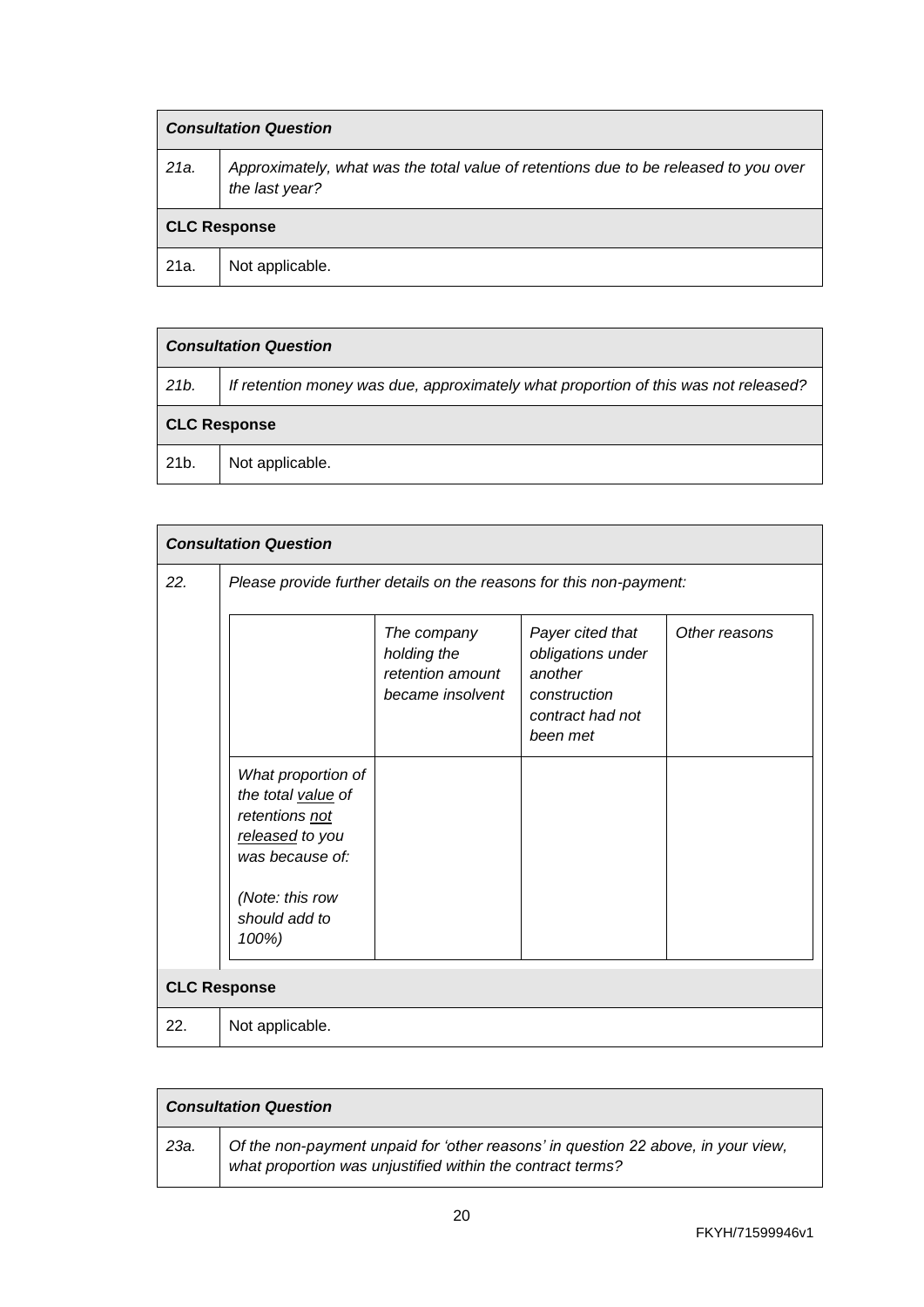|      | <b>CLC Response</b> |  |
|------|---------------------|--|
| 23a. | Not applicable.     |  |

| <b>Consultation Question</b> |                                                             |  |
|------------------------------|-------------------------------------------------------------|--|
| 23b.                         | Please explain the reasons for your answer to question 23a. |  |
| <b>CLC Response</b>          |                                                             |  |
| 23b.                         | Not applicable.                                             |  |

|                     | <b>Consultation Question</b>                                                                                                                                        |  |  |
|---------------------|---------------------------------------------------------------------------------------------------------------------------------------------------------------------|--|--|
| 24a.                | Did you challenge the non-payment that occurred due to the payer citing obligations<br>under another construction contract not being met (outlined in question 22)? |  |  |
| <b>CLC Response</b> |                                                                                                                                                                     |  |  |
| 24a.                | Not applicable.                                                                                                                                                     |  |  |

| <b>Consultation Question</b> |                                                             |  |
|------------------------------|-------------------------------------------------------------|--|
| 24b.                         | Please explain the reasons for your answer to question 24a. |  |
| <b>CLC Response</b>          |                                                             |  |
| 24b.                         | Not applicable.                                             |  |

|                     | <b>Consultation Question</b>                                                                                            |  |
|---------------------|-------------------------------------------------------------------------------------------------------------------------|--|
| 25a.                | Did you believe that unjustified late payment of retention monies is a significant issue<br>in the construction sector? |  |
| <b>CLC Response</b> |                                                                                                                         |  |
| 25a.                | Please see our response to Question 19a above.                                                                          |  |

|      | <b>Consultation Question</b>                                                                                |  |
|------|-------------------------------------------------------------------------------------------------------------|--|
| 25b. | Please explain the reasons for your answer to question 25a, and if possible provide<br>supporting evidence. |  |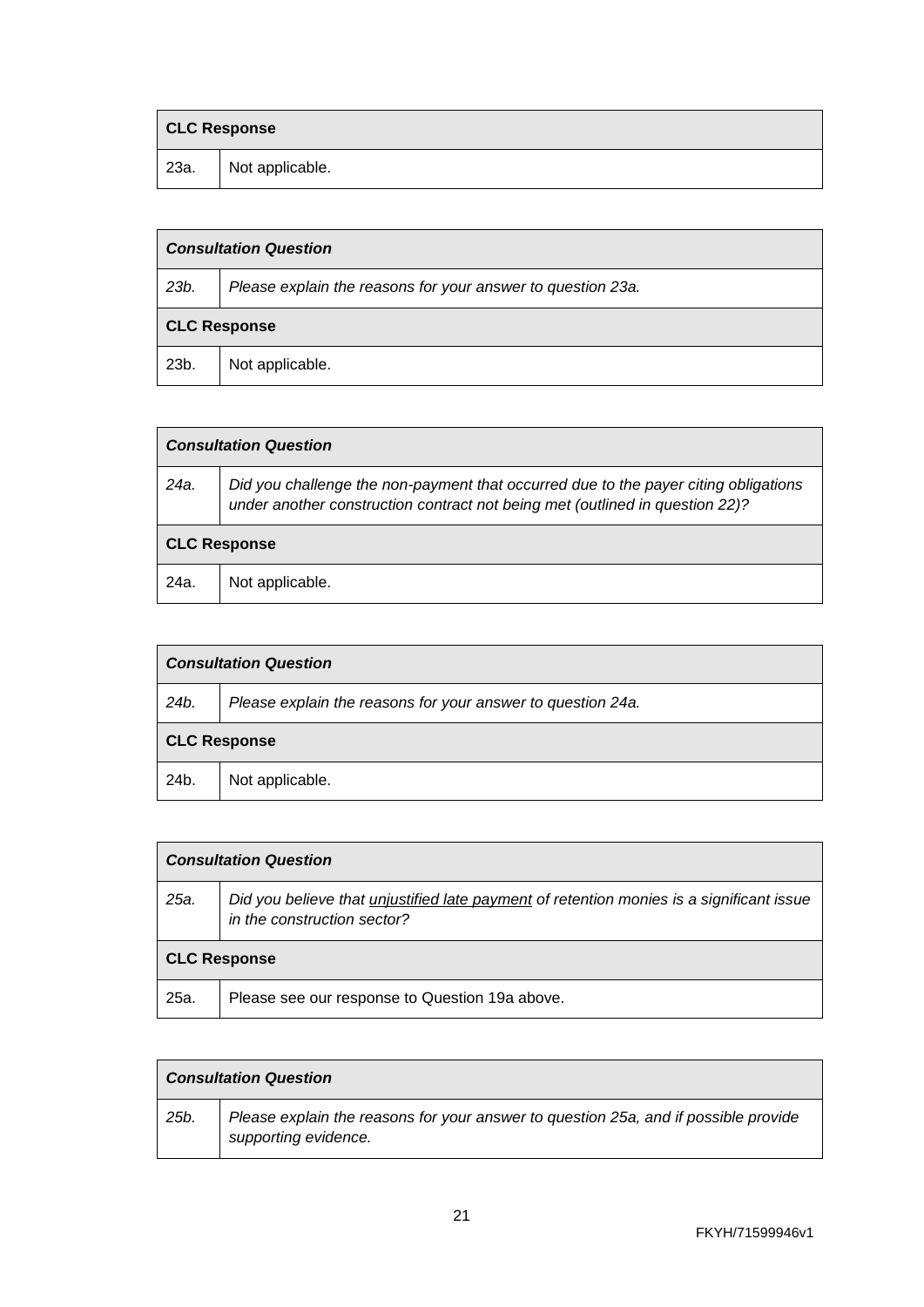|      | <b>CLC Response</b> |  |
|------|---------------------|--|
| 25b. | See above.          |  |

|      | <b>Consultation Question</b>                                                                                                                                                                        |  |  |
|------|-----------------------------------------------------------------------------------------------------------------------------------------------------------------------------------------------------|--|--|
| 26a. | Do you believe that late payment of retention monies due to the payer citing<br>obligations under another construction contract not being met is a significant issue in<br>the construction sector? |  |  |
|      | <b>CLC Response</b>                                                                                                                                                                                 |  |  |
| 26a. | See our response to Question 20a above.                                                                                                                                                             |  |  |

|                     | <b>Consultation Question</b>                                                                                |  |
|---------------------|-------------------------------------------------------------------------------------------------------------|--|
| 26b.                | Please explain the reasons for your answer to question 26a, and if possible provide<br>supporting evidence. |  |
| <b>CLC Response</b> |                                                                                                             |  |
| 26b.                | See our response to Question 20b above.                                                                     |  |

| <b>Consultation Question</b> |                                                                                                                               |  |
|------------------------------|-------------------------------------------------------------------------------------------------------------------------------|--|
| 27.                          | Approximately what proportion of the total value of retentions due to be released to<br>you over the last year was paid late? |  |
| <b>CLC Response</b>          |                                                                                                                               |  |
| 27.                          | Not applicable.                                                                                                               |  |

|     | <b>Consultation Question</b>                                                  |                                                                                            |               |  |
|-----|-------------------------------------------------------------------------------|--------------------------------------------------------------------------------------------|---------------|--|
| 28. | Please provide further details on the reasons for this late payment:          |                                                                                            |               |  |
|     |                                                                               | Payer cited that<br>obligations under another<br>construction contract had<br>not been met | Other reasons |  |
|     | What proportion of the<br>total value of retentions<br>that was paid late was |                                                                                            |               |  |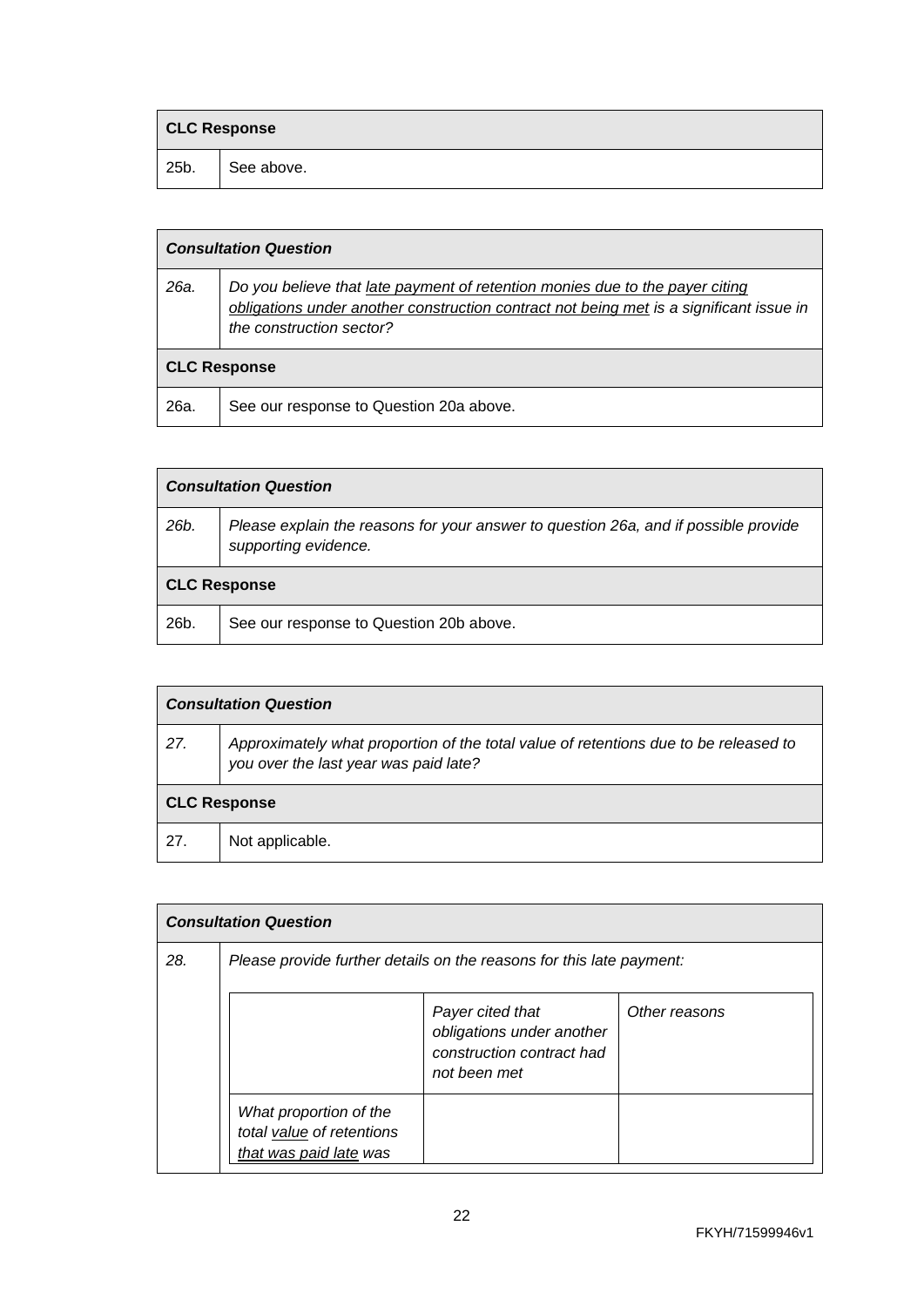|                     | because of:                            |
|---------------------|----------------------------------------|
|                     | (Note: this row should<br>add to 100%) |
| <b>CLC Response</b> |                                        |
| 28.                 | Not applicable.                        |

| <b>Consultation Question</b> |                                                                                                                                         |
|------------------------------|-----------------------------------------------------------------------------------------------------------------------------------------|
| 29a.                         | Of the late payment for 'other reasons' in question 28 above, in your view, what<br>proportion was justified within the contract terms? |
| <b>CLC Response</b>          |                                                                                                                                         |
| 29a.                         | Not applicable.                                                                                                                         |

| <b>Consultation Question</b> |                                                                                                             |
|------------------------------|-------------------------------------------------------------------------------------------------------------|
| 29b.                         | Please explain the reasons for your answer to question 29a, and if possible provide<br>supporting evidence. |
| <b>CLC Response</b>          |                                                                                                             |
| 29b.                         | Not applicable.                                                                                             |

| <b>Consultation Question</b> |                                                                                            |
|------------------------------|--------------------------------------------------------------------------------------------|
| 30.                          | For the amount that you believe was 'unjustified' what was the typical length of<br>delay? |
| <b>CLC Response</b>          |                                                                                            |
| 30.                          | Not applicable.                                                                            |

| <b>Consultation Question</b> |                                                                                                                                                                          |
|------------------------------|--------------------------------------------------------------------------------------------------------------------------------------------------------------------------|
| 31a.                         | Did you challenge the late payment that occurred to the payer citing that obligations<br>under another construction contract had not been med (outlined in question 28)? |
| <b>CLC Response</b>          |                                                                                                                                                                          |
| 31a.                         | Not applicable.                                                                                                                                                          |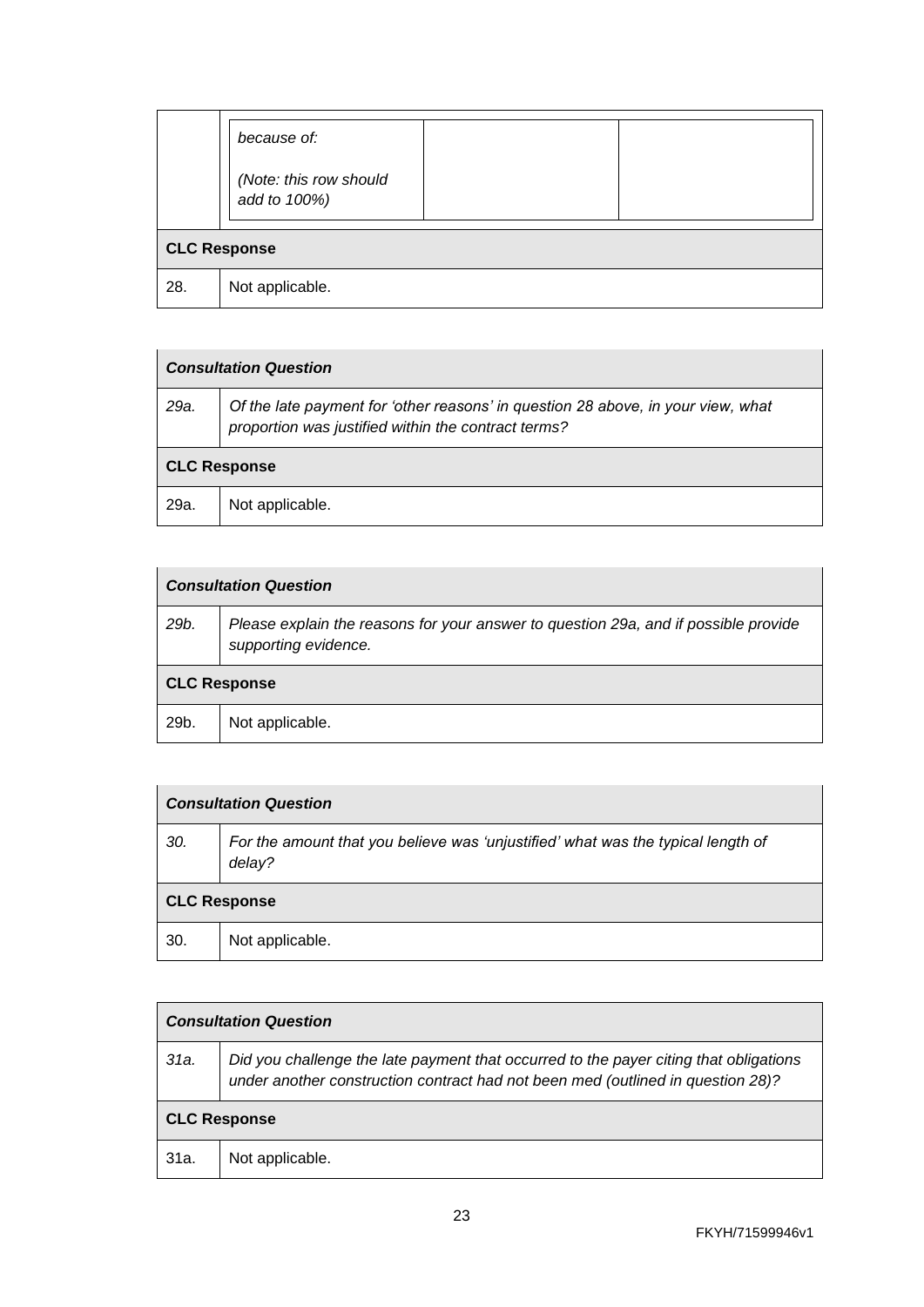| <b>Consultation Question</b> |                                                             |
|------------------------------|-------------------------------------------------------------|
| 31b.                         | Please explain the reasons for your answer to question 31a. |
| <b>CLC Response</b>          |                                                             |
| 31b.                         | Not applicable.                                             |

| <b>Consultation Question</b> |                                                                                                                                                                                                                           |
|------------------------------|---------------------------------------------------------------------------------------------------------------------------------------------------------------------------------------------------------------------------|
| 32a.                         | Are you aware that the 2011 amendments to the "Construction Act" mean it is no<br>longer possible to make payment, including retention payments, conditional on the<br>performance of obligations under another contract? |
| <b>CLC Response</b>          |                                                                                                                                                                                                                           |
| 32a.                         | The CLC believes that its members are aware of these amendments.                                                                                                                                                          |

| <b>Consultation Question</b> |                                                                                                                                                                                                              |
|------------------------------|--------------------------------------------------------------------------------------------------------------------------------------------------------------------------------------------------------------|
| 32b.                         | Over the past year, approximately what proportion of contracts issued to you were<br>inconsistent with the 2011 amendments that payment cannot be made conditional on<br>performance under another contract? |
| <b>CLC Response</b>          |                                                                                                                                                                                                              |
| 32b.                         | The CLC believes that its members have not prepared any contracts which do not<br>comply with these 2011 amendments.                                                                                         |

| <b>Consultation Question</b> |                                                            |
|------------------------------|------------------------------------------------------------|
| 32c.                         | Did you raise the inconsistencies with the awarding party? |
| <b>CLC Response</b>          |                                                            |
| 32c.                         | Not applicable.                                            |

| <b>Consultation Question</b> |                                                                                                  |
|------------------------------|--------------------------------------------------------------------------------------------------|
| 32d.                         | If you did raise the inconsistencies with the awarding party, typically what was the<br>outcome? |
| <b>CLC Response</b>          |                                                                                                  |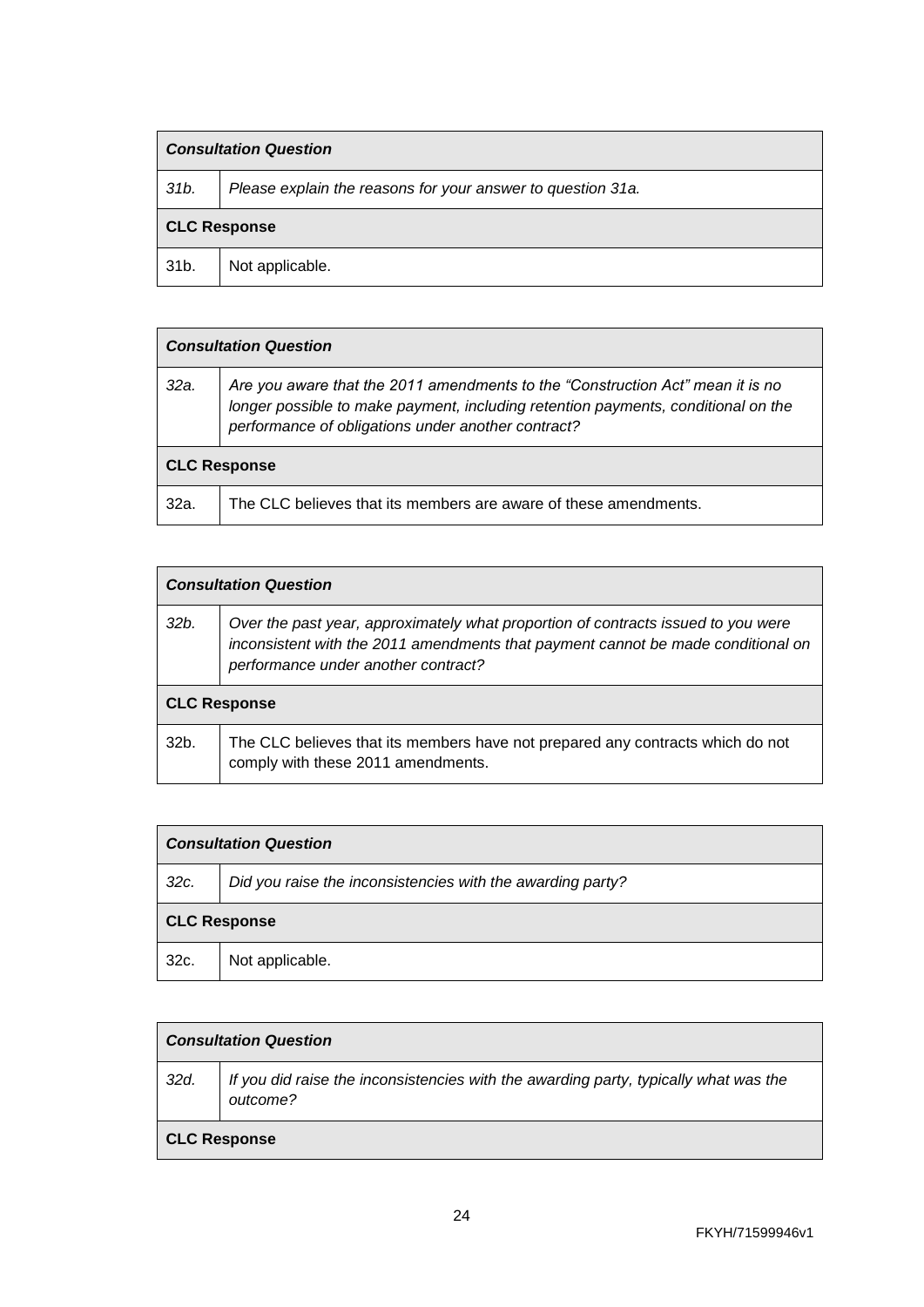| 32d. | Not applicable. |
|------|-----------------|
|------|-----------------|

# *Consultation Question*

| 32e.                | If you did raise the inconsistencies with the awarding party, what expense did the<br>requirement to clarify the contract(s) incur? |  |
|---------------------|-------------------------------------------------------------------------------------------------------------------------------------|--|
| <b>CLC Response</b> |                                                                                                                                     |  |
| 32e.                | Not applicable.                                                                                                                     |  |

| <b>Consultation Question</b> |                                                                                                                                                                                                 |
|------------------------------|-------------------------------------------------------------------------------------------------------------------------------------------------------------------------------------------------|
| 32f.                         | Would you have challenged non-payment (due to performance of obligations under<br>another contract), if you had known that this is what the "Construction Act" means for<br>retention payments? |
| <b>CLC Response</b>          |                                                                                                                                                                                                 |
| 32f.                         | Not applicable.                                                                                                                                                                                 |

| <b>Consultation Question</b> |                                                                                                                                                                                                      |
|------------------------------|------------------------------------------------------------------------------------------------------------------------------------------------------------------------------------------------------|
| 32g.                         | Would you have challenged the late payment (due to performance of obligations<br>under another contract), if you had known that this is what the "Construction Act"<br>means for retention payments? |
| <b>CLC Response</b>          |                                                                                                                                                                                                      |
| 32g.                         | Not applicable.                                                                                                                                                                                      |

| <b>Consultation Question</b>                                                            |  |
|-----------------------------------------------------------------------------------------|--|
| What measures would assist in increasing your awareness of such legislative<br>changes? |  |
| <b>CLC Response</b>                                                                     |  |
| Not applicable.                                                                         |  |
|                                                                                         |  |

| <b>Consultation Question</b> |                                                                                       |
|------------------------------|---------------------------------------------------------------------------------------|
| 33а.                         | Do you believe those withholding retentions due to reasons that are now illegal under |

 $\overline{\phantom{a}}$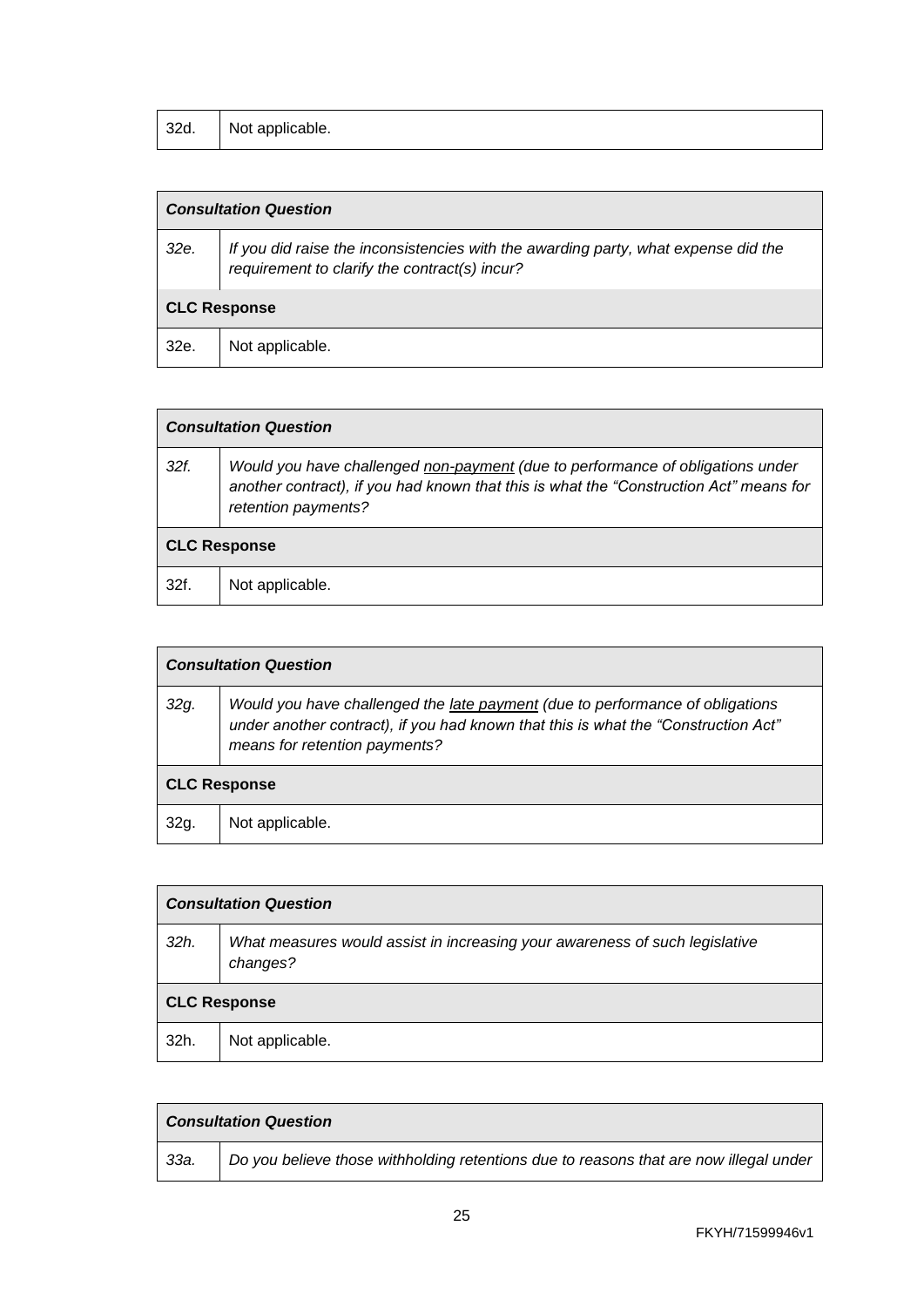|                     | the 2011 changes to the "Construction Act" are doing so due to a lack of awareness<br>of the 2011 changes or for other reasons?                                                                                                                                                                                                                                                                                                                      |
|---------------------|------------------------------------------------------------------------------------------------------------------------------------------------------------------------------------------------------------------------------------------------------------------------------------------------------------------------------------------------------------------------------------------------------------------------------------------------------|
| <b>CLC Response</b> |                                                                                                                                                                                                                                                                                                                                                                                                                                                      |
| 33a.                | Other reasons, largely commercial (see our responses to Questions 20a and 20b).<br>There are rare instances in which the payer may withhold retentions due to<br>unfamiliarity with the 2011 changes. Whilst it is true in our view that a number of<br>construction professionals and parties are unfamiliar with all aspects of the<br>Construction Act, we have found that they generally understand when retention<br>monies should be released. |

| <b>Consultation Question</b> |                                                                                                                                                                                                                                                            |
|------------------------------|------------------------------------------------------------------------------------------------------------------------------------------------------------------------------------------------------------------------------------------------------------|
| 34a.                         | When the 2011 amendments were introduced it was suggested that some parties to<br>construction contracts may respond by simply extending the defects liability period so<br>that the retention was held for longer. Do you believe that this has occurred? |
| <b>CLC Response</b>          |                                                                                                                                                                                                                                                            |
| 34a.                         | No.                                                                                                                                                                                                                                                        |

| <b>Consultation Question</b> |                                                                                                              |
|------------------------------|--------------------------------------------------------------------------------------------------------------|
| 34b.                         | Please explain the reasons for your answer to question 34a.                                                  |
| <b>CLC Response</b>          |                                                                                                              |
| 34b.                         | We have not seen any increase in the length of defects liability period arising from<br>the 2011 amendments. |

| <b>Consultation Question</b> |                                                                                                                                                                                                                                                                                                                              |
|------------------------------|------------------------------------------------------------------------------------------------------------------------------------------------------------------------------------------------------------------------------------------------------------------------------------------------------------------------------|
| 35а.                         | It has been suggested that some parties to construction contracts ask contractors to<br>give an overall discount on the contract price, in return for ensuring prompt payment.<br>Have you encountered this in practice?                                                                                                     |
| <b>CLC Response</b>          |                                                                                                                                                                                                                                                                                                                              |
| 35а.                         | In our view, this tends to be more commonly seen in contractors' relationships with<br>sub-contractors rather than between construction clients and contractors – this is<br>often referred to as "sub-contractor discount".                                                                                                 |
|                              | Sub-contractor discounts have declined in usage since the Construction Act's coming<br>into force gave payees stronger tools against non-payment and possibly due to<br>greater usage of open-book pricing and payment procedures which may be<br>complemented by a requirement to pass such discounts through to more savvy |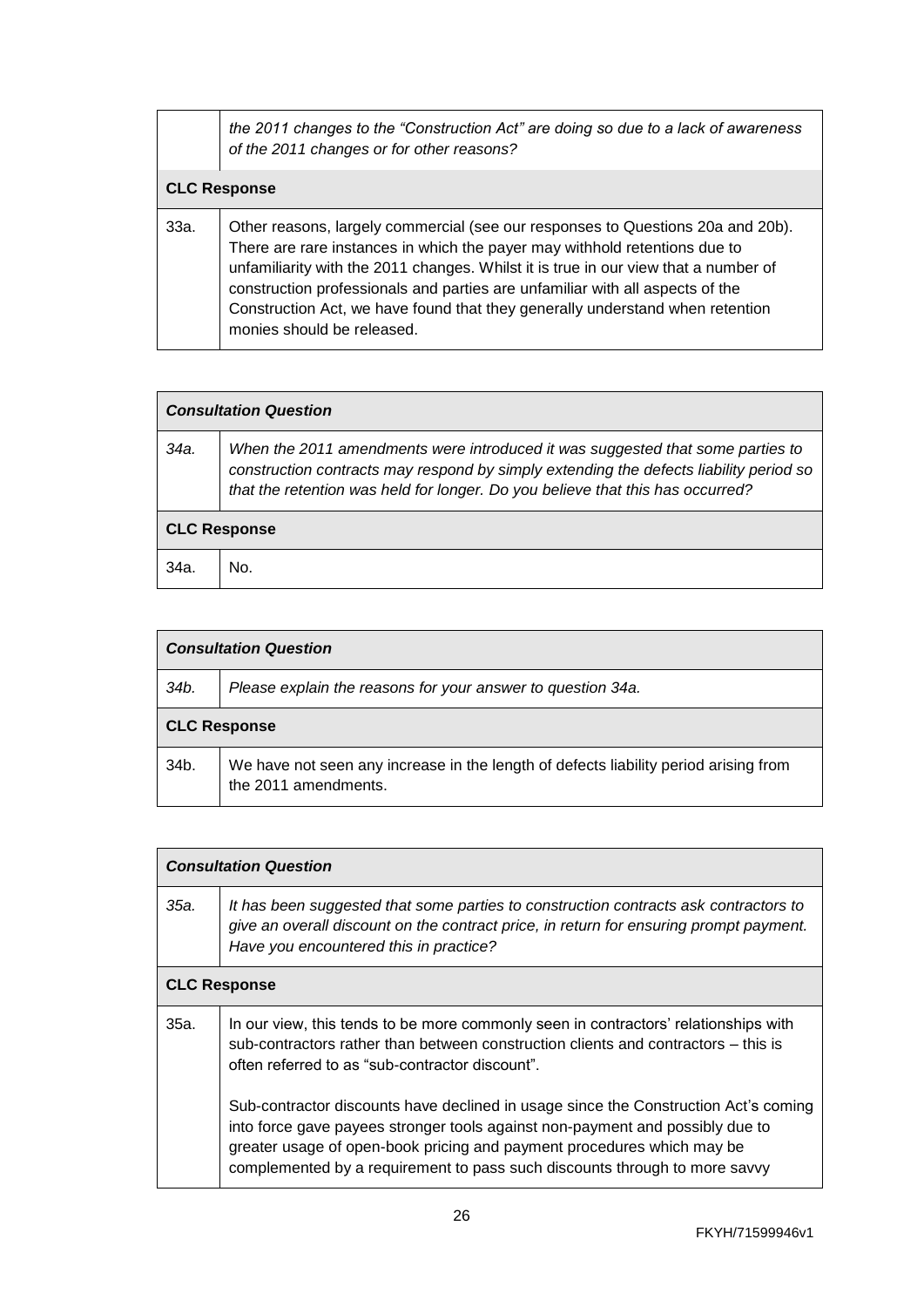construction clients (thus reducing the attractiveness of sub-contractor discounts to main contractors).

We do, however, see from time to time volume discounting, which is a different category of discounting. We are also aware of occasions where the construction client has agreed to zero retentions in return for a discount on the contract price. However, given that retention monies form part of a construction client's security from its contractor, this is relatively rare.

| <b>Consultation Question</b> |                                                                                     |
|------------------------------|-------------------------------------------------------------------------------------|
| 35b.                         | Have you encountered this practice specifically with regard to retentions payments? |
| <b>CLC Response</b>          |                                                                                     |
| 35b.                         | Yes but rarely. See our response to Question 35a above.                             |

| <b>Consultation Question</b> |                                                                         |
|------------------------------|-------------------------------------------------------------------------|
| 36.                          | Do you have any further comments on late and non-payment of retentions? |
| <b>CLC Response</b>          |                                                                         |
| 36.                          | We have nothing further to add.                                         |

#### • **Section D) Retention "Caps"**

| <b>Consultation Question</b> |                                                                                                                                                                                                                                                                                                                                                                                                                         |
|------------------------------|-------------------------------------------------------------------------------------------------------------------------------------------------------------------------------------------------------------------------------------------------------------------------------------------------------------------------------------------------------------------------------------------------------------------------|
| 37a.                         | Pye Tait research provided no evidence that a large proportion [of] construction<br>customers are systematically setting retention rates at high levels. It presents a<br>similar picture on the length of time retentions are intended to be held. It is therefore<br>suggested that a cap on the time that a retention can be held or the retention rate<br>that can be held would have limited impact. Do you agree? |
| <b>CLC Response</b>          |                                                                                                                                                                                                                                                                                                                                                                                                                         |
| 37a.                         | We would agree.                                                                                                                                                                                                                                                                                                                                                                                                         |

| <b>Consultation Question</b> |                                                             |
|------------------------------|-------------------------------------------------------------|
| 37b.                         | Please explain the reasons for your answer to question 37a. |
| <b>CLC Response</b>          |                                                             |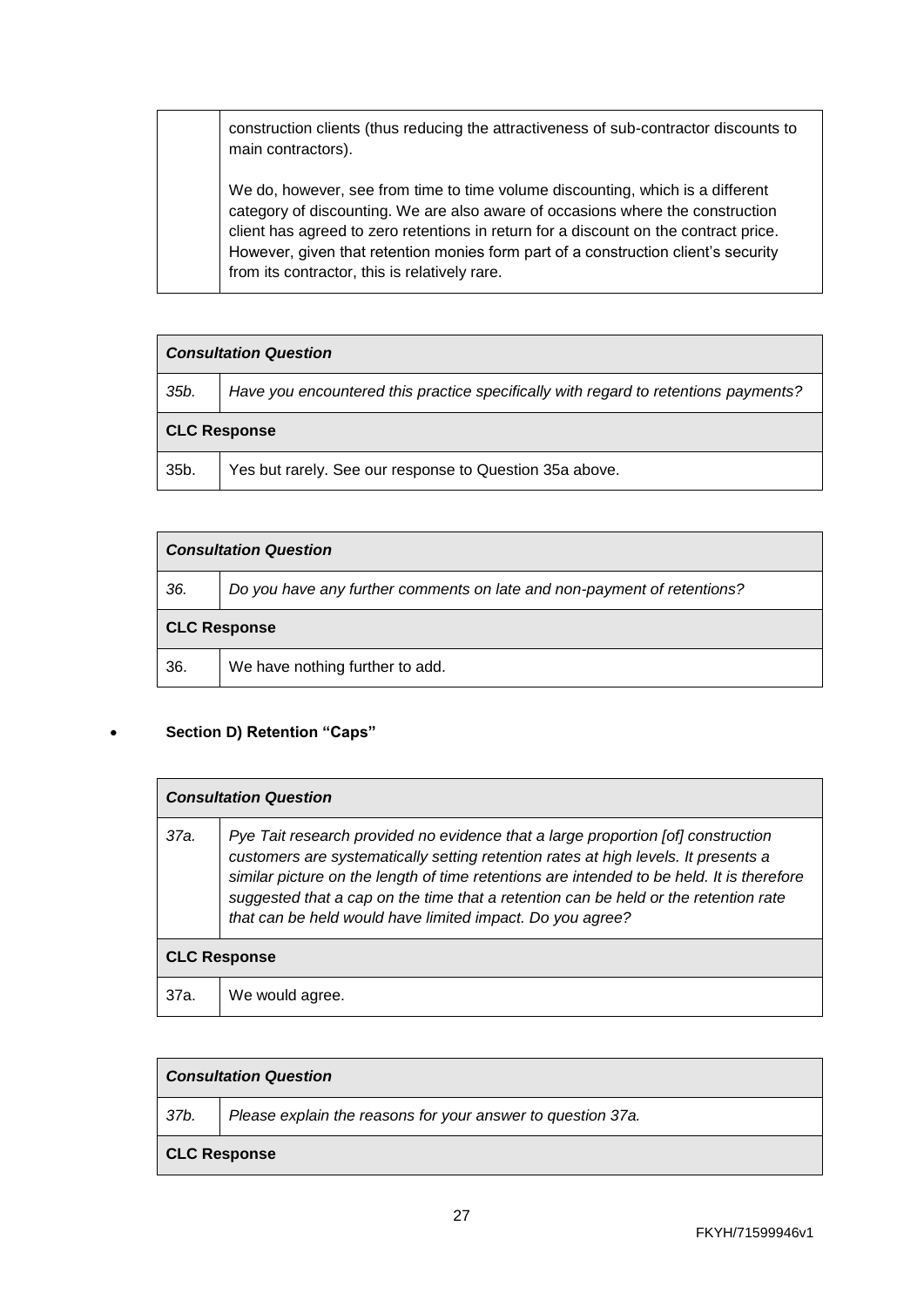| 37b. | Retentions are generally set at 3% or 5% prior to practical completion and halve<br>upon such event occurring. While the Pye Tait research implies that the 5% figure is<br>more common, we do see the 3% level used often on higher value construction<br>contracts in line with the default percentage set under the JCT suite of construction<br>contracts. <sup>20</sup>                                                                                                                                                                                                                                                                                           |
|------|------------------------------------------------------------------------------------------------------------------------------------------------------------------------------------------------------------------------------------------------------------------------------------------------------------------------------------------------------------------------------------------------------------------------------------------------------------------------------------------------------------------------------------------------------------------------------------------------------------------------------------------------------------------------|
|      | It is very rare to see monetary retentions at a level higher than 5% in the UK due to<br>neither party wishing to put undue pressure on the payee's cashflow so, if an<br>enhanced level is required, there are likely to be sound reasons. Examples of such<br>reasons may be:                                                                                                                                                                                                                                                                                                                                                                                        |
|      | Another form of security offered by the contractor as part of the overall<br>package is weaker than the construction client would like, e.g. the<br>contractor's financial covenant is not ideal or the contractor is unwilling to<br>offer a performance bond and/or parent company guarantee – the greater<br>level of retention monies is seen by the payer as balancing out this<br>weakness to a degree;                                                                                                                                                                                                                                                          |
|      | The value of the contract is relatively low and hence the actual level of<br>$\bullet$<br>retention is considered to be insufficient to encourage the contractor to return<br>to site within a reasonable time to remedy defects which affect the<br>construction client's intended use of the building. For example, modest<br>refurbishment works to a medium-sized office may have a contract price of<br>£75,000. Since the first moiety of retention is released at practical<br>completion, if the retention amount was originally 5%, then the retention<br>monies held during the defects rectification period would only be £1,500<br>$(2.5\%)$ <sup>21</sup> |

## 20. **Section E) Existing alternative mechanisms to retentions**

 $\overline{a}$ 

|      | <b>Consultation Question</b>                                                                                                                                                                                                                                                     |  |
|------|----------------------------------------------------------------------------------------------------------------------------------------------------------------------------------------------------------------------------------------------------------------------------------|--|
| 38а. | Over the last 5 years, on what proportion of your construction contracts, have<br>alternative mechanisms to retentions, or alternative mechanisms for implementing<br>retentions, been utilised?                                                                                 |  |
|      | <b>CLC Response</b>                                                                                                                                                                                                                                                              |  |
| 38a. | The collective practices of the CLC's members advise on several thousand<br>construction contracts in the UK each year. As statistics are not maintained as to<br>when monetary retentions are or are not used, only an estimate can be offered in<br>response to this question. |  |
|      | In relation to UK contracts, we see that retention bonds are occasionally offered in<br>lieu of retention monies. As observed within the Research Report, these are more                                                                                                         |  |

 $20$  In contrast, the default position under the NEC Engineering and Construction Contract, a popular standard form contract for major engineering and infrastructure works, is that there is no retention at all unless specified in the Contract Data.

<sup>&</sup>lt;sup>21</sup> Having said this, a construction client's response would not necessarily be to increase the overall retention percentage but simply to increase the amount retained during the defects rectification period, e.g. the retention percentage could be stipulated as 5% prior to practical completion but that it would not reduce at practical completion. Instead, the full retention would be released upon making good of defects.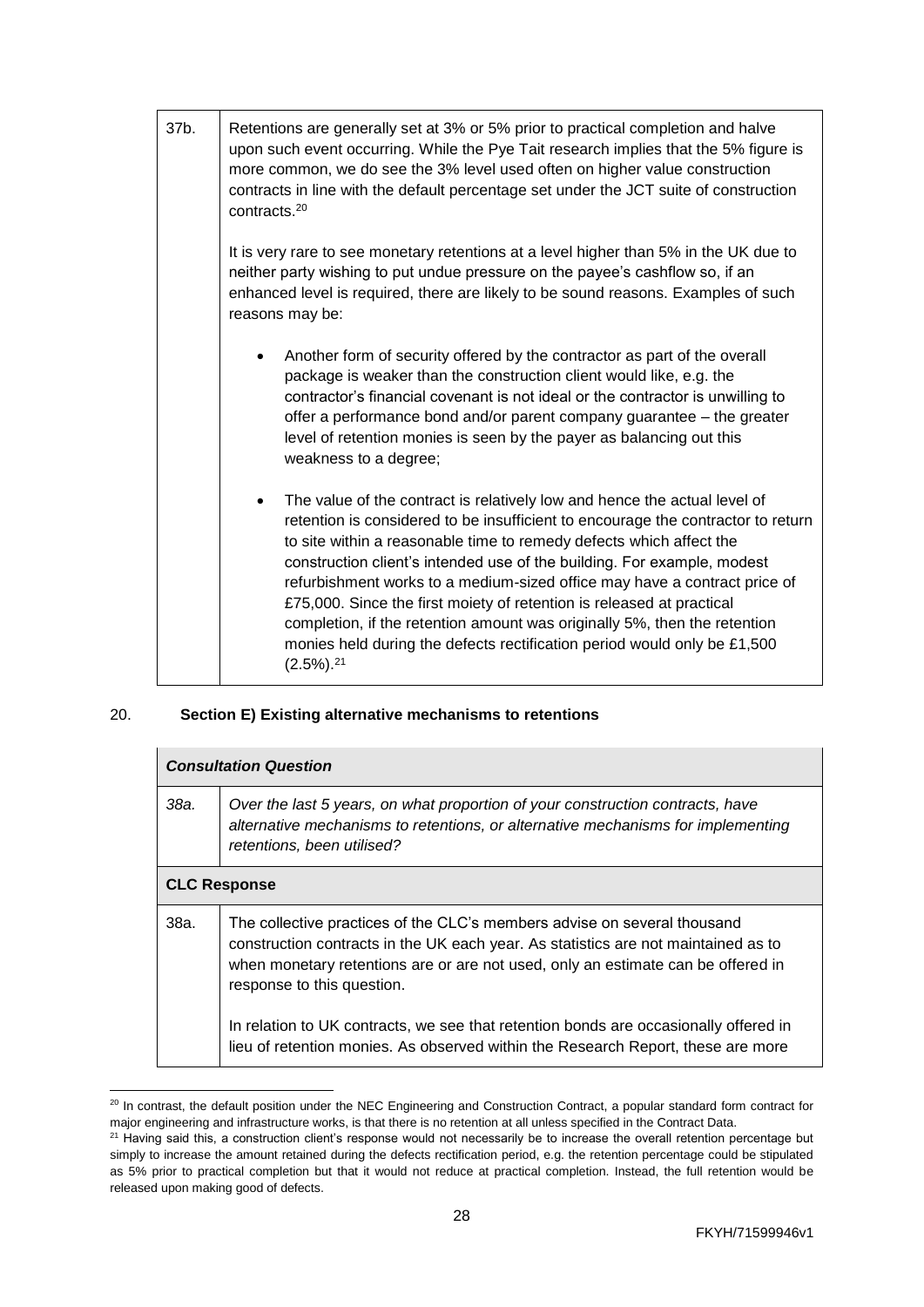common on infrastructure or engineering projects, as well as for utilities projects. They are also often seen on international construction projects, typically on an "on demand" basis. Whether on demand or conditional (the latter meaning that the beneficiary can be put to proof regarding any claim), there is a discussion to be had over who meets the cost of the bond. If the payer is to bear the cost (retaining retention monies, on the other hand, for it would be free), then it may feel entitled to ask for a discount on the contract price to offset this further cost. If, as the Research Report states, contractors simply "price in" the retention through higher contract sums, then the impact on overall cost may be minimal. Retention monies may still be needed (is it feasible to ask for, say, a Tier 3 contractor to seek a retention bond from its Tier 4 works contractor, given the likely lower contract value and contract sophistication?). The advantage of a retention bond is that the contractor need not be concerned about losing retention monies in the event of the payer's insolvency. However, there is no standard form (the template form included in the JCT contracts is the closest to one) for this and this leads to occasional variability in the forms of these bonds and the participants' understanding of their terms. With retention bonds generally being on demand, the banks issuing them often require them to be backed by cash. In terms of cash-flow during the course of a project, a contractor is drip-fed the contract price against works carried out. Consequently, the cash-flow advantage sometimes held to be associated with retention bonds may be much overstated.

A call on a bond could, however, prejudice the contractor's credit rating. This could make the cost of its procurement of a bond for a future project more expensive, as well as any surety products that the contractor may require in other areas (e.g. trade credit insurance). This situation would not occur with retention monies.

PBAs are less common in the private sector but have been used by a number of public sector clients. In general, a PBA does not necessarily do away with retention monies but, as a trust arrangement, any retention monies held should be protected against the insolvency of any construction team member. As mentioned in our response to an earlier question, how a PBA deals with retention monies will vary from case to case. For example, it is not uncommon for a PBA to only hold each interim payment instalment, rather than the entire contract price. Similar to retention bonds, there is a cost involved and a question mark as to who should bear this cost. Like retention bonds, an advantage of a PBA is that it protects the contractor against loss of outstanding retention monies in the event of the payer's insolvency.

In the UK, performance bonds offer a payer a measure of security against the payee's failure to perform and are often 10% of the contract price. They are usually given on a conditional basis and are commonly used to offset the payer's additional costs on the project caused by the payee becoming insolvent before it has fully discharged its obligations under its construction contract. Performance bonds are often required by a construction client (and in some cases contractors) from its contractor(s) in order to mitigate insolvency risk. However, they are usually required as an addition to retention monies (or a retention bond) and are a cost that is usually borne by the payer. We do not tend to see performance bonds being used in lieu of retention monies. A further disadvantage of a performance bond (which would not affect a PBA or an on demand retention bond) is that, because of the difficulties in calling under a performance bond (most being conditional) means that it is not an effective incentive to compel the contractor to return to site to remedy defects. It is also the case that most performance bonds given in the current market expire at practical completion. In order to cover the defects under the rectification period,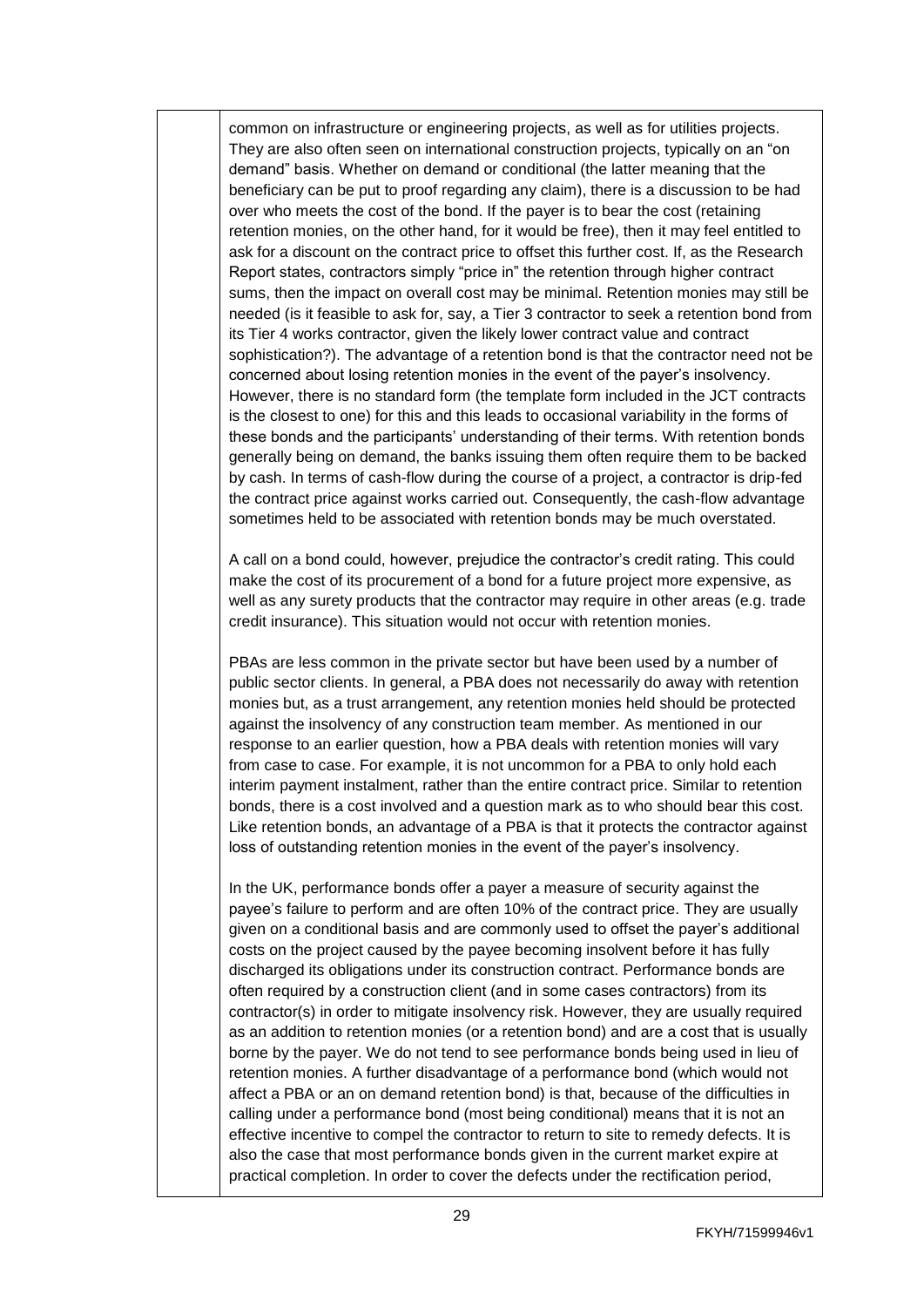these would need to be extended which generally increases the bond premium cost substantially because of the longer exposure of the bond provider to the contractor's potential insolvency.

An associated issue with bonds in recent years is that sureties have increasingly been seeking to impose long-stop expiry dates on them, in order to ensure that they do not face the prospect of exposure for indefinite duration. These long-stop dates can be as short as three years from the bond issue date and may mean that performance bonds are unable to cover defects rectification periods (or even the construction works period) for larger or more complex projects. This aspect may make them an inadequate analogue to retention monies. Related to this, with on demand bonds (as clients would prefer retentions bonds to be (indeed, the [JCT](https://www.jctltd.co.uk/) form of retention bond is an on demand variant)), sureties often insist that these are prepared so that the bond beneficiary cannot run a "pay or extend" strategy. This is sometimes employed where a bond is approaching a long-stop expiry date but the intended event for its expiry (for example, practical completion) has not been achieved, which could be for a variety of reasons including employer or third party action, contractor default and/or force majeure. In such case, the bond may expire while the project is still continue, leaving the client unprotected. If clients move toward using retention bonds in greater quantities, sureties may face pressure to offer more generous long-stop dates but this may have a knock-on effect of the cost of the bond.

Parent company guarantees (PCGs) are often considered by construction clients to be similar to performance bonds in that they protect against the non-performance (chiefly due to insolvency) of the contractor. Unlike performance bonds, these usually only expire when the contractor's liability under the construction contract being guaranteed expires. Also, unlike performance bonds, there is no fee involved (although from the guarantor's perspective, the liabilities on the guarantor go on to its balance sheet). However, PCGs are not always available and therefore could not be considered as a sector-wide solution (a number of contractors do not have parent (or holding) companies, may have parent companies based overseas (and therefore which may more difficult or expensive to successfully claim and enforce against) or may have parents which are unwilling to expose their balance sheets to more risk). A PCG is also dependent on the continuing covenant strength and solvency of the parent, which requires the payer to carry out financial due diligence and credit checking to establish. Indeed, in a situation where a contractor lapses into insolvency, if its parent company has given a substantial number of guarantees of its subsidiary's liability, the parent may find itself heading into insolvency as a direct consequence of claims being pursued through these guarantees.

Escrow stakeholder accounts are sometimes required to be put in place by Tier 1 contractors from construction clients where they have concerns regarding the client's financial covenant. They are more commonly required in the UK's private sector where the value of the contract is significant and the client entity is a special purpose vehicle and/or based outside of the UK. "Stakeholder" refers a third party holding the money on the part of two parties (the client and the contractor). In this arrangement, the stakeholder is often called the escrow agent and the monies should be held in a ring-fenced bank account. Potentially all of the monies to be paid under the contract could be held in escrow but this is typically a fraction (e.g. two months' cash-flow, which is required to be topped-up by the payer when any use is made of it) which will help shield the contractor from the client's insolvency during the project. There are a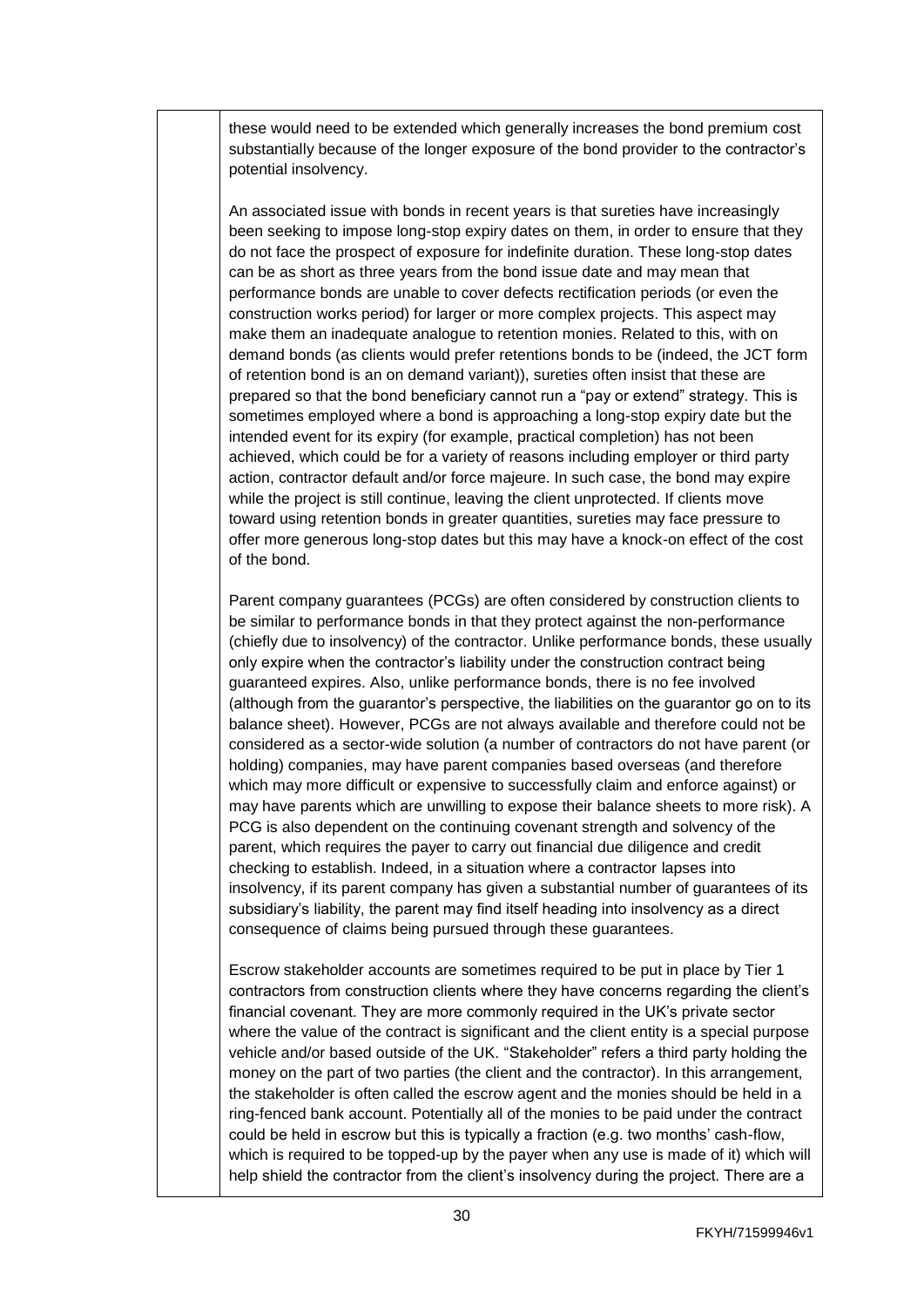number of difficulties with escrow accounts. Escrow account arrangements should be documented clearly between both parties and the escrow agent. This often requires experienced construction law specialists to advise each party.<sup>22</sup> Furthermore, securing an escrow agent can be difficult and parties will be keen appoint a reputable, neutral and established escrow agent. Escrow agents commonly include law firms who provide such services reluctantly as a necessary means of enabling the contract to be entered into since the escrow account will reduce the contractor's concerns over client insolvency. This type of arrangement would be difficult to roll-out more expansively as it stands. Escrow arrangements are necessarily legalistic and administratively burdensome and there would be an acute shortage of businesses comfortable or well-suited to act as escrow agents (given that such a role could extend up to several years).

A straightforward solution may simply be to mandate that payers hold any retention monies in trust and in a separate bank account – this is the approach recently adopted in New Zealand (but without the requirement for ring-fencing). Indeed, the JCT forms of contract for commercial projects require this, again without any ringfencing (although this provision is often removed for higher value projects by contract amendments). <sup>23</sup> The reasons payers may resist such a requirement is the administrative burden involved in having to keep account of the money, as well as not being able to use the retention monies for other purposes (due to the fact it has to be ring-fenced). As mentioned previously, this may cause issues where the retention monies would need to be provided through borrowing.

There are also large projects where there are a large number of contractors which could make the retention bond alternative or the retention monies deposit scheme highly burdensome. An example would be construction of a skyscraper using a management contracting or construction management procurement. Instead of one main contractor, there will be multiple contractors engaged by the same party.

| <b>Consultation Question</b> |                                            |
|------------------------------|--------------------------------------------|
| 38b.                         | What alternative mechanisms were utilised? |
| <b>CLC Response</b>          |                                            |
| 38b.                         | See above.                                 |

|      | <b>Consultation Question</b>                                                                                     |  |
|------|------------------------------------------------------------------------------------------------------------------|--|
| 38c. | Typically were these alternative mechanisms used in addition to, rather than as an<br>alternative to retentions? |  |

 <sup>22</sup> The CLLS will be publishing a standard form escrow agreement for construction contracts during 2018 which will hopefully help to standardise practice in relation to escrow arrangements.

<sup>&</sup>lt;sup>23</sup> Where retention monies are contractually required to be held in a separate bank account, an injunction to enforce this will likely be successful (*Henry Boot Building Ltd v The Croydon Hotel & Leisure Co Ltd* (1987) 36 BLR 41, see also *Wates Construction (London) Ltd V Franthom Property Ltd* (1991) 53 BLR 23).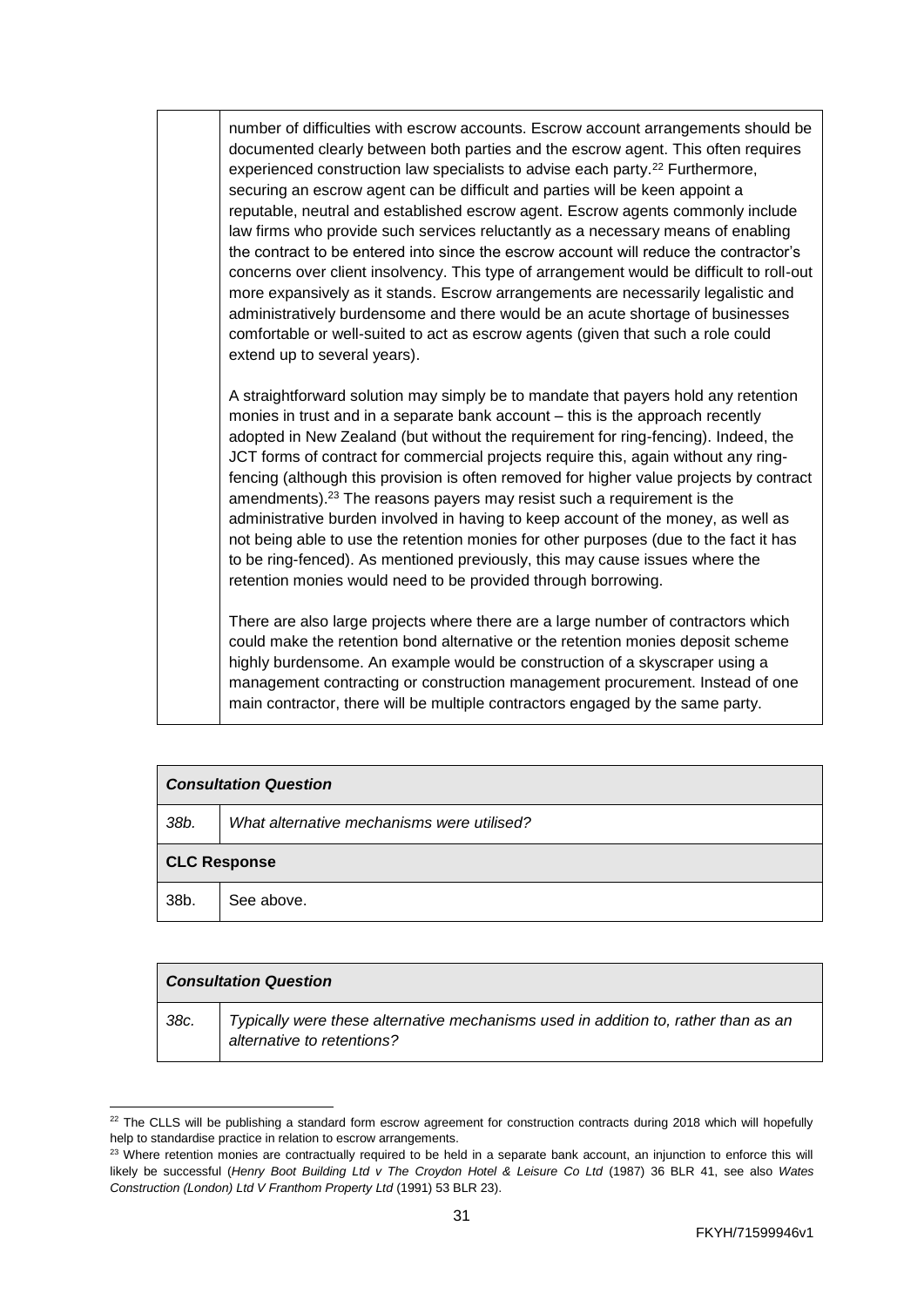| <b>CLC Response</b> |                                                                                                                                                            |
|---------------------|------------------------------------------------------------------------------------------------------------------------------------------------------------|
| 38c.                | Aside from retention bonds, they were all used in addition to retention monies and<br>are not generally considered to be alternatives to retention monies. |

|      | <b>Consultation Question</b>                                                                                  |  |
|------|---------------------------------------------------------------------------------------------------------------|--|
| 38d. | Do you think that any of these alternative mechanisms would be applicable for wider<br>use across the sector? |  |
|      | <b>CLC Response</b>                                                                                           |  |
| 38d. | See our comments in our response to Question 38a above.                                                       |  |

| <b>Consultation Question</b> |                                                                                                                                                                                                                                                                                                                                                                                                                                                                                                                                                                                                                                                                                                                                                                                                                                                                                                                                                                                                                                                                                                                                                                                                                                                                                                                                                                                                                                                                                                                                                                                                              |
|------------------------------|--------------------------------------------------------------------------------------------------------------------------------------------------------------------------------------------------------------------------------------------------------------------------------------------------------------------------------------------------------------------------------------------------------------------------------------------------------------------------------------------------------------------------------------------------------------------------------------------------------------------------------------------------------------------------------------------------------------------------------------------------------------------------------------------------------------------------------------------------------------------------------------------------------------------------------------------------------------------------------------------------------------------------------------------------------------------------------------------------------------------------------------------------------------------------------------------------------------------------------------------------------------------------------------------------------------------------------------------------------------------------------------------------------------------------------------------------------------------------------------------------------------------------------------------------------------------------------------------------------------|
| 38e.                         | Please explain the reasons for your answer to question 38d. If applicable, please list<br>those alternative mechanisms that you think would be applicable for wider use<br>across the sector.                                                                                                                                                                                                                                                                                                                                                                                                                                                                                                                                                                                                                                                                                                                                                                                                                                                                                                                                                                                                                                                                                                                                                                                                                                                                                                                                                                                                                |
|                              | <b>CLC Response</b>                                                                                                                                                                                                                                                                                                                                                                                                                                                                                                                                                                                                                                                                                                                                                                                                                                                                                                                                                                                                                                                                                                                                                                                                                                                                                                                                                                                                                                                                                                                                                                                          |
| 38e.                         | See our comments in our response to Question 38a above.                                                                                                                                                                                                                                                                                                                                                                                                                                                                                                                                                                                                                                                                                                                                                                                                                                                                                                                                                                                                                                                                                                                                                                                                                                                                                                                                                                                                                                                                                                                                                      |
|                              | The closest equivalent to retention monies is a retention bond. However, the viability<br>of this will depend on the ability of the contractor to procure a bond in a suitable form<br>at the required level (usually 3% or 5% of the contract price) and at a suitable cost<br>and clients will likely want the retention bond to be a pre-condition to payment to the<br>contractor. Businesses with fewer assets, with higher insolvency risk, which are less<br>established in the construction field, have a poor claims history or which are taking<br>on a project which, relative to their balance sheet, is sizeable may find that bonds are<br>less readily available, that counter-indemnity requirements are more onerous or the<br>bond costs simply higher as a consequence. There is a danger that this creates a<br>point of differentiation between various businesses bidding for a construction contract<br>unlike the more common regime which, theoretically, provides a level playing field to<br>tenderers on this front. On demand bonds are not surety products and hence a bond<br>provider (often a bank) will expect to pay out to a compliant demand. Clients are less<br>comfortable with retention bonds with are conditional (rather than on demand) but in<br>such case the providers (which are often surety companies) make money from taking<br>in more in premium receipts than they pay out in claims and would have to adjust<br>their premiums to reflect the level of risk.<br>In addition to the alternatives listed in the Consultation, we would consider simply |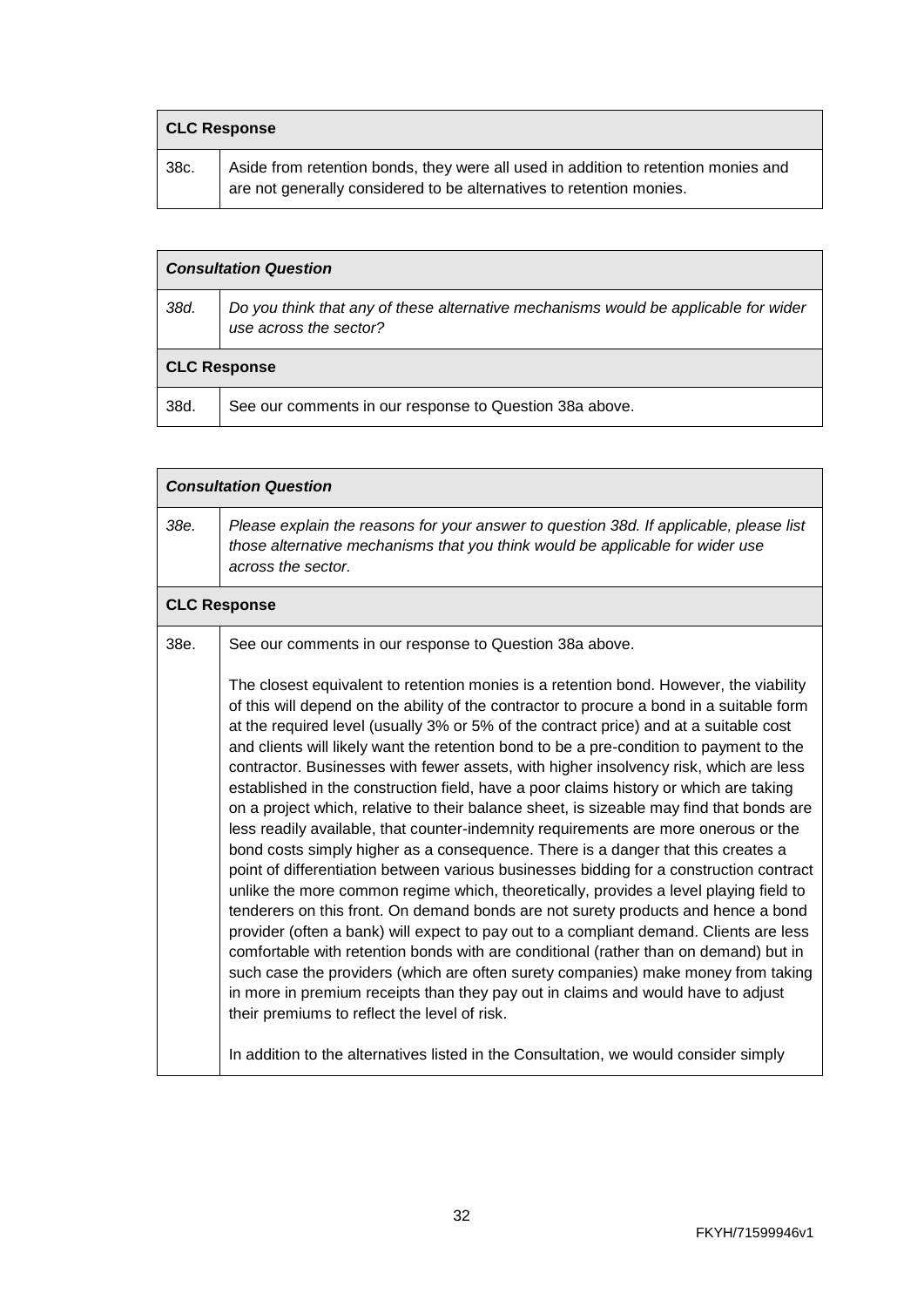having zero retention to be a substitute.<sup>24</sup> However, in order to accept this, payers may need to be incentivised by the contractor, for example, through a lower contract price. Some clients, such as those within central government, may be better placed (or more willing) to negotiate with contractors to hold zero retention due to greater negotiating leverage. We have further ideas of alternatives/restrictions on retention monies, which are not – as far as we are aware – in usage but which may merit further exploration through consultation and research in the industry. We consider all of these to be easier to implement than a statutory retention deposit scheme: • Capping monetary retentions at a particular level (e.g. 3% of the contract price subject to the total retention not being less than, say, £5,000), above which monies must be held in trust (minimum criteria would be specified for the trust arrangements and if the client is in breach, it would then obliged to release retention monies at the required times under the construction contract with no deduction or withholding – statutory interest would accrue daily for any late release, possibly with ring-fencing depending on market demand); The Government working with insurers, construction clients, contractors, publishers of UK standard form construction contracts and contractors to produce a model form of retention bond which will be readily available to the construction market at reasonable cost. This could be a voluntary scheme but would give suppliers a ready and suitable product to suggest to employers as an alternative to retention monies during contract negotiations; • For retention monies above a certain threshold, there could be a requirement for payers to provide a surety bond (rather than an on demand bond, which often comes with more onerous counter-indemnity requirements) for the retention monies it holds, to protect against its insolvency. As with the above, it would be helpful for the Government to lead the way in designing a suitable product; • A Government-backed retention monies scheme is created which is voluntary but has measures which are attractive to both construction parties under a contract. For example, the payer could be permitted to use [Trustmark](https://www.trustmark.org.uk/) or a similar accreditation arrangement if it uses the voluntary scheme, which help its industry image and reputation; • Requiring the payer to set out its reasons for any deduction, withholding or delay relating to retention monies through written notice (this could, at the payer's election, be included in any "Pay Less Notice" rather than form a separate notice). A failure to include such reasons would prohibit the payer from subsequently making any deduction, withholding or delayed release; or

 <sup>24</sup> The JCT Major Project Construction Contract 2016, first introduced in 2003 by the Joint Contracts Tribunal as the Major Project Form, is a notable example of a standard form construction contract which envisages no retention monies will be held. Neither does it provide for any alternative security in lieu, such as a retention bond. However, the Major Project Construction Contract and its sub-contract counterpart (the Major Project Sub-Contract) are rarely used and even when they provisions to withhold retention monies are usually added by bespoke amendments.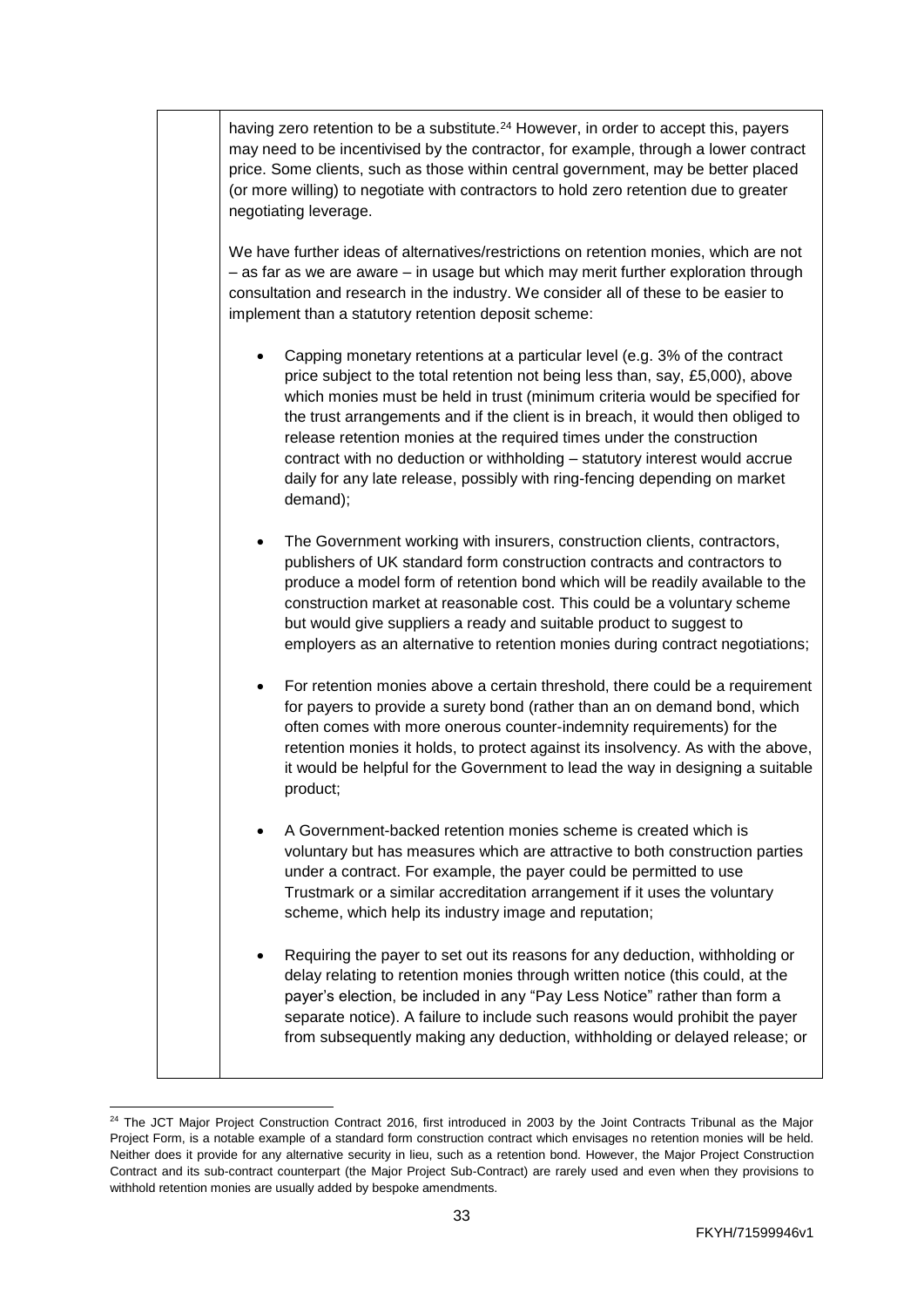| Changing the law to put the burden of proof in legal proceedings on the<br>$\bullet$<br>payer regarding the retention monies in the event that it deducts, withholds<br>or delays release of retention monies that it has acted in accordance with the<br>contract and any common law rights.                                                                                                                                                                                                                                                                                                                                                                                                            |
|----------------------------------------------------------------------------------------------------------------------------------------------------------------------------------------------------------------------------------------------------------------------------------------------------------------------------------------------------------------------------------------------------------------------------------------------------------------------------------------------------------------------------------------------------------------------------------------------------------------------------------------------------------------------------------------------------------|
| It could also be made clear through legislative amendment that interest would<br>automatically apply for late payment or unjustified retention of retention monies,<br>perhaps through a change to the Late Payment of Commercial Debts (Interest) Act<br>1998.                                                                                                                                                                                                                                                                                                                                                                                                                                          |
| Some of the above ideas could be modified or combined.                                                                                                                                                                                                                                                                                                                                                                                                                                                                                                                                                                                                                                                   |
| A primary difficulty of regulating all retention monies is that those with greater<br>bargaining power could simply move the goalposts elsewhere. They could require<br>contractors to take out higher levels of performance bond, they could seek to drive<br>down the contract price or they could restrict less established businesses from<br>tendering. More critically, the costs arising from these measures could be pushed<br>down the supply chain.                                                                                                                                                                                                                                            |
| We note the allusion to the possible usage suggested in the Research Report of an<br>instrument similar to the Lift and Escalator Industry Association's Contract<br>Guarantee. It is not necessarily the fact that lift and escalator clients are satisfied with<br>the terms of the Guarantee but the increased market acceptability of it, referred to in<br>the Research Report, has been driven by the fact that demand for lifts and escalators<br>has grown sharply in recent years but there are relatively few major players, leading<br>to a disparity of bargaining positions. For this reason, a retention bond would be<br>more acceptable to clients as a substitute for retention monies. |

| <b>Consultation Question</b> |                                                                                                                                                                                                                                                                                                                                                                                                                                                                                                   |
|------------------------------|---------------------------------------------------------------------------------------------------------------------------------------------------------------------------------------------------------------------------------------------------------------------------------------------------------------------------------------------------------------------------------------------------------------------------------------------------------------------------------------------------|
| 39а.                         | The Pye Tait research concludes that a retention deposit scheme and holding<br>retentions in trust appear to be applicable to the whole of the sector. Do you agree?                                                                                                                                                                                                                                                                                                                              |
|                              | <b>CLC Response</b>                                                                                                                                                                                                                                                                                                                                                                                                                                                                               |
| 39a.                         | As an alternative to retention monies, a retention deposit scheme – if implemented<br>correctly, well-administrated and at reasonable cost – could apply to the whole<br>construction sector.                                                                                                                                                                                                                                                                                                     |
|                              | However, our view is that such a scheme could be difficult to establish and run and,<br>until and unless such teething issues can be successfully resolved, the scheme has<br>the potential to cause more headaches than it aims to resolve. It may, on the other<br>hand, have the effect of driving payers to consider other measures such as retention<br>bonds as a means of avoiding any undesirable requirements from such a scheme.<br>Please also see our response to Question 38e above. |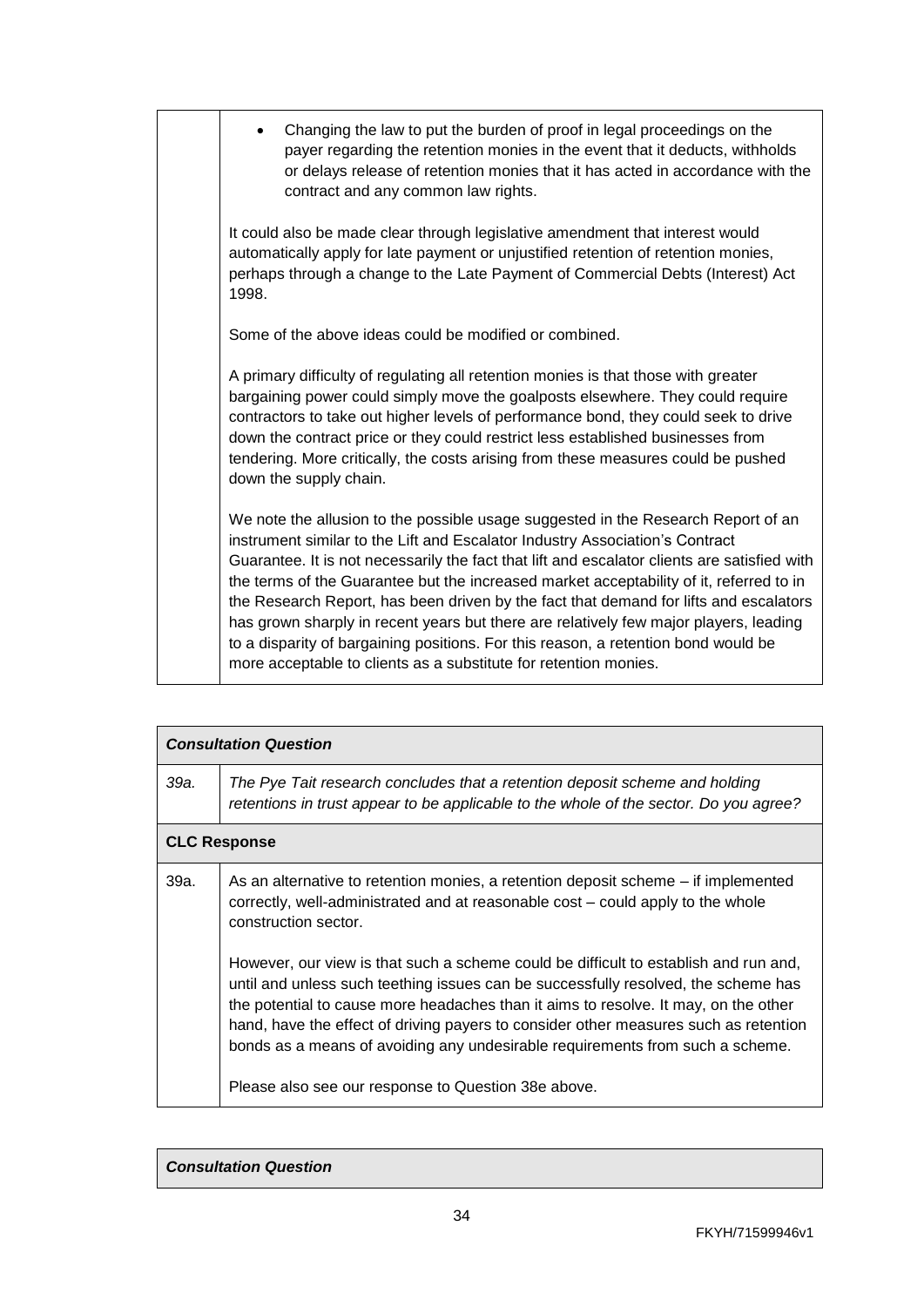| 39b.                | Please explain the reasons for your answer to question 39a. |
|---------------------|-------------------------------------------------------------|
| <b>CLC Response</b> |                                                             |
| 39b.                | See above and also our response to Question 40b below.      |

|      | <b>Consultation Question</b>                                                                                                                                                                                                                                                                                                                                                                                                                                                                                                                                                                            |  |
|------|---------------------------------------------------------------------------------------------------------------------------------------------------------------------------------------------------------------------------------------------------------------------------------------------------------------------------------------------------------------------------------------------------------------------------------------------------------------------------------------------------------------------------------------------------------------------------------------------------------|--|
| 40a. | The Pye Tait research concludes that a retention deposit scheme and holding<br>retentions in trust could eliminate some of the critical issues associated with<br>retentions (notably the risk of delayed or non-payment of retention monies) and<br>provide surety against defects. Do you agree?                                                                                                                                                                                                                                                                                                      |  |
|      | <b>CLC Response</b>                                                                                                                                                                                                                                                                                                                                                                                                                                                                                                                                                                                     |  |
| 40a. | Our view is that a retention deposit scheme could eliminate these issues but it should<br>be considered whether it is the most suitable option on balance. See also our<br>comments in our response to Question 18a.                                                                                                                                                                                                                                                                                                                                                                                    |  |
|      | There is also the issue of proportionality regarding whether the scheme should be<br>introduced. The Pye Tait research found that the average amount lost per contractor<br>due to non-payment arising from insolvency was £10,000 over three years and it<br>seemed to indicate that this figure covers all lost payments, not just those relating to<br>the loss of retention monies. It appreciated that this is an average but, for those<br>parties entering into construction contracts, this does not seem such a substantial<br>loss that it would drive many SME participants out of business. |  |
|      | There is also the issue of how to enforce compliance with the scheme. A fine would<br>appear to be the easiest solution but clearly the issue of sanctions is one that needs<br>further consideration. We have discussed the possibility of conferring upon an<br>adjudicator the power to award costs in such circumstances in our response to<br>Question 4.                                                                                                                                                                                                                                          |  |
|      | Furthermore, the Research Report states "of the three-quarters of contractors with<br>experience of retentions, contractors say retentions are not held on an average of<br>35% of all their current contracts".                                                                                                                                                                                                                                                                                                                                                                                        |  |
|      | As we have stated before, retention monies are important but insolvency has the<br>potential to cause far greater losses for those in the supply chain. Given this finding,<br>does the proposed new scheme, which will likely take millions of public funds to<br>implement, constitute value for money? We would suggest that more consideration<br>ought to be given to other possible measures.                                                                                                                                                                                                     |  |

# *Consultation Question*

*40b. Please explain the reasons for your answer to question 40a.*

## **CLC Response**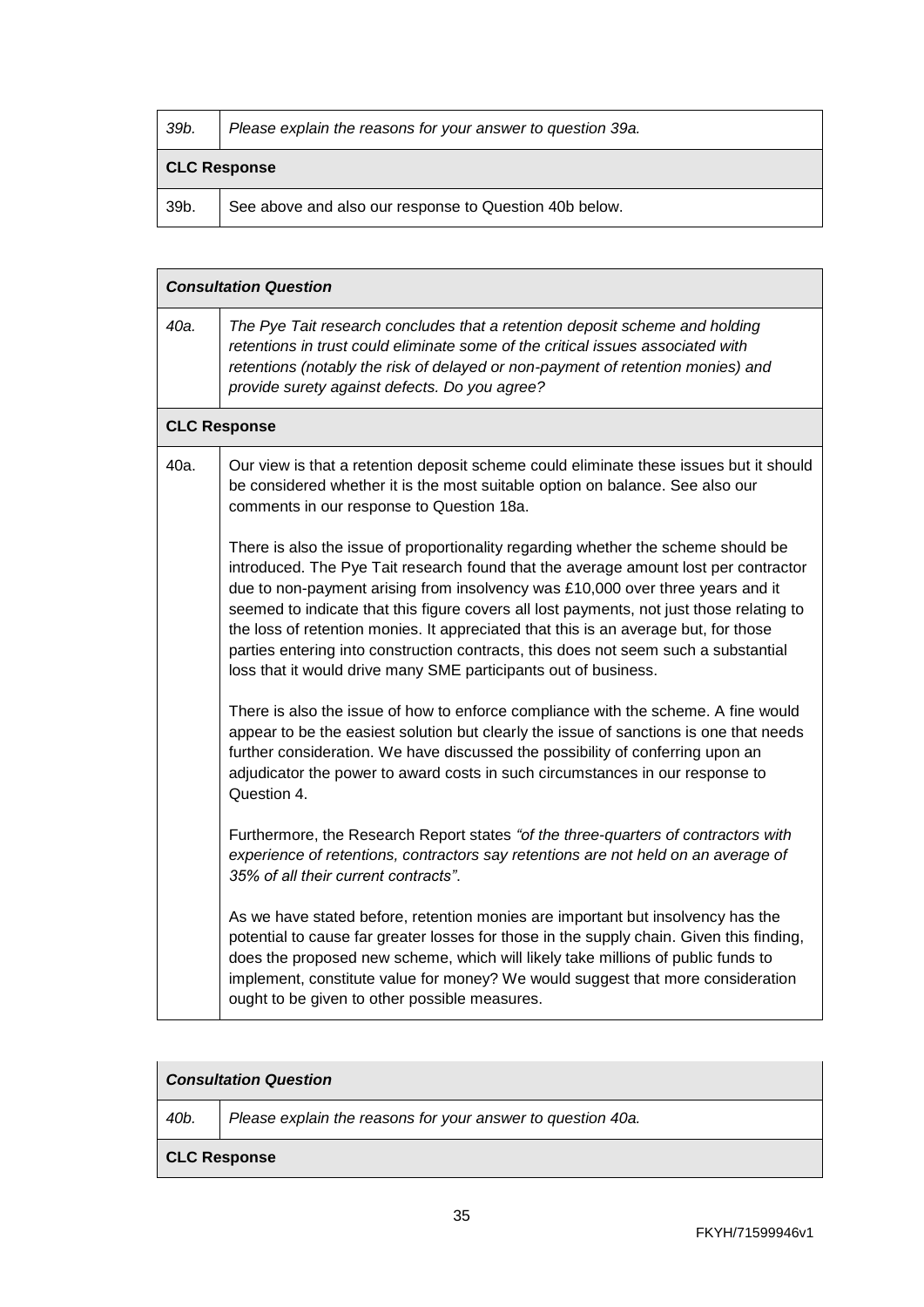| 40b. | $\sim$<br>See above. |
|------|----------------------|
|------|----------------------|

| 41a. | Do you agree that a range of alternative mechanisms could exist within the industry,<br>to account for variation in projects and supply chain circumstances?                                                                                                                                                                                                                                                                                                                                                                                                                             |
|------|------------------------------------------------------------------------------------------------------------------------------------------------------------------------------------------------------------------------------------------------------------------------------------------------------------------------------------------------------------------------------------------------------------------------------------------------------------------------------------------------------------------------------------------------------------------------------------------|
|      | <b>CLC Response</b>                                                                                                                                                                                                                                                                                                                                                                                                                                                                                                                                                                      |
| 41a. | As indicated in our response to Question 38a, there are already a range of options<br>available. Although there may be advantages to providing parties with a range of<br>options, e.g. the choice of a statutory retention scheme, PBA, retention bond or<br>retention monies to be held in trust, we have a concern that this would merely lead to<br>greater confusion in the industry when uncomplicatedness might fare better. After all,<br>the Pye Tait research, highlighted that the 2011 amendments to the Construction Act<br>are poorly understood in parts of the industry. |

| <b>Consultation Question</b> |                                                             |  |  |  |
|------------------------------|-------------------------------------------------------------|--|--|--|
| 41 <sub>b</sub> .            | Please explain the reasons for your answer to question 41a. |  |  |  |
| <b>CLC Response</b>          |                                                             |  |  |  |
| 41 <sub>b</sub>              | See above.                                                  |  |  |  |

| <b>Consultation Question</b> |                                                                                                             |  |
|------------------------------|-------------------------------------------------------------------------------------------------------------|--|
| 42.                          | Do you have any further comments on the alternative mechanisms to retentions in<br>the construction sector? |  |
| <b>CLC Response</b>          |                                                                                                             |  |
| 42.                          | No.                                                                                                         |  |

## 21. **Section F) Retention deposit schemes**

| <b>Consultation Question</b> |                                                                                                                                                                |  |  |  |
|------------------------------|----------------------------------------------------------------------------------------------------------------------------------------------------------------|--|--|--|
| 43а.                         | Do you think it is important to place a threshold on the application of any measure<br>requiring retentions to be held in trust or ring-fenced in another way? |  |  |  |
| <b>CLC Response</b>          |                                                                                                                                                                |  |  |  |
| 43а.                         | Yes, although the level of threshold should be informed by further industry<br>consultation in our opinion.                                                    |  |  |  |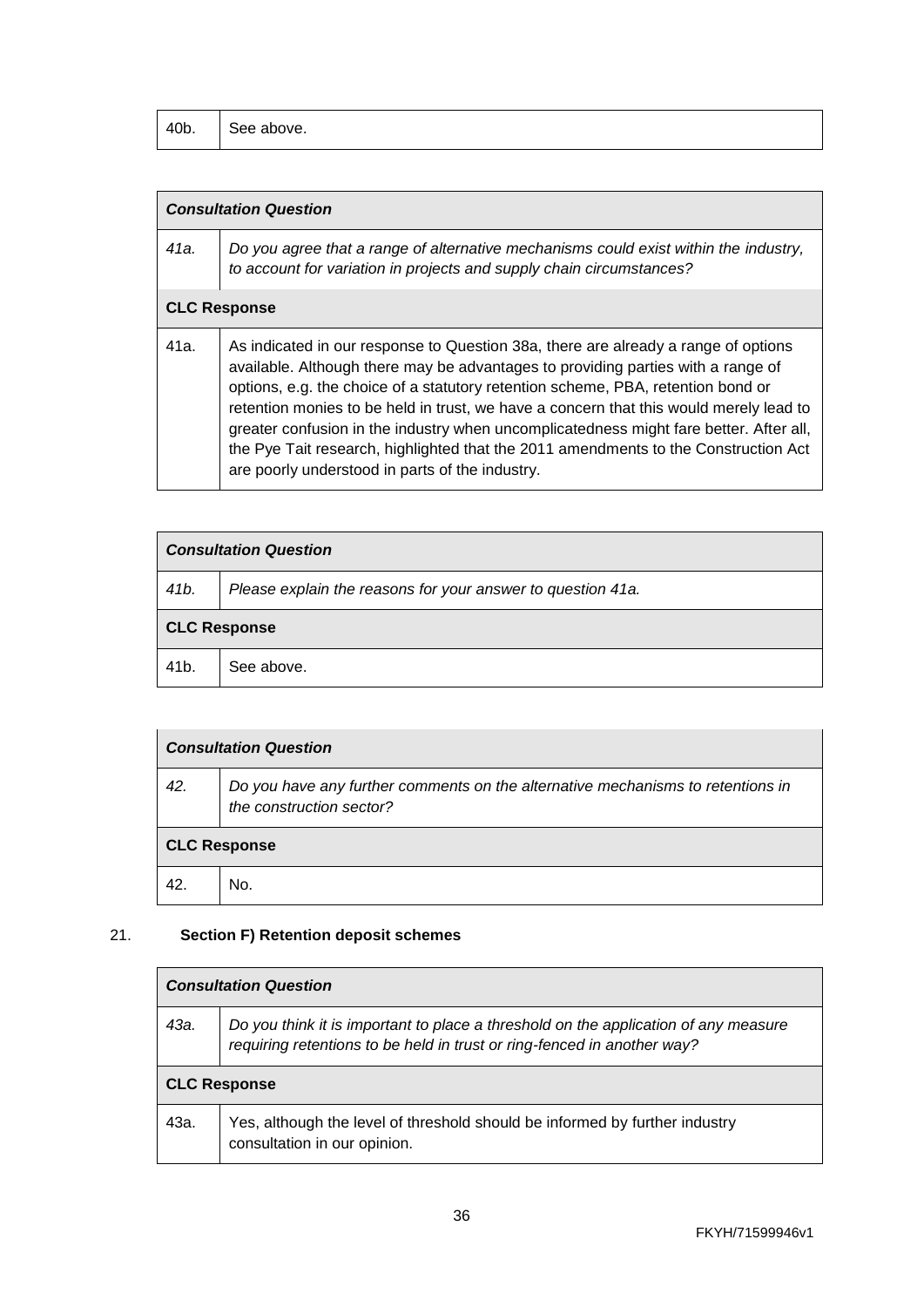| <b>Consultation Question</b> |                                                                                                    |  |  |  |
|------------------------------|----------------------------------------------------------------------------------------------------|--|--|--|
| 43b.                         | Please explain the reasons for your answer to question 43a.                                        |  |  |  |
| <b>CLC Response</b>          |                                                                                                    |  |  |  |
| 43b.                         | As indicated elsewhere in our Consultation response, the issue of proportionality is<br>important. |  |  |  |

| <b>Consultation Question</b> |                                                                                                                                                                                                             |  |
|------------------------------|-------------------------------------------------------------------------------------------------------------------------------------------------------------------------------------------------------------|--|
| 44а.                         | Any measure to require the retention money to be held in trust needs to be simple,<br>consistent and transparent. A retention deposit scheme may represent the best way<br>of achieving this. Do you agree? |  |
| <b>CLC Response</b>          |                                                                                                                                                                                                             |  |
| 44a.                         | We would agree wholeheartedly with the first sentence of the Question. We have<br>strong reservations over the second sentence.                                                                             |  |

| <b>Consultation Question</b> |                                                                    |  |  |  |
|------------------------------|--------------------------------------------------------------------|--|--|--|
| 44b.                         | Please explain the reasons for your answer to question 44a.        |  |  |  |
| <b>CLC Response</b>          |                                                                    |  |  |  |
| 44b.                         | We have set out our reasons throughout this Consultation response. |  |  |  |

| <b>Consultation Question</b> |                                                                                                                                                                |  |
|------------------------------|----------------------------------------------------------------------------------------------------------------------------------------------------------------|--|
| 45а.                         | In your opinion, what would be the most appropriate design of a retention deposit<br>scheme?                                                                   |  |
|                              | <b>CLC Response</b>                                                                                                                                            |  |
| 45а.                         | See our response below to Question 46a-h.                                                                                                                      |  |
|                              | To this we would add the following - from the Research Report, the idea of the<br>retention deposit scheme appears to stem from two sources:                   |  |
|                              | The creation of such schemes in the Australian state of New South Wales<br>$\bullet$<br>and in New Zealand. These schemes are quite different from each other; |  |
|                              | The tenancy deposit protection schemes which have existed for about a<br>$\bullet$<br>decade in England and Wales, Northern Ireland and Scotland.              |  |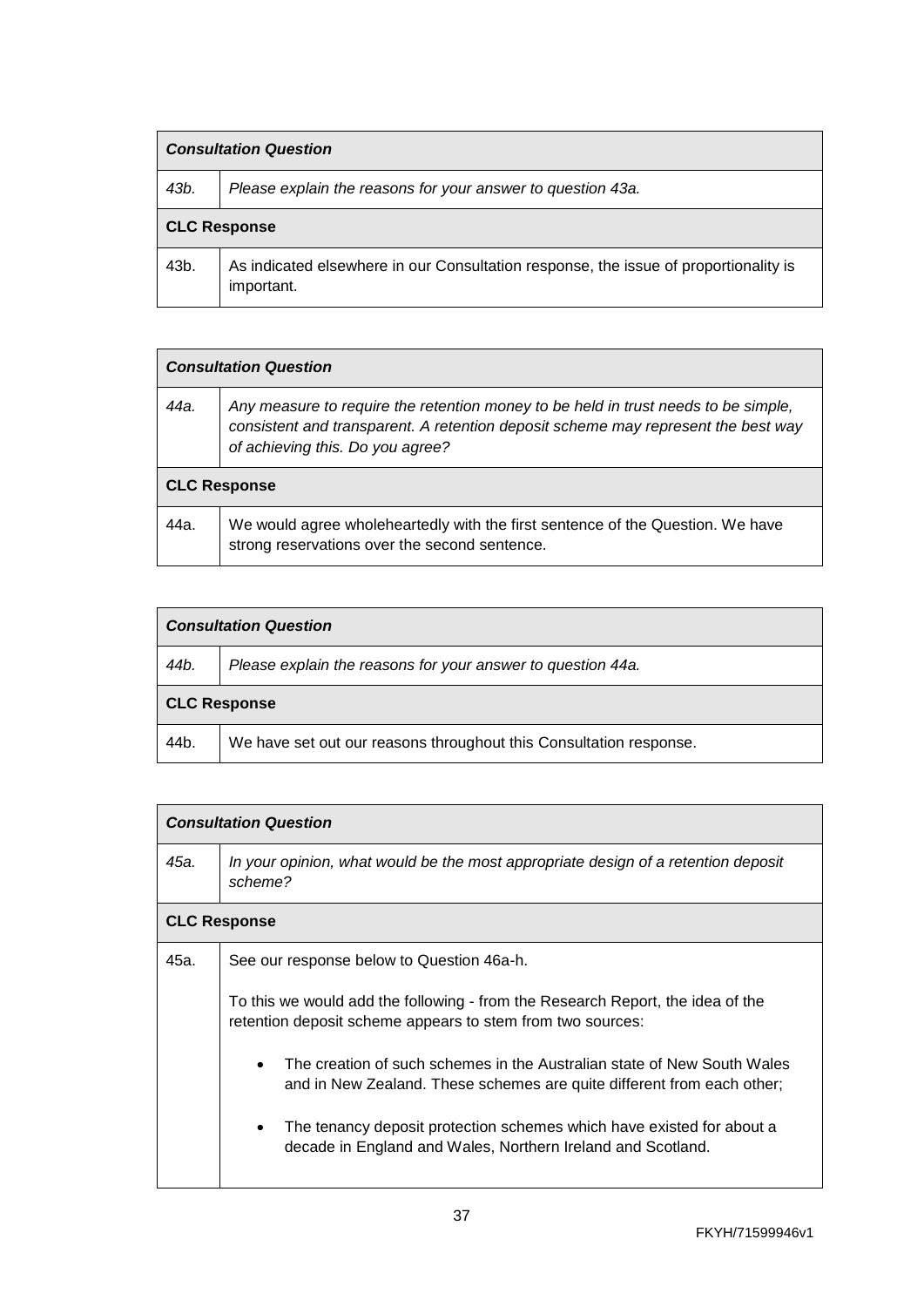| Rather than suggest how the design should evolve, our suggestion would be to<br>observe how the New Zealand and New South Wales processes operate in practice<br>over the next few years. There appears, so far, to be little available publicly available<br>analysis on their respective operations.                                                                                                                                                                                                                                                                                                                                                                                                                                                                                                                                                                                                                                                                                                                                                                                                                                                                                                                         |
|--------------------------------------------------------------------------------------------------------------------------------------------------------------------------------------------------------------------------------------------------------------------------------------------------------------------------------------------------------------------------------------------------------------------------------------------------------------------------------------------------------------------------------------------------------------------------------------------------------------------------------------------------------------------------------------------------------------------------------------------------------------------------------------------------------------------------------------------------------------------------------------------------------------------------------------------------------------------------------------------------------------------------------------------------------------------------------------------------------------------------------------------------------------------------------------------------------------------------------|
| The New Zealand legislation has only been effective since 31 March 2017. <sup>25</sup> In some<br>respects, it reflects BEIS' proposals in that it would cover all Tier 1 contractors and<br>below with no threshold limit. However, it is simply a requirement that retentions<br>monies must be held in trust and there is no legal requirement to hold the money in a<br>separate account. It is in this sense, a restrained measure. In an insolvency, this<br>could still mean there are delays in contractors obtaining their retention monies if the<br>money has been mixed with other monies. It is also likely to be more difficult for the<br>contractor to establish that the monies are being left alone; it is doubtful that its payer<br>would allow it to check its current account balance on a regular basis. The contractor<br>therefore needs to be comfortable that the payer's arrangements for a trust work<br>effectively, which is not necessarily straightforward. As an alternative to the trust<br>arrangements, the New Zealand rules permit a payment/insurance bond to be<br>required instead, which complies with specified criteria. Interest is payable on any<br>late release of retention. |
| The New South Wales, on the other hand, is a statutory retention monies scheme<br>and more onerous but narrower. <sup>26</sup> It currently only applies to Tier 1 contractors and<br>their Tier 2 contractors for projects with a value of more than AUD\$20 million,<br>covering all contracts entered into after 1 May 2015. <sup>27</sup>                                                                                                                                                                                                                                                                                                                                                                                                                                                                                                                                                                                                                                                                                                                                                                                                                                                                                  |
| It is noted that New South Wales is still experimenting with its own scheme and<br>imposes an administrative charge (AUD\$1,500) for taking part. Whether this charge<br>is sufficient to make the scheme self-sustaining without further financial support from<br>the Government of New South Wales remains to be seen. We would also add that for<br>projects over AUD\$20 million, the level of charge being used seems likely be<br>affordable for those parties on which it is imposed. Whether it becomes more<br>burdensome if applied to lower value projects is another question. There are fines if<br>the payer fails to comply with the requirements of up to AUD\$22,000.                                                                                                                                                                                                                                                                                                                                                                                                                                                                                                                                        |
| In the New South Wales scheme, the Tier 1 contractor can only withdraw funds from<br>the retention account pursuant to the terms it has agreed with its sub-contractor. This<br>is an area which may cause concern - what if both parties disagree as to whether<br>the contractor should be able to call on the deposit? What if the contractor seeks to<br>make such terms more subjective so that such disagreements cannot arise (similar<br>to a properly-drafted on demand bond)? Construction disagreements can be<br>complicated – is the deposit scheme capable of making a resolution and, if not, do<br>the parties need to then resort to adjudication, the courts or arbitration? We would<br>note that the Research Report envisages that disputes over the release of retention<br>would be dealt with under existing dispute resolution procedures under the<br>construction contract. This would indicate that, in the event of a dispute, the party                                                                                                                                                                                                                                                          |

 $\overline{a}$  $^{25}$  This stems from the country's Construction Contracts Amendment Act 2015 and the Regulatory Systems (Commercial Matters) Amendment Act 2017 which amend the Construction Contracts Act 2002.

<sup>&</sup>lt;sup>26</sup> These arise from amendments to the Building and Construction Industry Security of Payment Regulation 2008 introduced through the Building and Construction Industry Security of Payment Amendment (Retention Money Trust Account) Regulation 2015.

<sup>&</sup>lt;sup>27</sup> Statutory adjudication in the construction industry also applies in each of the jurisdictions of New South Wales and New Zealand so there are further parallels here with the UK.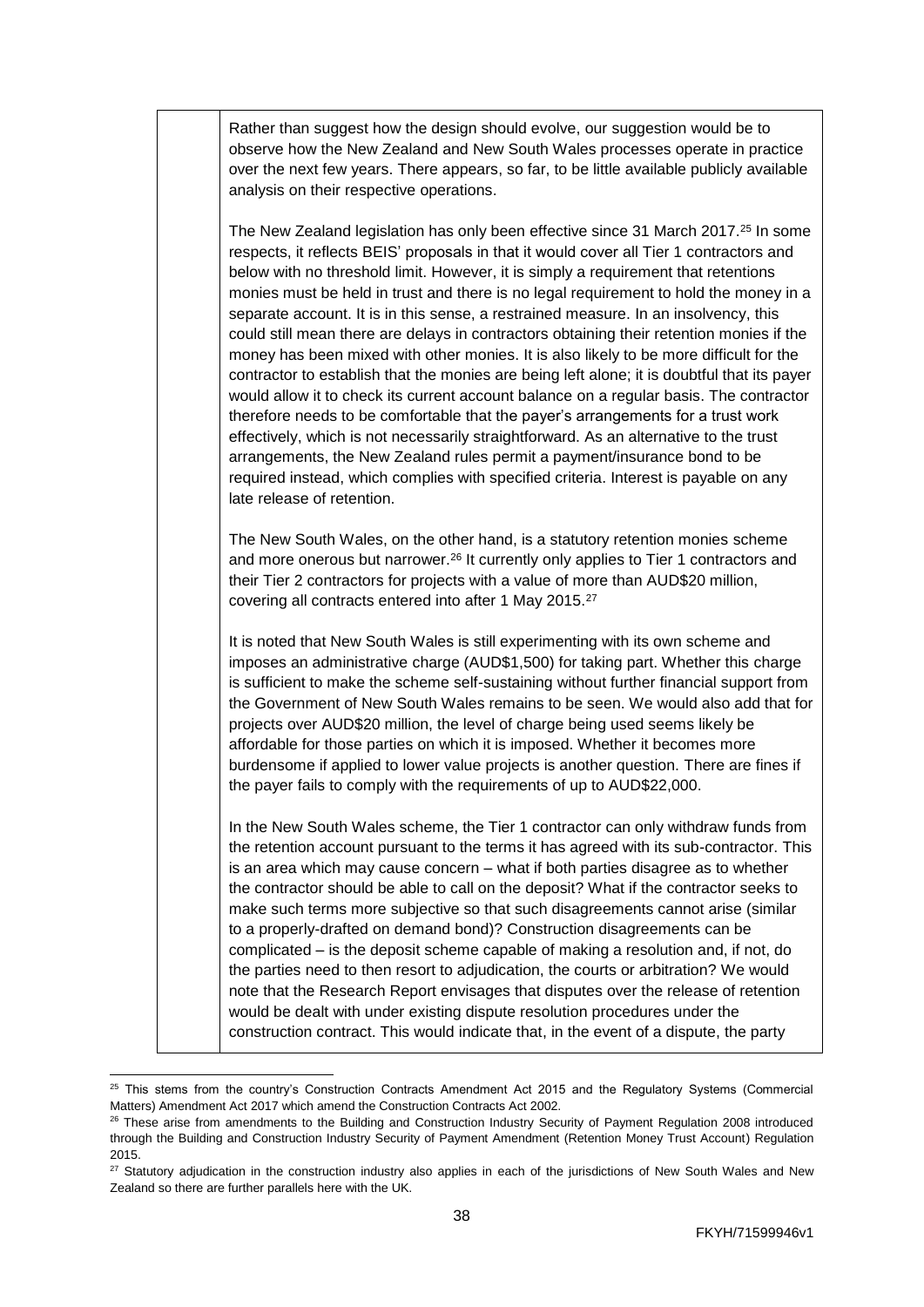requiring payment (either the client for breach by the contractor or the contractor for return of the deposit) would require a relevant adjudication or arbitration award, court judgment or, where relevant, proof of the other party's insolvency in order to withdraw funds from the account. Inherent in this is that the scheme's administrators need to be able to clearly able to discern that the award, judgment or other satisfactory documentation entitles a party to a certain pay-out from the account. In the event of legal proceedings, the claimant or referring party will need to shape its claim to obtain such clarity.

The dispute resolution schemes for tenancy deposit schemes have shown they can be limited in what disagreements they are comfortable dealing with. Although tenancy deposit schemes are not an area where the CLC's members (being construction lawyers) have particular expertise, our understanding is that they were introduced to curb more widespread abuse of the tenancy deposits for tenants with assured shorthold tenancies (or their equivalents in Scotland and Northern Ireland). The Research Report seems to indicate that abuse of construction retentions is less prevalent.

In the tenancy deposit scheme, if the landlord has failed to put the deposit into the scheme, it may be liable for up to three times the value of the deposit. It may also prejudice any Section 21 notice (this refers to the [Housing Act 1988](https://www.legislation.gov.uk/ukpga/1988/50/contents) and enables a landlord to evict an assured shorthold tenant under certain circumstances). We comment below in our response to Question 57 on the differences between the circumstances which drove the introduction of the tenancy deposit scheme and the present situation with cash retentions in construction.

If a retention deposit scheme is introduced, construction parties would still have the option of opting for other forms of security. Our view is that the larger players may simply root for alternatives, primarily on demand retention bonds, which retain the immediacy of claim that makes them attractive to clients who require defects to be fixed within a reasonable timescale. Which party is expected to carry the premium cost would be a matter of bargaining power.

In terms of penalties for non-compliance, a fine would appear to be the easiest solution but clearly the issue of sanctions is one that needs further consideration.

| <b>Consultation Question</b> |                                                             |  |  |  |
|------------------------------|-------------------------------------------------------------|--|--|--|
| 45b.                         | Please explain the reasons for your answer to question 45a. |  |  |  |
| <b>CLC Response</b>          |                                                             |  |  |  |
| 45b.                         | See above.                                                  |  |  |  |

| <b>Consultation Question</b> |                                                                                                                  |  |
|------------------------------|------------------------------------------------------------------------------------------------------------------|--|
| 46                           | It is proposed that, if established, a retention deposit scheme should have the<br>$a - h$ . following features: |  |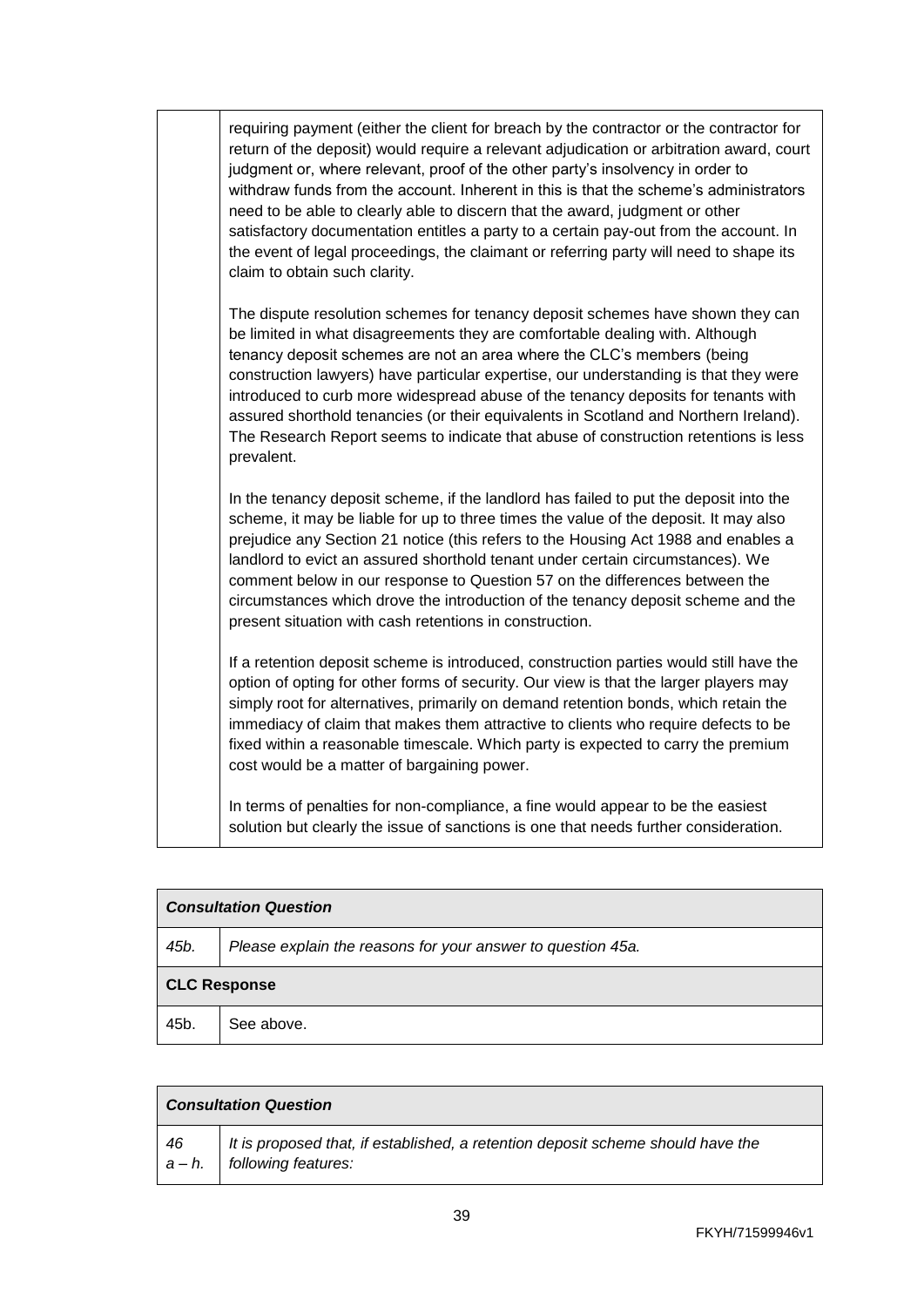|                     |    | Do you agree that the following features should be included?                                                                                                                                                     |
|---------------------|----|------------------------------------------------------------------------------------------------------------------------------------------------------------------------------------------------------------------|
|                     | a. | The scheme should be set up on a statutory footing.                                                                                                                                                              |
|                     | b. | The market will deliver private provision of any retention deposit<br>scheme(s).                                                                                                                                 |
|                     | c. | Businesses holding retentions under construction contracts (as<br>defined by Part 2 of the Housing Grants, Construction and<br>Regeneration Act 1996) will be required to deposit retentions into the<br>scheme. |
|                     | d. | The scheme can only hold retention money (plus any related<br>interest).                                                                                                                                         |
|                     | е. | The money will be held in trust for the payee.                                                                                                                                                                   |
|                     | f. | Where the contract makes no provision, the Scheme for<br>Construction Contracts will imply relevant terms requiring retention<br>money to be held in a deposit scheme.                                           |
|                     | g. | Scheme operators would be required to report on an annual basis on<br>their performance.                                                                                                                         |
|                     | h. | Any disputes about the operation, amount and timing of the release<br>of retention payments will be dealt with by existing dispute resolution<br>processes.                                                      |
| <b>CLC Response</b> |    |                                                                                                                                                                                                                  |

| 46     | We would agree with |
|--------|---------------------|
| a - h. |                     |

b. What happens if the market is unwilling to provide a suitable scheme (either due to trustworthiness, reliability, quality of service and/or at a reasonable cost)? Would the Government offer a contingency plan such as subsidising a reputable company to establish and run the scheme until it becomes self-sustaining? c. Threshold levels would need to be considered as the burden of administration may not be appropriate for smaller value construction contracts, e.g. contracts for painting walls are caught as construction contracts under the Construction Act.

the above with the exception of:

h. We have commented on this in our response to Question 45a above.

## *Consultation Question*

*46i. Please explain the reasons for your answers.*

#### **CLC Response**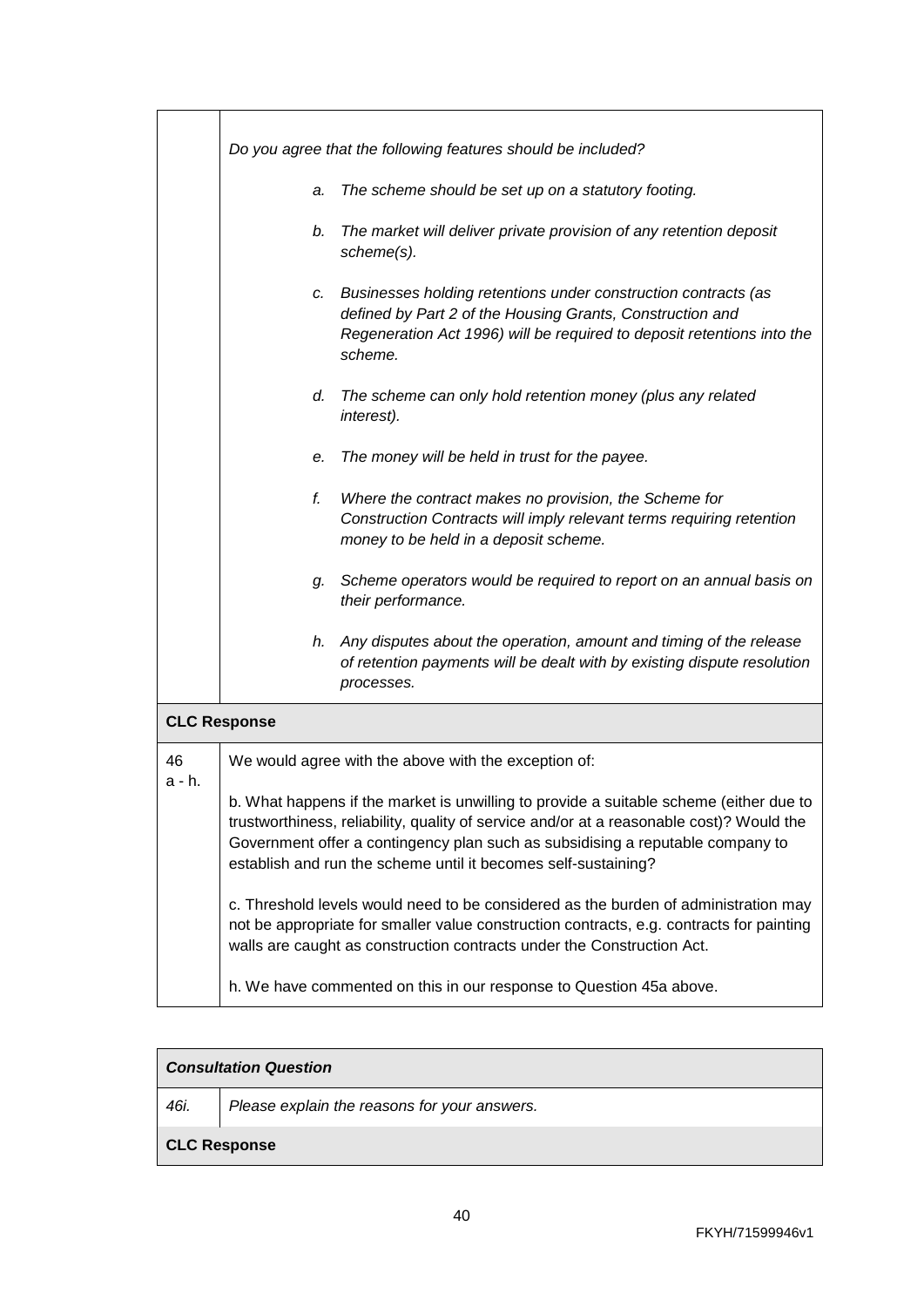| 46i. | See above. |
|------|------------|
|------|------------|

## *Consultation Question*

| 47. | Are there any further features to the retention deposit scheme that you would<br>recommend?                                                                                                                                                                                                                                                     |
|-----|-------------------------------------------------------------------------------------------------------------------------------------------------------------------------------------------------------------------------------------------------------------------------------------------------------------------------------------------------|
|     | <b>CLC Response</b>                                                                                                                                                                                                                                                                                                                             |
| 47. | We would recommend that there is third party auditing and validation of any retention<br>deposit schemes including, for instance, making sure that the monies are being<br>properly held in trust (rather than simply relying on them to provide their own<br>reporting). An alternative would be for the Government to underwrite each scheme. |

This would give construction parties confidence to use any particular retention deposit scheme.

|                     | <b>Consultation Question</b>                       |                                                                                                                                                  |
|---------------------|----------------------------------------------------|--------------------------------------------------------------------------------------------------------------------------------------------------|
| 48<br>$a - e$ .     | according to the [principles] listed below.        | It is proposed that, if established, a retention deposit scheme would operate                                                                    |
|                     |                                                    | Do you agree that the following features should be included?                                                                                     |
|                     | a.<br>a scheme as an account holder.               | Organisations withholding retention payments will be required to register with                                                                   |
|                     | b.<br>terms).                                      | The retention holder to register specific contracts and the relevant<br>information (such as start and end dates, payment schedule and retention |
|                     | C.                                                 | The retention holder to notify the scheme of the timing, amount and<br>allocation of retention money which is being deposited.                   |
|                     | d.<br>timings and payment due, and why.            | The retention holder to notify the scheme if any changes are made to the                                                                         |
|                     | е.                                                 | The scheme operator to pay the retention on the retention release date.                                                                          |
| <b>CLC Response</b> |                                                    |                                                                                                                                                  |
| 48<br>$a - e$ .     | We would agree with these features except for "e". |                                                                                                                                                  |

| <b>Consultation Question</b> |                                              |
|------------------------------|----------------------------------------------|
| 48f.                         | Please explain the reasons for your answers. |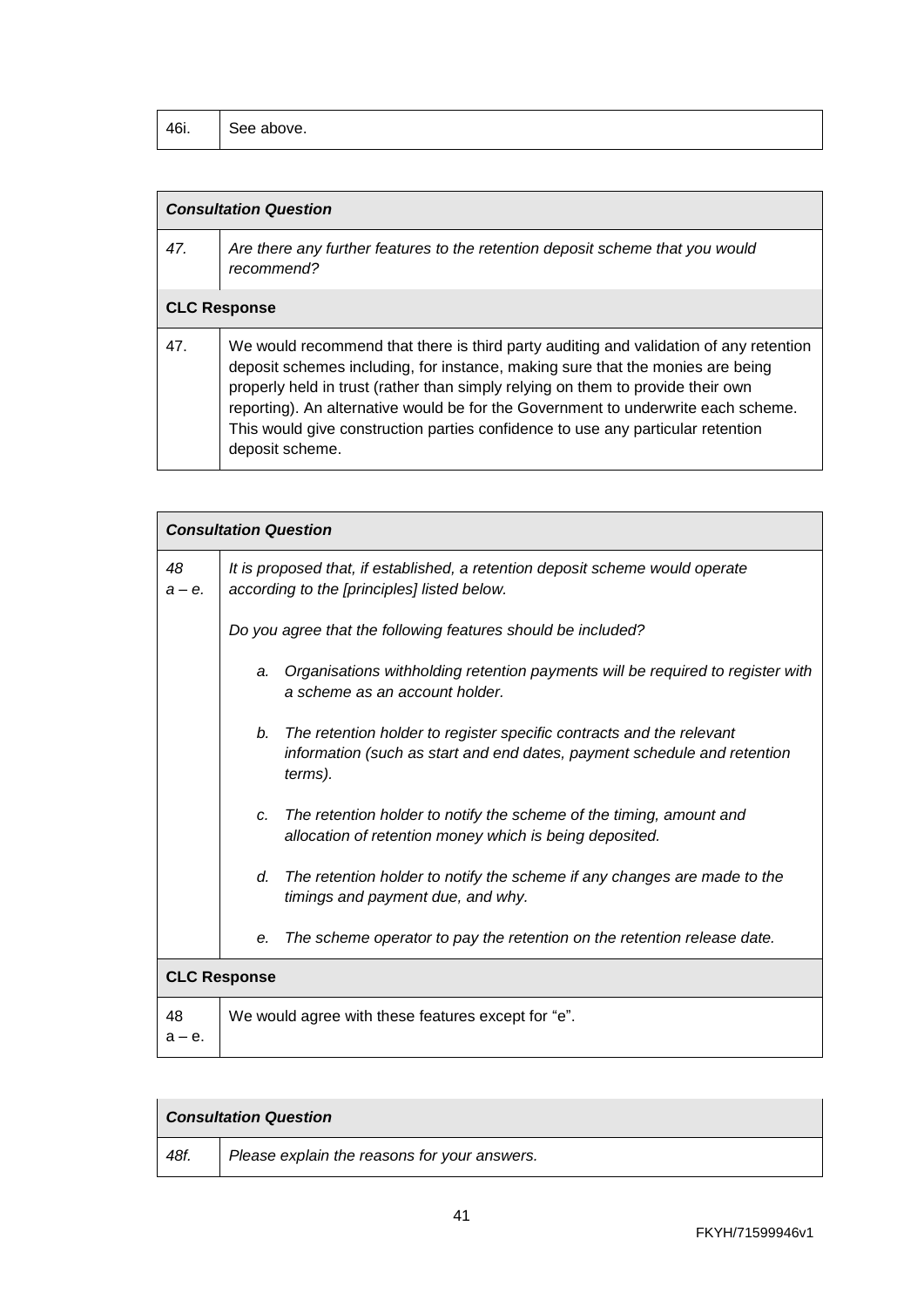|      | <b>CLC Response</b>                                                                                                                                                                                                                                                                                                                                                                                                                                                                                                                                                                                                                      |  |
|------|------------------------------------------------------------------------------------------------------------------------------------------------------------------------------------------------------------------------------------------------------------------------------------------------------------------------------------------------------------------------------------------------------------------------------------------------------------------------------------------------------------------------------------------------------------------------------------------------------------------------------------------|--|
| 48f. | "e" needs to be carefully considered. The scheme operator will need to be<br>comfortable that the retention release date has been reached and there is no reason<br>for all or any parts of the retention monies to be withheld (for example, because the<br>payer contends that there are outstanding defects in the works). How will the<br>"retention release date" be defined? Is this a matter which will be left to the<br>construction contract (and may vary from contract to contract) and, if so, can we be<br>sure that its achievement is sufficiently obvious to the scheme operator to enable it to<br>release the monies? |  |
|      | One means by which this could be made easier for the scheme operator is that it<br>would only release retention monies in the following circumstances:                                                                                                                                                                                                                                                                                                                                                                                                                                                                                   |  |
|      | A notice is issued signed by authorised signatories of both parties requiring<br>the scheme operator to release retention monies and stating the amount to<br>be released;                                                                                                                                                                                                                                                                                                                                                                                                                                                               |  |
|      | An adjudicator's or arbitral award or UK court judgment is provided stating<br>the amount to be released from the retention fund;                                                                                                                                                                                                                                                                                                                                                                                                                                                                                                        |  |
|      | Where relevant, one party provides satisfactory proof of the other party's<br>insolvency entitling it to draw on the retention funds.                                                                                                                                                                                                                                                                                                                                                                                                                                                                                                    |  |
|      | Regardless, it should be noted that these are solutions which may require time and<br>cost and exist to resolve obstacles that would not exist with cash retentions or on<br>demand retention bonds.                                                                                                                                                                                                                                                                                                                                                                                                                                     |  |

|     | <b>Consultation Question</b>                                                                                                                                                                                                                                 |  |
|-----|--------------------------------------------------------------------------------------------------------------------------------------------------------------------------------------------------------------------------------------------------------------|--|
| 49. | Are there any further features to the operation of the "retention deposit scheme" that<br>you would recommend?                                                                                                                                               |  |
|     | <b>CLC Response</b>                                                                                                                                                                                                                                          |  |
| 49. | We would recommend that a template form is prepared with guidance notes so that<br>the retention holder can provide the scheme operator with all the details it requires.<br>The form should be jointly signed by both parties to the construction contract. |  |
|     | The scheme operator's terms and conditions should include adequate non-<br>disclosure, confidentiality and data security provisions, given that a number of<br>construction projects will be commercially-sensitive.                                         |  |

|     | <b>Consultation Question</b>                                                                                                                                    |  |
|-----|-----------------------------------------------------------------------------------------------------------------------------------------------------------------|--|
| 50. | There may be "in-house" costs which companies required to use the scheme will<br>incur. We consider these administrative costs would comprise of the following: |  |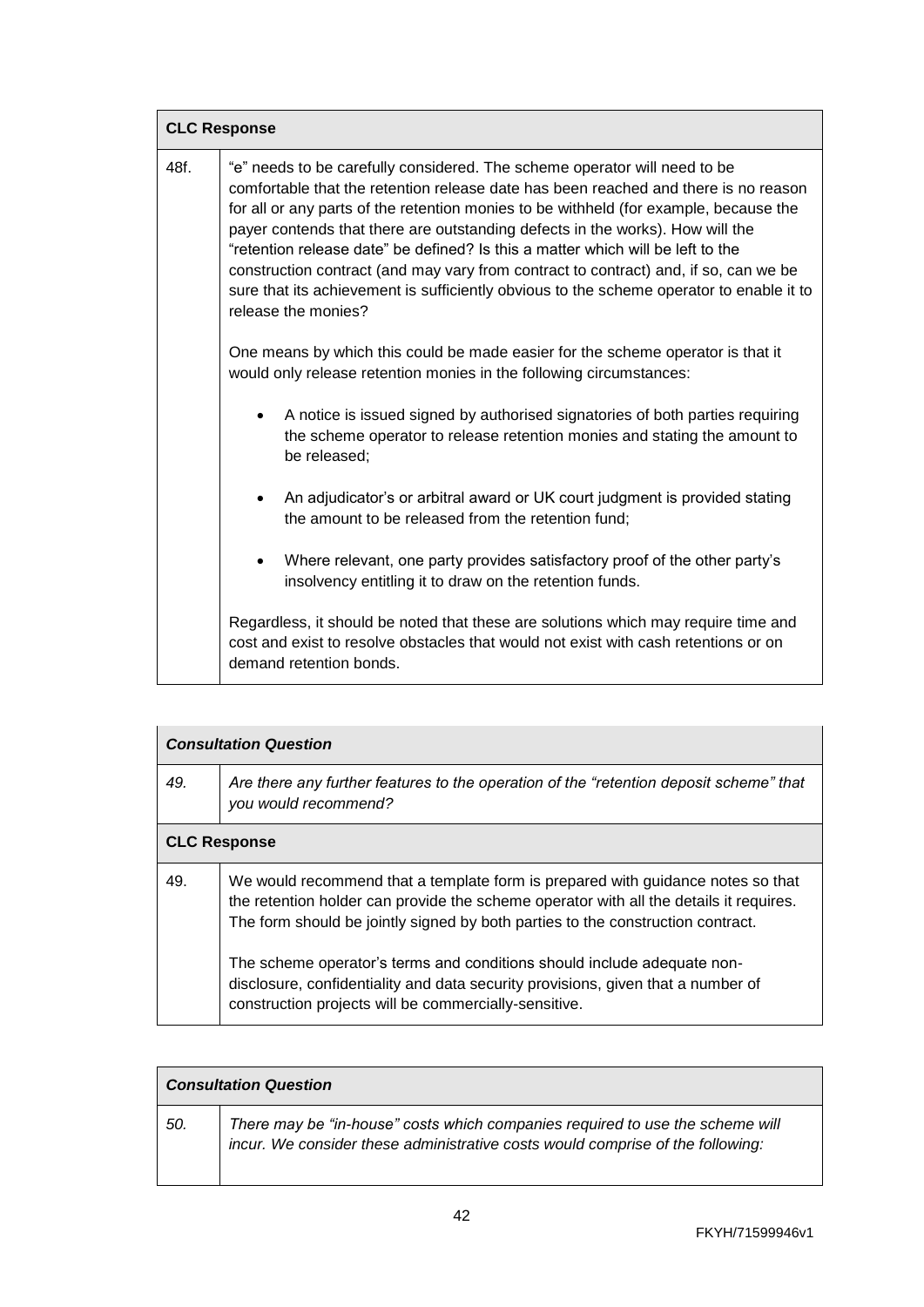|     | a. Provision of contract details (such as start and end dates, payment schedule<br>and retention terms) to the retention deposit scheme. |
|-----|------------------------------------------------------------------------------------------------------------------------------------------|
|     | b. Notification to the scheme of the timing, amount and allocation of retention<br>money which is being deposited.                       |
|     | Notification to the scheme operator if any changes are made to the timings<br>c.<br>and payment due, and why.                            |
|     | Please give an estimation of how much administration time you think would be<br>reasonable for these processes?                          |
|     | <b>CLC Response</b>                                                                                                                      |
| 50. | We are unable to comment.                                                                                                                |

| <b>Consultation Question</b> |                                                                                                                |  |
|------------------------------|----------------------------------------------------------------------------------------------------------------|--|
| 51.                          | Are there any further features to the operation of the "retention deposit scheme" that<br>you would recommend? |  |
|                              | <b>CLC Response</b>                                                                                            |  |
| 51.                          | No.                                                                                                            |  |

|     | <b>Consultation Question</b>                                                                                                                      |  |
|-----|---------------------------------------------------------------------------------------------------------------------------------------------------|--|
| 52. | If you hold retentions, who in your organisation do you envisage would be required to<br>manage your contracts with the retention deposit scheme? |  |
|     | <b>CLC Response</b>                                                                                                                               |  |
| 52. | Not applicable.                                                                                                                                   |  |

| <b>Consultation Question</b> |                                                                                                                                                                                    |
|------------------------------|------------------------------------------------------------------------------------------------------------------------------------------------------------------------------------|
| 53.                          | If you have had retentions held from you, what cost per contract would you be willing<br>to incur if it meant that your retention was held in trust in a retention deposit scheme? |
| <b>CLC Response</b>          |                                                                                                                                                                                    |
| 53.                          | Not applicable.                                                                                                                                                                    |

### *Consultation Question*

 $\mathsf{l}$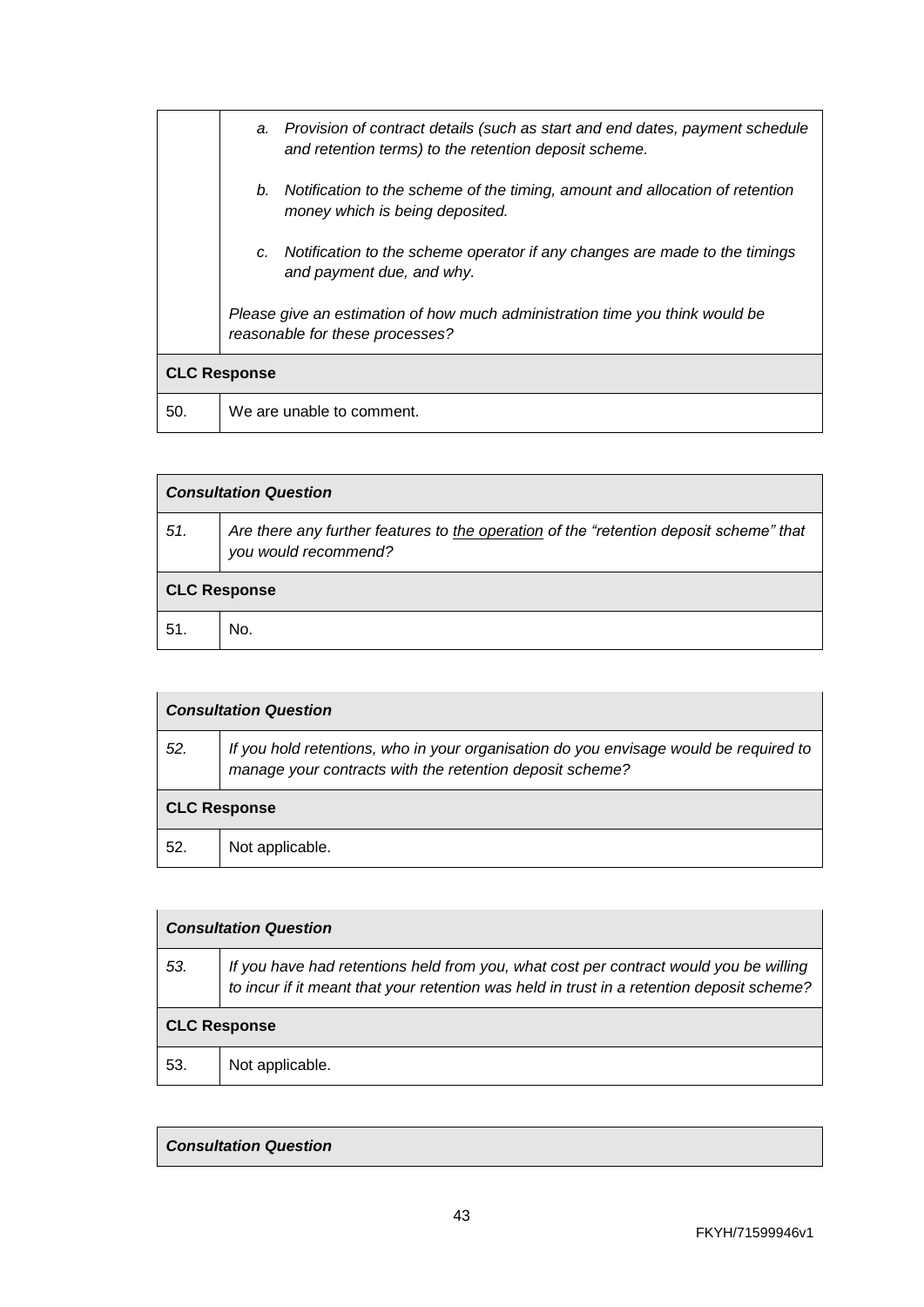| 54.                 | If you currently hold retentions, above what cost per contract for the retention deposit<br>scheme do you think you would [no] longer choose to hold retentions on your<br>contracts? |  |
|---------------------|---------------------------------------------------------------------------------------------------------------------------------------------------------------------------------------|--|
| <b>CLC Response</b> |                                                                                                                                                                                       |  |
| 54.                 | Not applicable.                                                                                                                                                                       |  |

| <b>Consultation Question</b> |                                                                                                                                                                                                                                                                                                |  |
|------------------------------|------------------------------------------------------------------------------------------------------------------------------------------------------------------------------------------------------------------------------------------------------------------------------------------------|--|
| 55.                          | Changes to how retentions can be held would mean that parties to construction<br>contracts would need to familiarise themselves with new guidance. How much time<br>do you think it would be reasonable to expect you to spend reviewing guidance to<br>familiarise yourself with any changes? |  |
| <b>CLC Response</b>          |                                                                                                                                                                                                                                                                                                |  |
| 55.                          | The CLC is comprised of construction lawyers so we would expect to familiarise<br>ourselves quickly with any such guidance.                                                                                                                                                                    |  |

| <b>Consultation Question</b> |                                                                                                   |  |
|------------------------------|---------------------------------------------------------------------------------------------------|--|
| 56.                          | What was the total number of contracts that you issues last year on which you hold<br>retentions? |  |
| <b>CLC Response</b>          |                                                                                                   |  |
| 56.                          | Not applicable.                                                                                   |  |

| <b>Consultation Question</b> |                                                                                                                                                                                                                                                                                                                                                                                                                                                                                                                                                                                                                                                                                                                                                                                                                                                                                  |  |
|------------------------------|----------------------------------------------------------------------------------------------------------------------------------------------------------------------------------------------------------------------------------------------------------------------------------------------------------------------------------------------------------------------------------------------------------------------------------------------------------------------------------------------------------------------------------------------------------------------------------------------------------------------------------------------------------------------------------------------------------------------------------------------------------------------------------------------------------------------------------------------------------------------------------|--|
| 57.                          | Do you have any other comments that might aid the consultation process as a<br>whole?                                                                                                                                                                                                                                                                                                                                                                                                                                                                                                                                                                                                                                                                                                                                                                                            |  |
| <b>CLC Response</b>          |                                                                                                                                                                                                                                                                                                                                                                                                                                                                                                                                                                                                                                                                                                                                                                                                                                                                                  |  |
| 57.                          | We would emphasise that the retention scheme proposed, covering all of the<br>construction sector (aside from domestic residential clients) is highly ambitious and<br>will encounter a number of technical and practical obstacles that are likely to require<br>public time and money to resolve. Nonetheless, we appreciate the Research Report<br>findings that retention monies are often paid late, particularly to Tier 2 and Tier 3<br>contractors, which often leads to higher business overheads. The announcement that<br>Carillion plc, the UK's second largest contracting group, will enter into liquidation will<br>also refocus discussion and attention on the subject of retentions.<br>Consideration should be given to the variety of forms a construction contract may<br>take. Under the amended Construction Act, a construction contract would include a |  |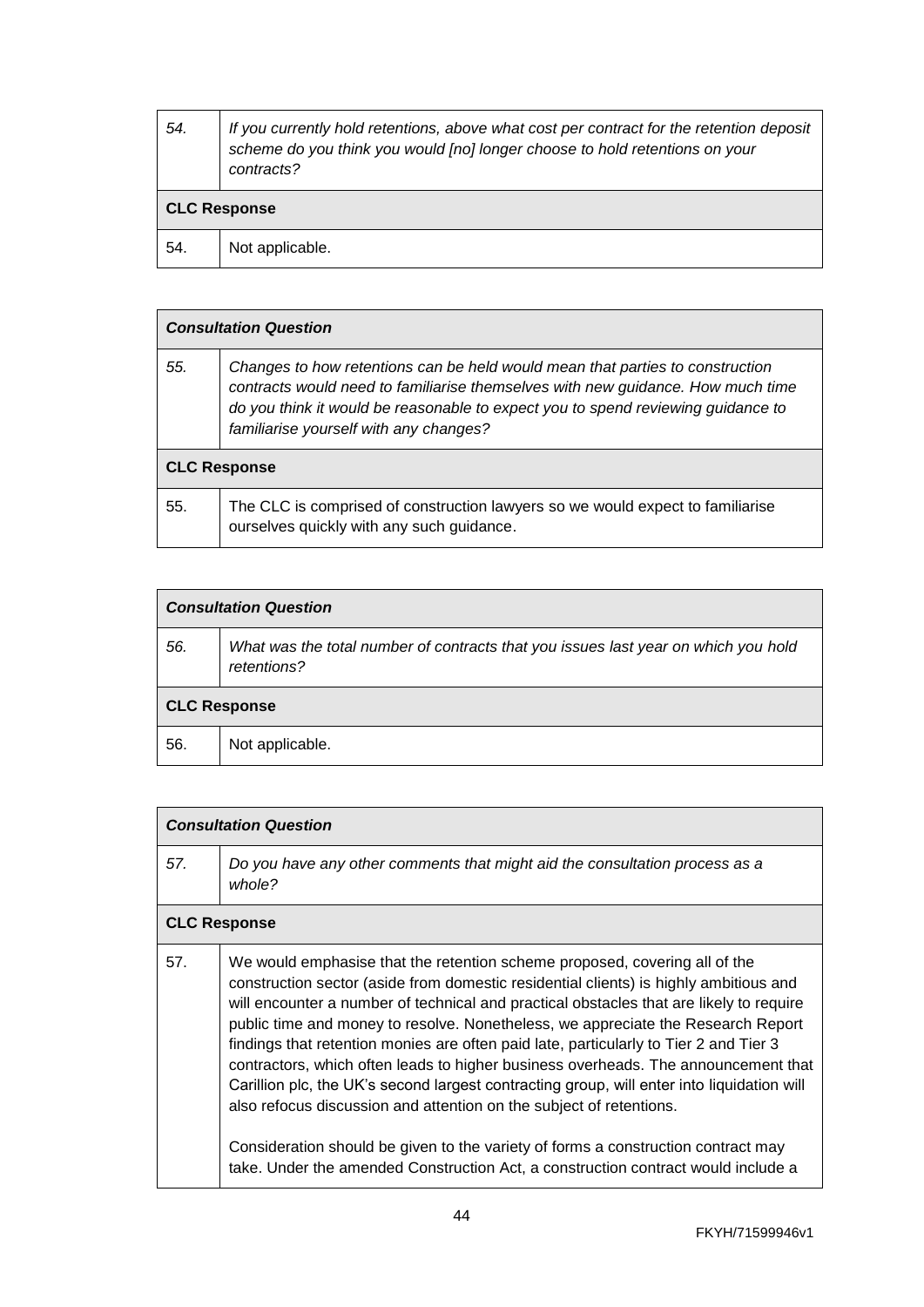letter of intent, agreements made through simple means (e.g. an exchange of email correspondence) and even oral or party oral contracts. While a revised Scheme for Construction Contracts could dictate the minimum criteria for monetary retentions in the absence of contractual provisions for this (or where the provisions are noncompliant), it may well be the case that the contracting parties do not immediately consider how to deal with retention monies. For instance, under a letter of intent retention is usually deducted as the parties anticipate that retention should follow the terms of the construction contract which it is assumed with follow and supersede such letter. However, this does not mean that the parties are concerned with thinking about the retention provisions during the negotiations for the letter of intent (which often take a few short hours, if that). On this basis, BEIS should consider whether construction contracts of short duration should be exempted from any statutory retention deposit scheme. It may be disproportionate to use the statutory retention deposit scheme where the construction contract will be completed in, say, two weeks. There is also a argument that parties should not be punished for failing to comply with the scheme if, in fact, the payees have not suffered any delay or deductions from the retention amounts they are properly due.

The Consultation suggests three policy options:

*Option 1: Do nothing.*

*Option 2: Promote greater awareness of existing statutory requirements to improve the communication of the timing and amount of retention payments.*

*Option 3: Create a "retention deposit scheme" to hold retention money in a separate ring-fenced account, protecting the money where there is an insolvency and reducing the incentive to unjustifiably delay or withhold payment when due.*

We do not see why Options 2 and 3 are implied to be mutually exclusive. The Research Report has shown that parts of the construction sector appear to be unfamiliar with some of the protections that have been available to them under legislation since October 2011 so it seems clear that, if funds are available, the Government should do more to promote awareness of the existing statutory requirements in any event. We would also note that Research Report advises that abuse of retentions appears to be more likely to be experienced by Tier 2 and Tier 3 contractors than their Tier 1 counterparts.

The [National Association of Citizens Advice Bureaux](https://www.citizensadvice.org.uk/) (NACAB) published a report in 1998 highlighting their clients' difficulties in obtaining repayment of tenancy deposits from private landlords. NACAB concluded that the evidence indicated the case for reform was "overwhelming" and that these failures damaged the image and reputation of the private rented sector. In our view, this established widespread public opinion prior to the enactment of the tenancy deposit protection legislation. Although we would not deny there is an issue in some instances with retention monies under construction contracts, the scale of the problem seems less acute and comprises less of a consumer protection issue. Furthermore, and this is an important point to bear in mind, the majority of residential renters have a particularly weak negotiating position with landlords due to issues with the availability of accommodation in the UK, including often having to provide the deposit upfront together with the first rental instalment. The situation is different in the construction sector and, if tenderers are uncomfortable with the level of retention monies being